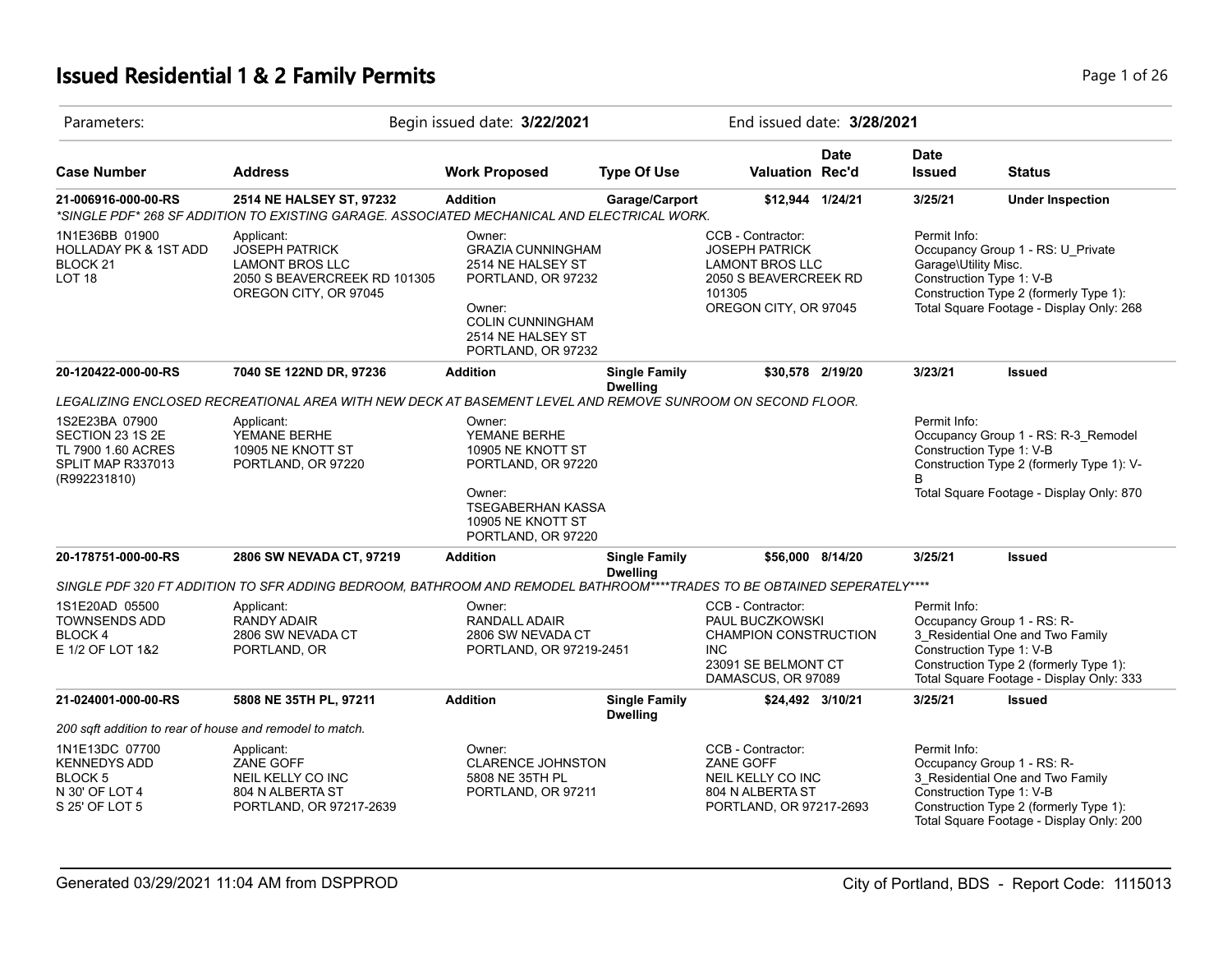# **Issued Residential 1 & 2 Family Permits Page 1 and 20 If 26 and 20 If 26 2 And 20 If 26 2 And 20 If 26 2 And 20 If 26 2 And 20 If 26 2 And 20 If 26 2 And 20 If 26 2 And 20 If 20 If 20 If 20 If 20 If 20 If 20 If 20 If 20**

| <b>Case Number</b>                                                               | <b>Address</b>                                                                                                                                                                                                                                                                                                                          | <b>Work Proposed</b>                                                                                                                                                       | <b>Type Of Use</b>                      | <b>Valuation Rec'd</b>                                                                                                       | <b>Date</b>        | <b>Date</b><br><b>Issued</b>                                                                                                                                                                     | <b>Status</b>                                                                                                          |
|----------------------------------------------------------------------------------|-----------------------------------------------------------------------------------------------------------------------------------------------------------------------------------------------------------------------------------------------------------------------------------------------------------------------------------------|----------------------------------------------------------------------------------------------------------------------------------------------------------------------------|-----------------------------------------|------------------------------------------------------------------------------------------------------------------------------|--------------------|--------------------------------------------------------------------------------------------------------------------------------------------------------------------------------------------------|------------------------------------------------------------------------------------------------------------------------|
| 19-216706-DFS-01-RS                                                              | 5264 NE 75TH AVE, 97218                                                                                                                                                                                                                                                                                                                 | <b>Addition</b>                                                                                                                                                            | <b>Single Family</b><br><b>Dwelling</b> |                                                                                                                              | $$1 \quad 3/24/21$ | 3/25/21                                                                                                                                                                                          | <b>Issued</b>                                                                                                          |
| SINGLE PDF- DFS FOR ROOF TRUSSES                                                 |                                                                                                                                                                                                                                                                                                                                         |                                                                                                                                                                            |                                         |                                                                                                                              |                    |                                                                                                                                                                                                  |                                                                                                                        |
| 1N2E20AB 00700<br><b>LUTKE ADD</b><br>BLOCK 4<br>LOT 7                           | Applicant:<br>STEPHANY ALVARADO<br>PORTLAND OR<br><b>USA</b>                                                                                                                                                                                                                                                                            | Owner:<br><b>VICTOR ALVARADO</b><br>5260-5264 NE 75TH AVE<br>PORTLAND, OR 97218                                                                                            |                                         | CCB - Contractor:<br><b>CARLOS ORTIZ LEON</b><br>19450 SE BORGES RD<br>DAMASCUS, OR 97089                                    |                    | Permit Info:<br>Occupancy Group 1 - RS: R-<br>3 Residential One and Two Family<br>Construction Type 1: V-B<br>Construction Type 2 (formerly Type 1):<br>Total Square Footage - Display Only: 987 |                                                                                                                        |
| 21-018916-000-00-RS                                                              | 5242 SW HUMPHREY BLVD,<br>97221<br>91SQFT ADDITION FOR KITCHEN. REMODEL 2 BATHROOMS.                                                                                                                                                                                                                                                    | <b>Addition</b>                                                                                                                                                            | <b>Single Family</b><br><b>Dwelling</b> | \$11,144 2/26/21                                                                                                             |                    | 3/26/21                                                                                                                                                                                          | <b>Issued</b>                                                                                                          |
| 1S1E06DC 04401<br>PARTITION PLAT 2012-15<br>LOT <sub>1</sub>                     | Applicant:<br><b>RYAN WALSH</b><br>DRW CONSTRUCTION LLC<br>3812 SE MALDEN ST<br>PORTLAND, OR 97202                                                                                                                                                                                                                                      | Owner:<br><b>KELLY MONTOYA</b><br>5242 SW HUMPHREY BLVD<br>PORTLAND, OR 97221-2315<br>Owner:<br><b>ELESBAN MONTOYA</b><br>5242 SW HUMPHREY BLVD<br>PORTLAND, OR 97221-2315 |                                         | CCB - Contractor:<br><b>RYAN WALSH</b><br>DRW CONSTRUCTION LLC<br>3812 SE MALDEN ST<br>PORTLAND, OR 97202                    |                    | Permit Info:<br>Occupancy Group 1 - RS: R-<br>Construction Type 1: V-B                                                                                                                           | 3_Residential One and Two Family<br>Construction Type 2 (formerly Type 1):<br>Total Square Footage - Display Only: 91  |
| 21-003237-000-00-RS                                                              | 58 NE COOK ST, 97212                                                                                                                                                                                                                                                                                                                    | <b>Addition</b>                                                                                                                                                            | <b>Single Family</b><br><b>Dwelling</b> |                                                                                                                              | \$5,506 1/13/21    | 3/28/21                                                                                                                                                                                          | <b>Issued</b>                                                                                                          |
| 1N1E27AA 11200<br><b>WILLIAMS AVE ADD</b><br>BLOCK <sub>8</sub><br><b>LOT 19</b> | *SINGLE PDF* 228 SF DECK ADDITION TO REAR OF HOUSE. NEW DOORS AND WINDOWS TO REAR OF HOUSE. RELOCATE BATHROOM AND ADD TUB. EXPAND<br>OPENING FROM DINING ROOM TO KITCHEN. ASSOCIATED MECHANICAL. ELECTRICAL AND PLUMBING.<br>Applicant:<br><b>SCOTT CRAIG</b><br><b>CRAIG DESIGN GROUP LLC</b><br>922 SE 38TH AVE<br>PORTLAND, OR 97214 | Owner:<br><b>CUONG LAM</b><br>58 NE COOK ST<br>PORTLAND, OR 97212<br>Owner:<br>AARON SCOTT<br>58 NE COOK ST<br>PORTLAND, OR 97212                                          |                                         |                                                                                                                              |                    | Permit Info:<br>Patios, Porches, Carports<br>Construction Type 1: V-B                                                                                                                            | Occupancy Group 1 - RS: U_Decks,<br>Construction Type 2 (formerly Type 1):<br>Total Square Footage - Display Only: 228 |
| 21-018678-000-00-RS                                                              | 1945 SE 24TH AVE, 97214                                                                                                                                                                                                                                                                                                                 | <b>Addition</b>                                                                                                                                                            | <b>Single Family</b><br><b>Dwelling</b> |                                                                                                                              | \$4.286 2/26/21    | 3/26/21                                                                                                                                                                                          | <b>Issued</b>                                                                                                          |
|                                                                                  | *single PDF* Remodel existing detached garage - add utility sink and awnings. convert attached porch to mudroom at back of house.                                                                                                                                                                                                       |                                                                                                                                                                            |                                         |                                                                                                                              |                    |                                                                                                                                                                                                  |                                                                                                                        |
| 1S1E02DA 12700<br><b>COLONIAL HTS</b><br>BLOCK 12<br><b>LOT 12</b>               | Applicant:<br>LUC JOHNSON<br>Orange Design Industries, LLC<br>3530 N MISSISSIPPI AVE<br>Portland OR 97227-1155                                                                                                                                                                                                                          | Owner:<br><b>DUSTIN NEUMAN</b><br>1945 SE 24TH AVE<br>PORTLAND, OR 97214<br>Owner:<br><b>AMY NEUMAN</b><br>1945 SE 24TH AVE<br>PORTLAND, OR 97214                          |                                         | CCB - Contractor:<br><b>KRIS WALLACE</b><br>ORANGE DESIGN INDUSTRIES<br>LLC.<br>3530 N MISSISSIPPI AVE<br>PORTLAND, OR 97227 |                    | Permit Info:<br>Occupancy Group 1 - RS: R-<br>Construction Type 1: V-B                                                                                                                           | 3 Residential One and Two Family<br>Construction Type 2 (formerly Type 1):<br>Total Square Footage - Display Only: 35  |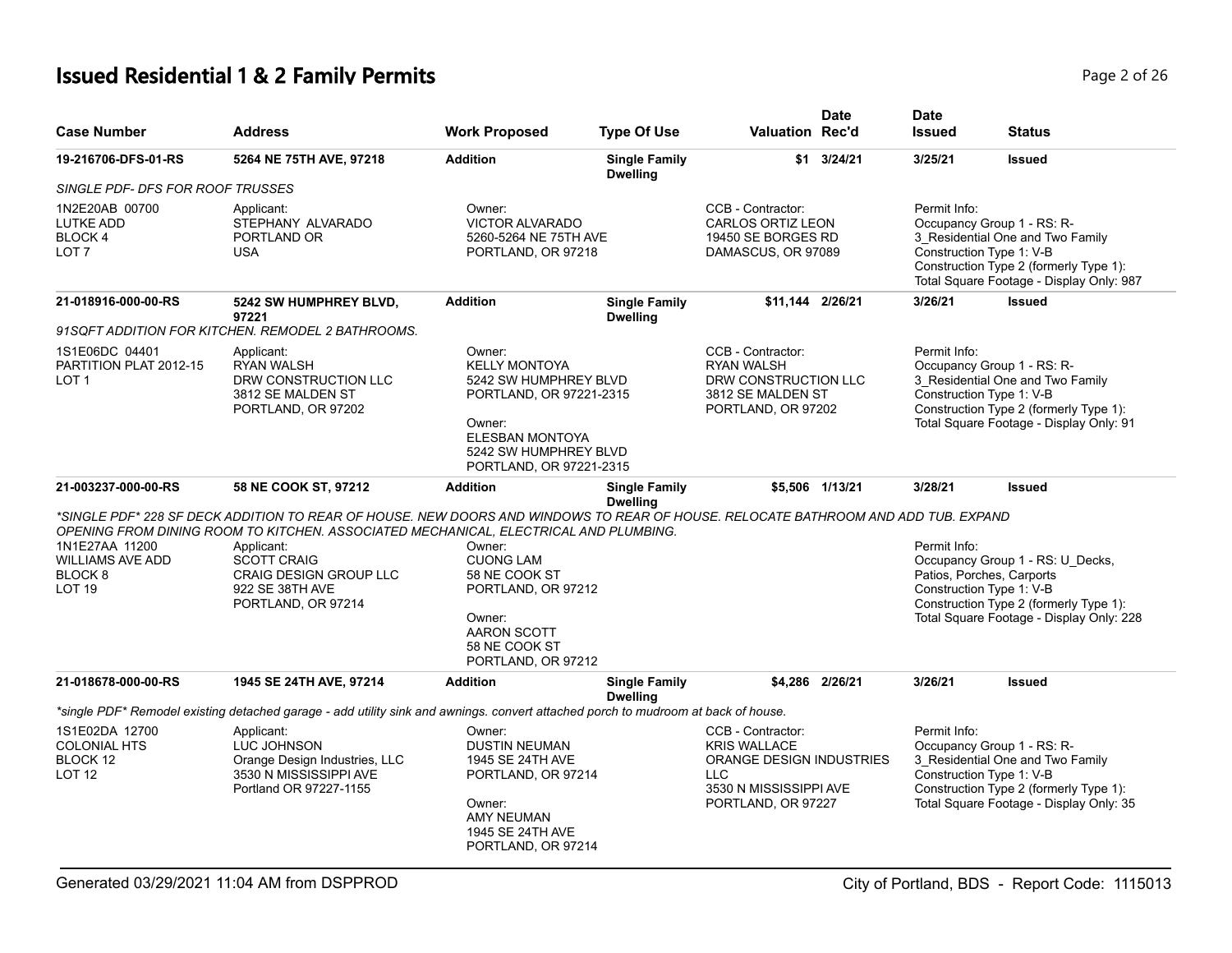# **Issued Residential 1 & 2 Family Permits** Page 3 of 26 of 26 of 26 of 26 of 26 of 26 of 26 of 26 of 26 of 26 of 26

| Page 3 of 26 |  |  |
|--------------|--|--|

| <b>Case Number</b>                                                               | <b>Address</b>                                                                                                                                                                                                         | <b>Work Proposed</b>                                                                                                                                                      | <b>Type Of Use</b>                       | <b>Valuation Rec'd</b>                                                                                                                                                                                                                    | <b>Date</b>     | <b>Date</b><br><b>Issued</b> | <b>Status</b>                                                                                                                                                                    |
|----------------------------------------------------------------------------------|------------------------------------------------------------------------------------------------------------------------------------------------------------------------------------------------------------------------|---------------------------------------------------------------------------------------------------------------------------------------------------------------------------|------------------------------------------|-------------------------------------------------------------------------------------------------------------------------------------------------------------------------------------------------------------------------------------------|-----------------|------------------------------|----------------------------------------------------------------------------------------------------------------------------------------------------------------------------------|
| 21-028607-000-00-RS                                                              | 3764 SE HARRISON ST, 97214                                                                                                                                                                                             | <b>Addition</b>                                                                                                                                                           | <b>Single Family</b><br><b>Dwelling</b>  | \$17,512 3/23/21                                                                                                                                                                                                                          |                 | 3/23/21                      | <b>Issued</b>                                                                                                                                                                    |
|                                                                                  | BULD A DORMER ON BACK SIDE OF THE HOUSE, ADDING 143SF OF LIVING SPACE, ADD A BATHROOM, BRING BASEMENT BATHROOM INTO COMPIANCE BY ADDING A<br>BACK WATER VALVE TO THE BASEMENT BATHROOM.                                |                                                                                                                                                                           |                                          |                                                                                                                                                                                                                                           |                 |                              |                                                                                                                                                                                  |
| 1S1E01DA 21900<br><b>STRUBES ADD</b><br>BLOCK <sub>2</sub><br>LOT <sub>1</sub>   | Applicant:<br>NWC NICK WEITZER CO LLC<br>3909 SE LINCOLN ST<br>PORTLAND, OR 97214                                                                                                                                      | Owner:<br><b>MATTHEW MERTELY</b><br>3764 SE HARRISON ST<br>PORTLAND, OR 97214<br>Owner:<br><b>DANIELLE PALAGI</b><br>3764 SE HARRISON ST<br>PORTLAND, OR 97214            |                                          | CCB - Contractor:<br>NWC NICK WEITZER CO LLC<br>3909 SE LINCOLN ST<br>PORTLAND, OR 97214                                                                                                                                                  |                 | Permit Info:                 | Occupancy Group 1 - RS: R-<br>3 Residential One and Two Family<br>Construction Type 1: V-B<br>Construction Type 2 (formerly Type 1):<br>Total Square Footage - Display Only: 143 |
| 21-026919-000-00-RS                                                              | 5903 SW SHERIDAN CT, 97221                                                                                                                                                                                             | <b>Addition</b>                                                                                                                                                           | <b>Single Family</b><br><b>Dwelling</b>  |                                                                                                                                                                                                                                           | \$9,797 3/19/21 | 3/26/21                      | <b>Issued</b>                                                                                                                                                                    |
| ADD 80SQFT TO FIRST FLOOR BATHROOM.                                              |                                                                                                                                                                                                                        |                                                                                                                                                                           |                                          |                                                                                                                                                                                                                                           |                 |                              |                                                                                                                                                                                  |
| 1S1E07BA 01100<br><b>FALCON TRACE</b><br>LOT <sub>3</sub><br>INC UND INT TRACT A | Applicant:<br><b>JEFFREY BROMWELL</b><br>URBAN DESIGN BUILD COMPANY<br>2500 NE SANDY BLVD SUITE D<br>PORTLAND, OR 97232<br>Applicant:<br><b>THOMAS SCHWAB</b><br>ECOHEAT, INC<br>3520 SE 61ST AVE<br>PORTLAND OR 97202 | Owner:<br><b>DUNST, CHRISTY TR</b><br>5903 SW SHERIDAN CT<br>PORTLAND, OR 97221-1357<br>Owner:<br><b>DUNST, MARK TR</b><br>5903 SW SHERIDAN CT<br>PORTLAND, OR 97221-1357 |                                          | CCB - Contractor:<br><b>JEFFREY BROMWELL</b><br><b>URBAN DESIGN BUILD</b><br><b>COMPANY</b><br>2500 NE SANDY BLVD SUITE D<br>PORTLAND, OR 97232<br>CCB - Contractor:<br><b>WATER CENTS LLC</b><br>2110 NW 379TH ST<br>LA CENTER, WA 98629 |                 | Permit Info:                 | Occupancy Group 1 - RS: R-<br>3 Residential One and Two Family<br>Construction Type 1: V-B<br>Construction Type 2 (formerly Type 1):<br>Total Square Footage - Display Only: 80  |
| Total # of RS Addition permits issued: 10                                        |                                                                                                                                                                                                                        |                                                                                                                                                                           |                                          |                                                                                                                                                                                                                                           |                 |                              | Total valuation of RS Addition permits issued: \$172,260                                                                                                                         |
| 20-167762-REV-01-RS                                                              | 5216 N FESSENDEN ST - Unit B,<br>97203                                                                                                                                                                                 | <b>Alteration</b>                                                                                                                                                         | <b>Accessory</b><br><b>Dwelling Unit</b> |                                                                                                                                                                                                                                           | \$0 3/22/21     | 3/23/21                      | <b>Issued</b>                                                                                                                                                                    |
|                                                                                  | SINGLE PDF REVISION TO REMOVE 2 WINDOWS FROM ORIGINAL PERMIT                                                                                                                                                           |                                                                                                                                                                           |                                          |                                                                                                                                                                                                                                           |                 |                              |                                                                                                                                                                                  |
| 1N1E08BB 07700                                                                   | Applicant:<br><b>MAX SHOWERS</b><br>5216 N FESSENDEN<br>PORTLAND OR 97203                                                                                                                                              | Owner:<br><b>KELSEY KUHNHAUSEN</b><br>5216 N FESSENDEN ST<br>PORTLAND, OR 97203<br>Owner:<br><b>MAXWELL SHOWERS</b><br>5216 N FESSENDEN ST                                |                                          |                                                                                                                                                                                                                                           |                 | Permit Info:                 | Occupancy Group 1 - RS: R-3_Remodel<br>Construction Type 1: V-B<br>Construction Type 2 (formerly Type 1):<br>Total Square Footage - Display Only: 300                            |

PORTLAND, OR 97203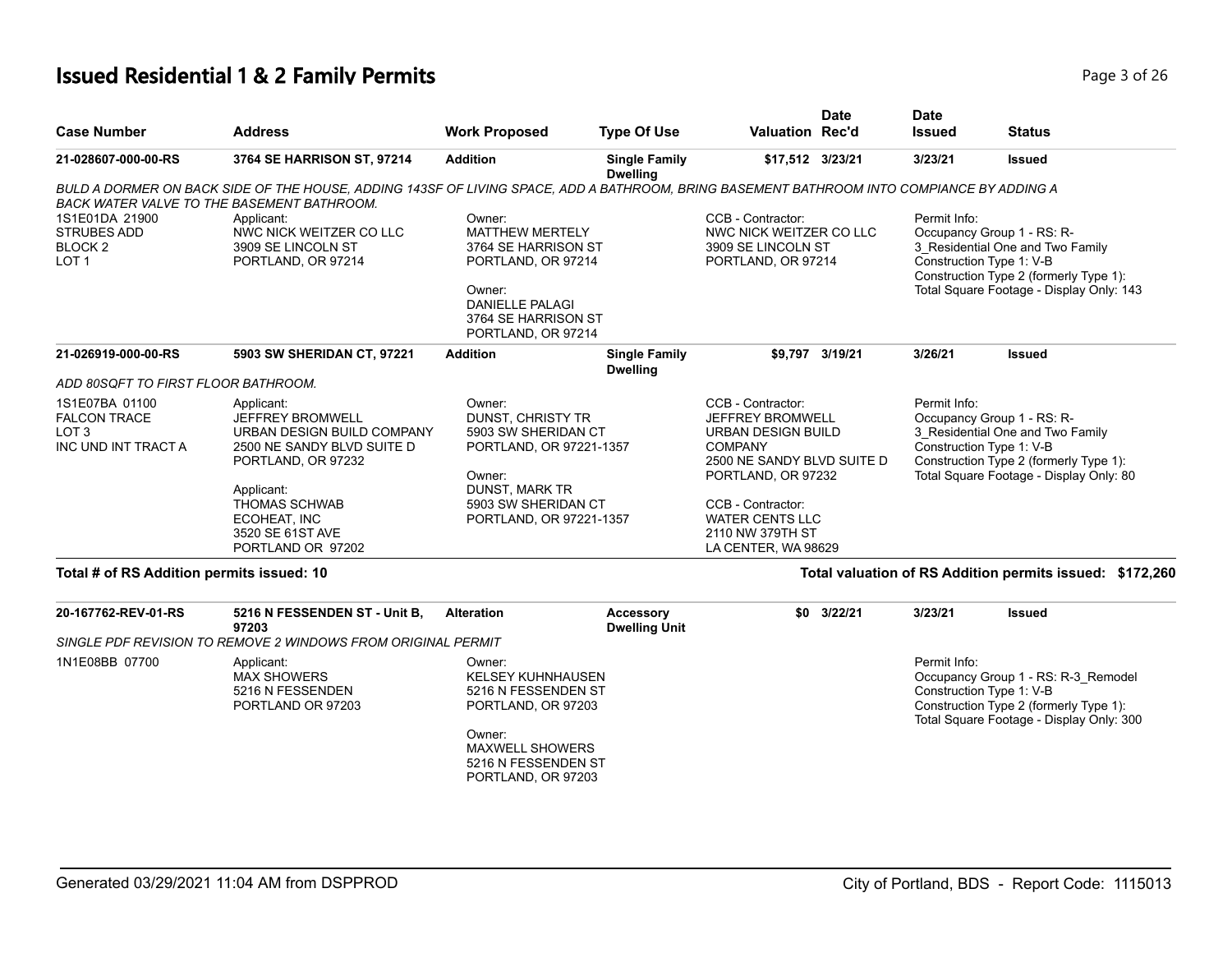# **Issued Residential 1 & 2 Family Permits Page 1 of 26 and 26 and 26 and 26 and 26 and 26 and 26 and 26 and 26 and 26 and 26 and 26 and 26 and 26 and 26 and 26 and 26 and 26 and 26 and 26 and 26 and 26 and 26 and 26 and 2**

| <b>Case Number</b>                                                                                   | <b>Address</b>                                                                                                                  | <b>Work Proposed</b>                                                                                                                                               | <b>Type Of Use</b>                       | Valuation Rec'd                                                                                                                                     | Date            | <b>Date</b><br><b>Issued</b>                                                                                                                                                                    | <b>Status</b>                                                                                                                       |
|------------------------------------------------------------------------------------------------------|---------------------------------------------------------------------------------------------------------------------------------|--------------------------------------------------------------------------------------------------------------------------------------------------------------------|------------------------------------------|-----------------------------------------------------------------------------------------------------------------------------------------------------|-----------------|-------------------------------------------------------------------------------------------------------------------------------------------------------------------------------------------------|-------------------------------------------------------------------------------------------------------------------------------------|
| 20-150097-REV-01-RS                                                                                  | 7393 SE 118TH DR - Unit B,<br>97266                                                                                             | <b>Alteration</b>                                                                                                                                                  | <b>Accessory</b><br><b>Dwelling Unit</b> | \$0                                                                                                                                                 | 3/25/21         | 3/25/21                                                                                                                                                                                         | <b>Issued</b>                                                                                                                       |
|                                                                                                      | SINGLE PDF REVISION TO MOVE LOCATION OF WATER LINE FROM MAIN TO HOUSE VIA BORING PER THE PROVIDED ARBORIST REPORT               |                                                                                                                                                                    |                                          |                                                                                                                                                     |                 |                                                                                                                                                                                                 |                                                                                                                                     |
| 1S2E22AD 07400                                                                                       | Applicant:<br><b>RICHARD ADAMS</b><br><b>FASTER PERMITS</b><br>2000 SW 1ST AVENUE SUITE 420<br>PORTLAND, OR 97201               | Owner:<br><b>KELSEY SMITH</b><br>7393 SE 118TH DR<br>PORTLAND, OR 97266<br>Owner:<br><b>JEDIDIAH SMITH</b><br>7393 SE 118TH DR<br>PORTLAND, OR 97266               |                                          | CCB - Contractor:<br><b>MARK BEIRWAGEN</b><br>STONE CREEK BUILDING &<br><b>DEVELOPMENT INC</b><br>502 7TH STREET SUITE 204<br>OREGON CITY, OR 97045 |                 | Permit Info:<br>Construction Type 1: V-B                                                                                                                                                        | Occupancy Group 1 - RS: R-3_Remodel<br>Construction Type 2 (formerly Type 1):<br>Total Square Footage - Display Only: 780           |
| 21-011146-000-00-RS                                                                                  | 4716 SW BRUGGER ST, 97219                                                                                                       | <b>Alteration</b>                                                                                                                                                  | Decks, Fences,<br><b>Retaining Walls</b> | \$15,000 2/5/21                                                                                                                                     |                 | 3/25/21                                                                                                                                                                                         | <b>Issued</b>                                                                                                                       |
|                                                                                                      | SINGLE PDF-NEW 210 SF DECK ABOVE GRADE AT NORTH END OF EXISTING HOME                                                            |                                                                                                                                                                    |                                          |                                                                                                                                                     |                 |                                                                                                                                                                                                 |                                                                                                                                     |
| 1S1E30AD 04400<br><b>WEST PORTLAND</b><br>BLOCK 29<br>LOT <sub>13</sub>                              | Applicant:<br><b>BAINNSON BRIAN</b><br><b>QUATREFOIL INC</b><br>404 SE 80TH AVE<br>PORTLAND OR 97215                            | Owner:<br><b>MICHELL EVANS</b><br>4716 SW BRUGGER ST<br>PORTLAND, OR 97219<br>Owner:<br><b>ERIN FOGG</b><br>4716 SW BRUGGER ST<br>PORTLAND, OR 97219               |                                          | CCB - Contractor:<br><b>ADRIAN PETRISOR</b><br><b>IMPACT INTERNATIONAL INC</b><br>3115 SW 211TH AVE<br>BEAVERTON, OR 97003                          |                 | Permit Info:<br>Occupancy Group 1 - RS: U_Decks,<br>Patios, Porches, Carports<br>Construction Type 1: V-B<br>Construction Type 2 (formerly Type 1):<br>Total Square Footage - Display Only: 210 |                                                                                                                                     |
| 21-026090-000-00-RS                                                                                  | 1014 NW WINTER LN, 97210                                                                                                        | <b>Alteration</b>                                                                                                                                                  | Decks, Fences,                           |                                                                                                                                                     | \$8,000 3/17/21 | 3/24/21                                                                                                                                                                                         | <b>Issued</b>                                                                                                                       |
|                                                                                                      | REPLACE EXISTING DECK PER REVIEWS COMPLETED UNDER 20-149050 RS. OWNER HAS CHANGED GENERAL CONTRACTORS.                          |                                                                                                                                                                    | <b>Retaining Walls</b>                   |                                                                                                                                                     |                 |                                                                                                                                                                                                 |                                                                                                                                     |
| 1N1E32BD 00400<br><b>MCLEAN TERR</b><br>LOT 3&10 TL 400                                              | Applicant:<br><b>JOHN MACNEELA</b><br>CORRIB CONSTRUCTION, LLC<br>5211 SE 33rd Ave<br>Portland, OR 97202                        | Owner:<br><b>SCOTT ASPHAUG</b><br>1014 NW WINTER LN<br>PORTLAND, OR 97210-2741<br>Owner:<br><b>ANN FITZSIMMONS</b><br>1014 NW WINTER LN<br>PORTLAND, OR 97210-2741 |                                          | CCB - Contractor:<br><b>JOHN MICHAEL MACNEELA</b><br>CORRIB CONSTRUCTION LLC<br>5211 SE 33RD AVENUE<br>PORTLAND, OR 97202                           |                 | Permit Info:                                                                                                                                                                                    | Occupancy Group 1 - RS: U_Decks,<br>Patios, Porches, Carports<br>Construction Type 1: V-B<br>Construction Type 2 (formerly Type 1): |
| 21-006046-000-00-RS                                                                                  | 2917 SE 62ND AVE, 97206<br>SINGLE PDF- REPLACE FIRE DAMAGED ROOF TRUSSES ON EXISTING GARAGE. REBUILD/REPAIR RIGHT SIDE OF WALL. | <b>Alteration</b>                                                                                                                                                  | Garage/Carport                           | \$25,000 2/23/21                                                                                                                                    |                 | 3/22/21                                                                                                                                                                                         | <b>Issued</b>                                                                                                                       |
| 1S2E07AD 00200<br><b>MERRILLS ADD</b><br>BLOCK <sub>2</sub><br>LOT 13 EXC W 35.35' &<br>EXC PT IN ST | Applicant:<br>ANDY STEMBER<br><b>JAS ENGINEERING</b><br>1419 WASHINGTON ST #100<br>OREGON CITY, OR 97045                        | Owner:<br><b>FRANCINE MORGAN</b><br>2917 SE 62ND AVE<br>PORTLAND, OR 97206-2039                                                                                    |                                          | CCB - Contractor:<br>CHINOOK RESTORATION INC<br>11010 NE 37TH CIRCLE SUITE<br>110<br>VANCOUVER, WA 98682                                            |                 | Permit Info:<br>Garage\Utility Misc.<br>Construction Type 1: V-B                                                                                                                                | Occupancy Group 1 - RS: U_Private<br>Construction Type 2 (formerly Type 1):                                                         |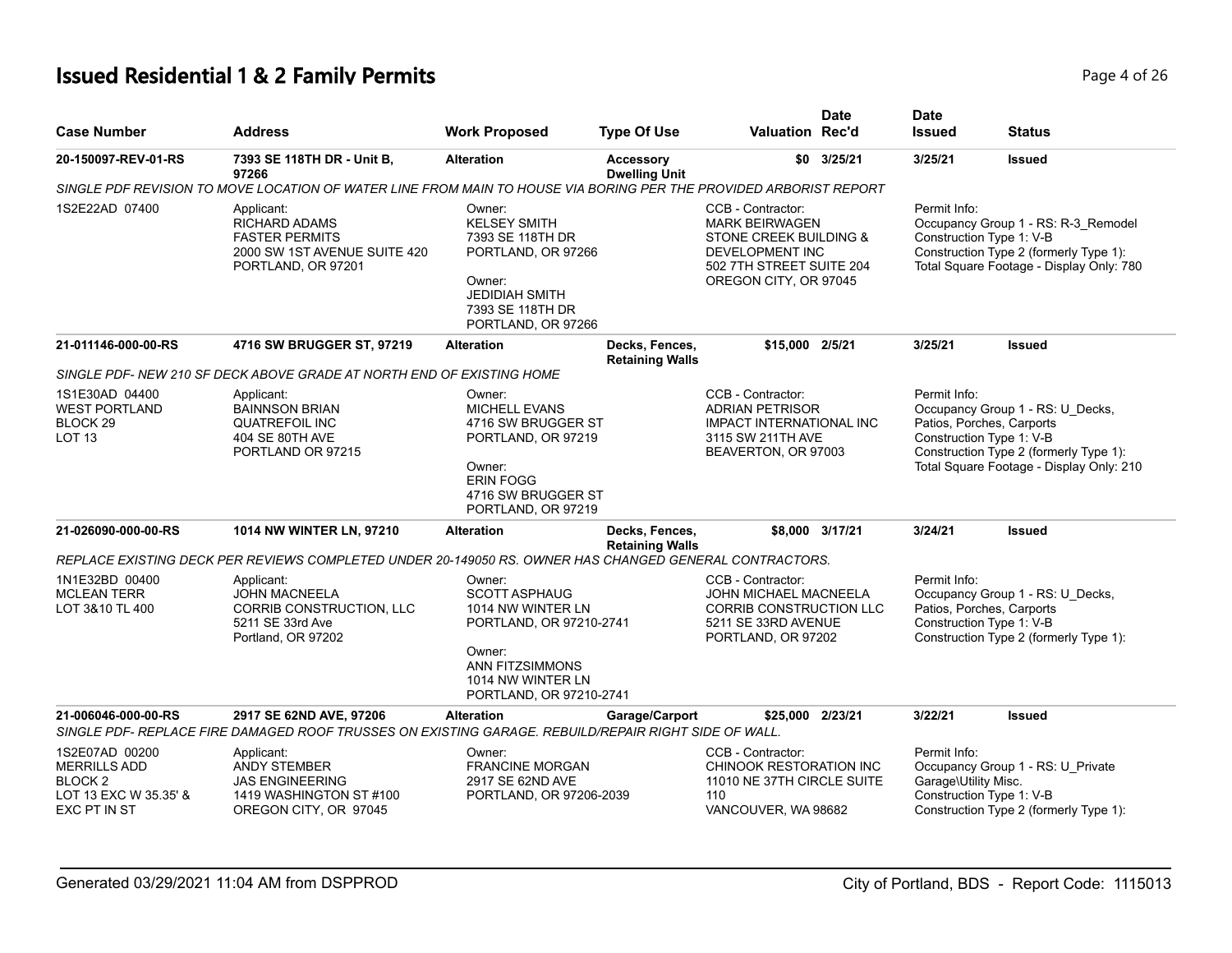# **Issued Residential 1 & 2 Family Permits Page 1 and 26 and 26 and 26 and 26 and 26 and 26 and 26 and 26 and 26 and 26 and 26 and 26 and 26 and 26 and 26 and 26 and 26 and 26 and 26 and 26 and 26 and 26 and 26 and 26 and**

| <b>Case Number</b>                                                    | <b>Address</b>                                                                                                                                                                                    | <b>Work Proposed</b>                                                                              | <b>Type Of Use</b>                      | <b>Valuation Rec'd</b>                                                                                       | <b>Date</b> | <b>Date</b><br><b>Issued</b>             | <b>Status</b>                                                                                                             |
|-----------------------------------------------------------------------|---------------------------------------------------------------------------------------------------------------------------------------------------------------------------------------------------|---------------------------------------------------------------------------------------------------|-----------------------------------------|--------------------------------------------------------------------------------------------------------------|-------------|------------------------------------------|---------------------------------------------------------------------------------------------------------------------------|
| 21-011026-000-00-RS                                                   | 7326 SE 30TH AVE, 97202                                                                                                                                                                           | <b>Alteration</b>                                                                                 | <b>Single Family</b><br><b>Dwelling</b> | \$27,000 2/8/21                                                                                              |             | 3/25/21                                  | <b>Issued</b>                                                                                                             |
|                                                                       | SINGLE PDF - CONVERT BASEMENT TO HABITABLE SPACE, INCLUDING RETROACTIVE PERMITTING. ONE NEW BEDROOM W/ NEW EGRESS WINDOW AND WELL. NEW<br>BATHROOM (4 TOTAL). NEW LAUNDRY ROOM W/ ACCESSORY SINK. | *** TRADES SEPARATE                                                                               |                                         |                                                                                                              |             |                                          |                                                                                                                           |
| 1S1E24BD 06200<br><b>EASTMORELAND</b><br>BLOCK 16<br>LOT <sub>3</sub> | Applicant:<br><b>STEVE PURVES</b><br>OUR HOUSE CONTRACTING<br>11125 SW 106TH AVE<br><b>TIGARD, OR 97223</b>                                                                                       | Owner:<br>TERESA MICHELLE PEREZ GARCIA<br><b>REV TR</b><br>7326 SE 30TH AVE<br>PORTLAND, OR 97202 |                                         | CCB - Contractor:<br>OUR HOUSE CONTRACTING<br><b>LLC</b><br>13220 SW 6TH ST<br>BEAVERTON, OR 97005           |             | Permit Info:<br>Construction Type 1: V-B | Occupancy Group 1 - RS: R-3_Remodel<br>Construction Type 2 (formerly Type 1):<br>Total Square Footage - Display Only: 780 |
|                                                                       |                                                                                                                                                                                                   | Owner:<br><b>GREGORY PAUL GARCIA REV TR</b><br>7326 SE 30TH AVE<br>PORTLAND, OR 97202             |                                         |                                                                                                              |             |                                          |                                                                                                                           |
| 21-028180-000-00-RS                                                   | 1740 SW ELIZABETH ST, 97201                                                                                                                                                                       | <b>Alteration</b>                                                                                 | <b>Single Family</b><br><b>Dwelling</b> | \$100,000 3/23/21                                                                                            |             | 3/26/21                                  | <b>Issued</b>                                                                                                             |
|                                                                       | remodel basement, add bathroom to second floor by cantilevering the wall (bump out).                                                                                                              |                                                                                                   |                                         |                                                                                                              |             |                                          |                                                                                                                           |
| 1S1E04CC 00100<br><b>GROVERS ADD</b><br>BLOCK 111<br>LOT 2 TL 100     | Applicant:<br><b>GARZA CONSTRUCTION INC</b><br>8835 SW CANYON LANE SUITE<br>303<br>PORTLAND, OR 97225                                                                                             | Owner:<br>MATTHEW LOUDER<br>1740 SW ELIZABETH ST<br>PORTLAND, OR 97201                            |                                         | CCB - Contractor:<br><b>GARZA CONSTRUCTION INC</b><br>8835 SW CANYON LANE SUITE<br>303<br>PORTLAND, OR 97225 |             | Permit Info:<br>Construction Type 1: V-B | Occupancy Group 1 - RS: R-<br>3 Residential One and Two Family<br>Construction Type 2 (formerly Type 1):                  |
|                                                                       |                                                                                                                                                                                                   | Owner:<br><b>KIMBERLY LOUDER</b><br>1740 SW ELIZABETH ST<br>PORTLAND, OR 97201                    |                                         |                                                                                                              |             |                                          |                                                                                                                           |
| 21-028865-000-00-RS                                                   | 4012 SE TOLMAN ST, 97202                                                                                                                                                                          | <b>Alteration</b>                                                                                 | <b>Single Family</b><br><b>Dwelling</b> | \$25,000 3/24/21                                                                                             |             | 3/24/21                                  | <b>Issued</b>                                                                                                             |
|                                                                       | KITCHEN REMODEL. ADD POWDER ROOM. REMODEL BATHROOM.                                                                                                                                               |                                                                                                   |                                         |                                                                                                              |             |                                          |                                                                                                                           |
| 1S1E13DD 13500<br><b>WOODSTOCK</b><br>BLOCK 44<br>E 1/2 OF LOT 4      | Applicant:<br>ZACHARY BARRY<br>NEW ROOTS RENOVATION<br>711 WINCHELL AVE<br>VANCOUVER WA 98661                                                                                                     | Owner:<br><b>STARMOR FAMILY TRUST</b><br>7537 SE 30TH AVE<br>PORTLAND, OR 97202                   |                                         | CCB - Contractor:<br>NEW ROOTS RENOVATION LLC<br>711 WINCHELL AVE<br>VANCOUVER, WA 98661                     |             | Permit Info:<br>Construction Type 1: V-B | Occupancy Group 1 - RS: R-<br>3_Residential One and Two Family<br>Construction Type 2 (formerly Type 1):                  |
| 20-227652-000-00-RS                                                   | 4324 SE 76TH AVE, 97206                                                                                                                                                                           | <b>Alteration</b>                                                                                 | <b>Single Family</b><br><b>Dwelling</b> | \$130,000 12/29/20                                                                                           |             | 3/25/21                                  | <b>Issued</b>                                                                                                             |
| BASEMENT CONVERSION TO LIVING SPACE.                                  |                                                                                                                                                                                                   |                                                                                                   |                                         |                                                                                                              |             |                                          |                                                                                                                           |
| 1S2E08DC 02700<br><b>KENT</b><br>LOT 14 TL 2700                       | Applicant:<br><b>RAMON LOPEZ</b><br>NW CASCADE PAINTING LLC<br>6221 SE 46TH AVE<br>PORTLAND OR 97220                                                                                              | Owner:<br><b>CASCADE NW PROPERTIES LLC</b><br>6221 SE 46TH AVE<br>PORTLAND, OR 97206              |                                         | CCB - Contractor:<br>NW CASCADE PAINTING LLC<br>6221 SE 46TH AE<br>PORTLAND, OR 97206                        |             | Permit Info:<br>Construction Type 1: V-B | Occupancy Group 1 - RS: R-<br>3 Residential One and Two Family<br>Construction Type 2 (formerly Type 1):                  |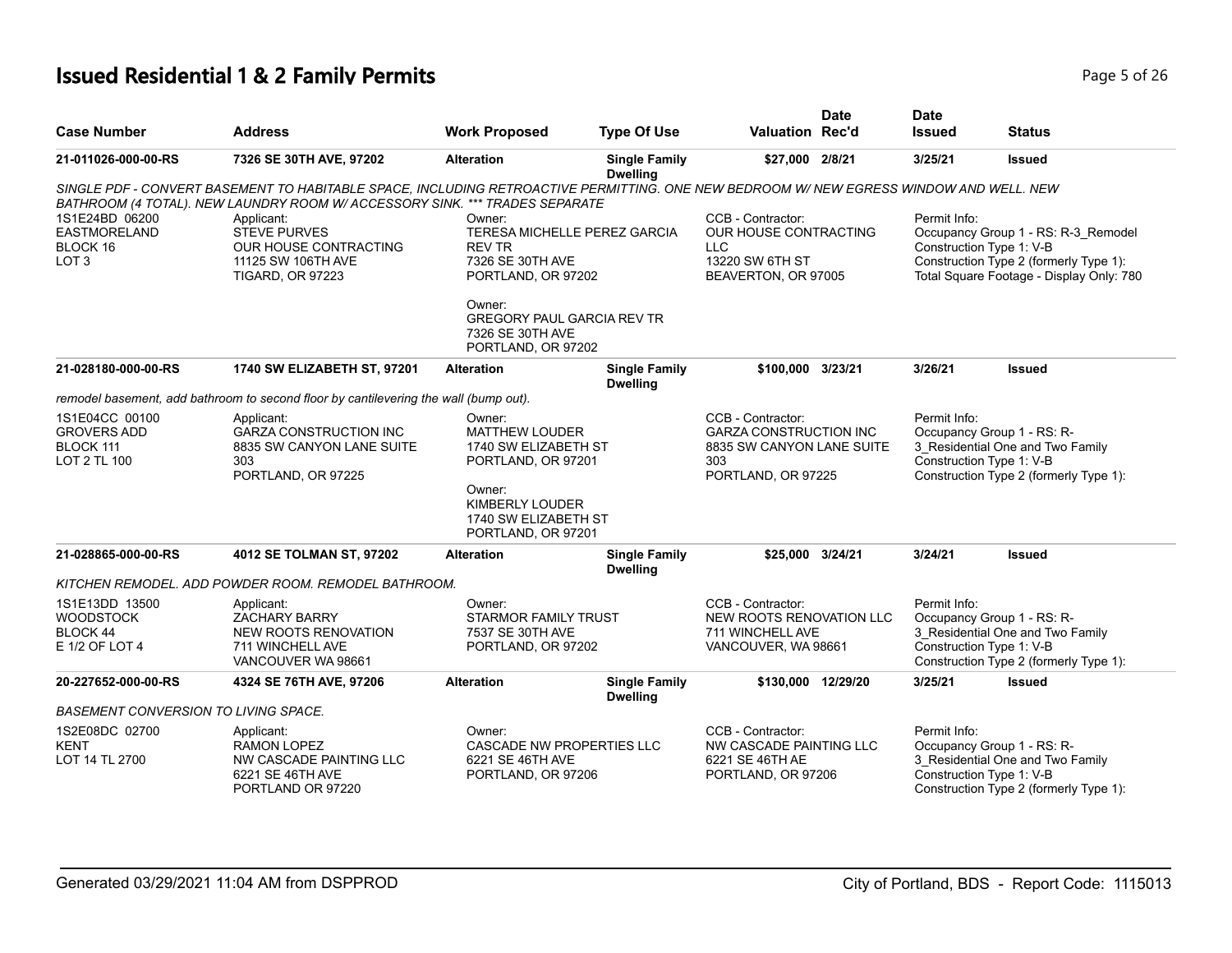# **Issued Residential 1 & 2 Family Permits Page 1 and 26 and 26 and 26 and 26 and 26 and 26 and 26 and 26 and 26 and 26 and 26 and 26 and 26 and 26 and 26 and 26 and 26 and 26 and 26 and 26 and 26 and 26 and 26 and 26 and**

| <b>Case Number</b>                                                                    | <b>Address</b>                                                                                                    | <b>Work Proposed</b>                                                                                                                                       | <b>Type Of Use</b>                      | <b>Valuation Rec'd</b>                                                                                                          | <b>Date</b> | <b>Date</b><br><b>Issued</b>             | <b>Status</b>                                                                                            |
|---------------------------------------------------------------------------------------|-------------------------------------------------------------------------------------------------------------------|------------------------------------------------------------------------------------------------------------------------------------------------------------|-----------------------------------------|---------------------------------------------------------------------------------------------------------------------------------|-------------|------------------------------------------|----------------------------------------------------------------------------------------------------------|
| 21-029702-000-00-RS                                                                   | 6223 SE CLATSOP ST, 97206                                                                                         | <b>Alteration</b>                                                                                                                                          | <b>Single Family</b><br><b>Dwelling</b> | \$21,850                                                                                                                        | 3/26/21     | 3/26/21                                  | <b>Issued</b>                                                                                            |
|                                                                                       | Install a 7.4kW Solar roof mounted system. Includes structural                                                    |                                                                                                                                                            |                                         |                                                                                                                                 |             |                                          |                                                                                                          |
| 1S2E20CC 14702<br>PARTITION PLAT 2005-157<br>LOT <sub>2</sub>                         | Applicant:<br>ZANE GOFF<br>NEIL KELLY CO INC<br>804 N ALBERTA ST<br>PORTLAND, OR 97217-2639                       | Owner:<br><b>COURTNEY KNUDSON</b><br>6223 SE CLATSOP ST<br>PORTLAND, OR 97206<br>Owner:<br><b>CORY KNUDSON</b><br>6223 SE CLATSOP ST<br>PORTLAND, OR 97206 |                                         | CCB - Contractor:<br>ZANE GOFF<br>NEIL KELLY CO INC<br>804 N ALBERTA ST<br>PORTLAND, OR 97217-2693                              |             | Permit Info:<br>Construction Type 1: V-B | Occupancy Group 1 - RS: R-<br>3 Residential One and Two Family<br>Construction Type 2 (formerly Type 1): |
| 20-228093-000-00-RS                                                                   | 4528 SE 99TH AVE, 97266                                                                                           | <b>Alteration</b>                                                                                                                                          | <b>Single Family</b><br><b>Dwelling</b> | \$6,750 1/6/21                                                                                                                  |             | 3/26/21                                  | <b>Issued</b>                                                                                            |
|                                                                                       | SINGLE PDF - 5.4KW SOLAR ROOF TOP MOUNT PV SYSTEM: ENGINEERED                                                     |                                                                                                                                                            |                                         |                                                                                                                                 |             |                                          |                                                                                                          |
| 1S2E16AA 03500<br><b>ROLLEY ADD</b><br>BLOCK 3<br>LOT 6                               | Applicant:<br><b>HILARY CONWAY</b><br><b>GREEN RIDGE SOLAR</b><br>19450 SW MOHAVE CT<br>TUALATIN, OR 97062        | Owner:<br><b>AARON SELHORST</b><br>4528 SE 99TH AVE<br>PORTLAND, OR 97266                                                                                  |                                         | CCB - Contractor:<br><b>GCB SOLAR INC</b><br>19450 SW MOHAVE CT<br>TUALATIN, OR 97062                                           |             | Permit Info:<br>Construction Type 1: V-B | Occupancy Group 1 - RS: R-<br>3 Residential One and Two Family<br>Construction Type 2 (formerly Type 1): |
| 21-027599-000-00-RS                                                                   | 5416 SE RHONE ST, 97206                                                                                           | <b>Alteration</b>                                                                                                                                          | <b>Single Family</b><br><b>Dwelling</b> | \$75.000                                                                                                                        | 3/22/21     | 3/22/21                                  | <b>Issued</b>                                                                                            |
|                                                                                       | CONVERT UNFINISHED BASEMENT TO LIVING SPACE. ADD TWO BEDROOMS AND 1 BATHROOM.                                     |                                                                                                                                                            |                                         |                                                                                                                                 |             |                                          |                                                                                                          |
| 1S2E07DB 09100<br><b>CANNONS ADD</b><br>BLOCK 3<br>LOT 8                              | Applicant:<br><b>MARTIN HICKEY</b><br><b>MARTIN HICKEY CONSTRUCTION</b><br>5660 SW TEXAS ST<br>PORTLAND, OR 97219 | Owner:<br><b>WILL CONWELL</b><br>1961 SW PRIMROSE ST<br>PORTLAND, OR 97219                                                                                 |                                         | CCB - Contractor:<br><b>MARTIN HICKEY</b><br><b>MARTIN JOSEPH HICKEY</b><br>5660 SW TEXAS ST<br>PORTLAND, OR 97219              |             | Permit Info:<br>Construction Type 1: V-B | Occupancy Group 1 - RS: R-<br>3_Residential One and Two Family<br>Construction Type 2 (formerly Type 1): |
| 21-025846-000-00-RS                                                                   | 9115 N HODGE AVE, 97203                                                                                           | <b>Alteration</b>                                                                                                                                          | <b>Single Family</b><br><b>Dwelling</b> | \$63,000 3/16/21                                                                                                                |             | 3/23/21                                  | <b>Issued</b>                                                                                            |
|                                                                                       | KITCHEN, BATHROOM AND LAUNDRY REMODEL. REPLACE 7 WINDOWS, 3 OF THEM LARGER. FINISH BASEMENT.                      |                                                                                                                                                            |                                         |                                                                                                                                 |             |                                          |                                                                                                          |
| 1N1E08BB 12300<br>PORTSMOUTH VILLA ANX<br>$3 - 4$<br><b>BLOCK 11</b><br><b>LOT 14</b> | Applicant:<br><b>VESKO NENCHEV</b><br><b>VIN CONSTRUCTION</b><br>12301 NE LAURA CT<br>VANCOUVER, WA 98684         | Owner:<br><b>KATIE COSGROVE</b><br>9115 N HODGE AVE<br>PORTLAND, OR 97203<br>Owner:<br>KAMYAR GHAVIDEL-ASGARI<br>9115 N HODGE AVE<br>PORTLAND, OR 97203    |                                         | CCB - Contractor:<br><b>VESSELIN ILIEV NENCHEV</b><br><b>VESSELIN ILIEV NENCHEV</b><br>12301 NE LAURA CT<br>VANCOUVER, WA 98684 |             | Permit Info:<br>Construction Type 1: V-B | Occupancy Group 1 - RS: R-<br>3_Residential One and Two Family<br>Construction Type 2 (formerly Type 1): |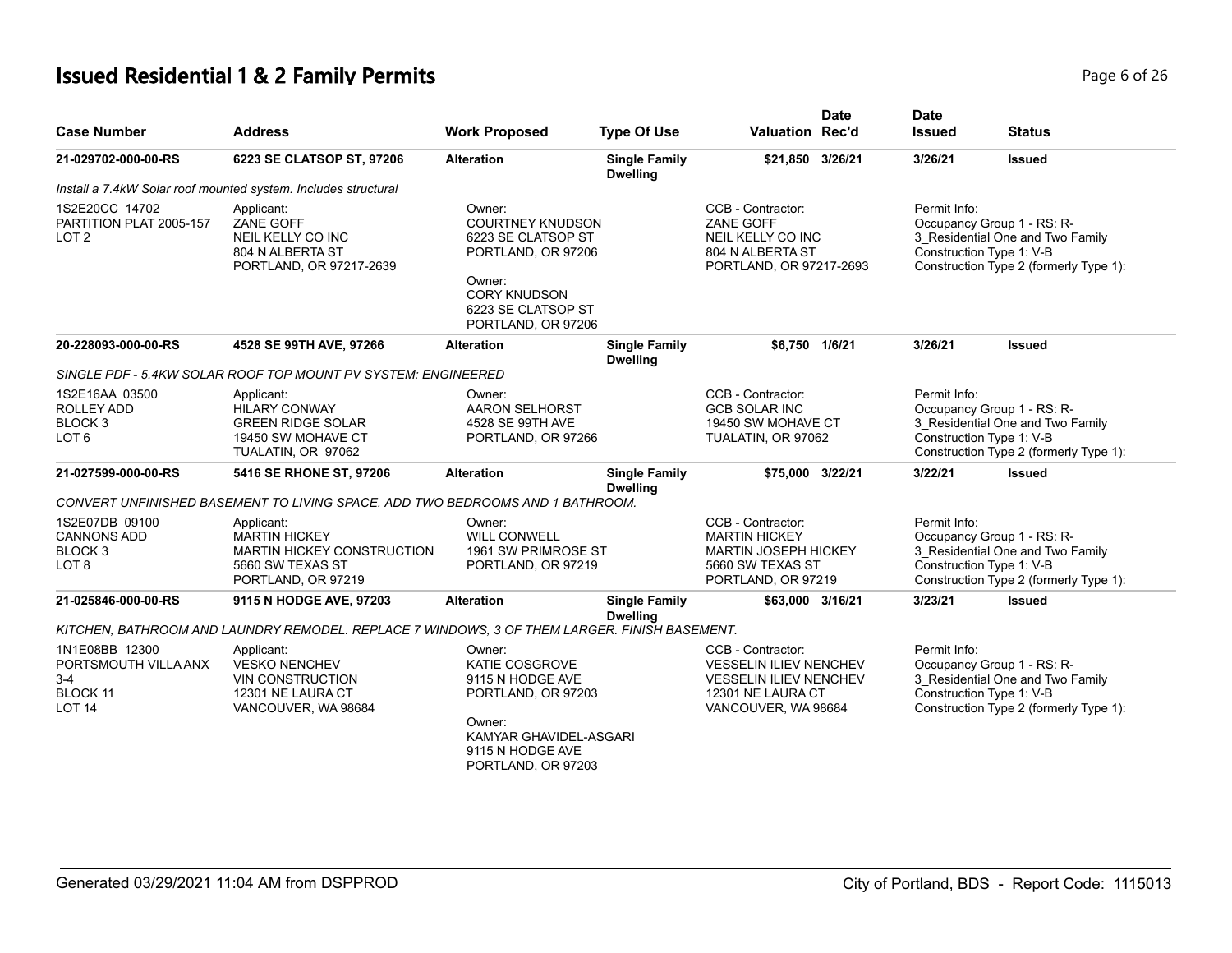# **Issued Residential 1 & 2 Family Permits Page 7 of 26** 26 26

| <b>Case Number</b>                                                 | <b>Address</b>                                                                                                                                                                                                                                                      | <b>Work Proposed</b>                                                           | <b>Type Of Use</b>                      | <b>Valuation Rec'd</b>                                                                           | <b>Date</b>     | <b>Date</b><br><b>Issued</b>             | <b>Status</b>                                                                 |
|--------------------------------------------------------------------|---------------------------------------------------------------------------------------------------------------------------------------------------------------------------------------------------------------------------------------------------------------------|--------------------------------------------------------------------------------|-----------------------------------------|--------------------------------------------------------------------------------------------------|-----------------|------------------------------------------|-------------------------------------------------------------------------------|
| 21-003946-000-00-RS                                                | 6106 N ATLANTIC AVE, 97217                                                                                                                                                                                                                                          | <b>Alteration</b>                                                              | <b>Single Family</b><br><b>Dwelling</b> | \$3,000 3/25/21                                                                                  |                 | 3/25/21                                  | <b>Issued</b>                                                                 |
|                                                                    | SINGLE PDF - REMOVE WALL AND HEADER BETWEEN LIVING AND DINING ROOM ON MAIN LEVEL AND INSTALL NEW COLUMN, BEAM, AND PARTIAL WALL. NEW<br>FRAMING (TO BE LEFT OPEN) IN BASEMENT FOR STORAGE ROOMS, W/NEW BEAM ABOVE. MECHANICAL, ELECTRIC, PLUMBING PERMITS SEPARATE. |                                                                                |                                         |                                                                                                  |                 |                                          |                                                                               |
| 1N1E16CA 12800                                                     | Applicant:                                                                                                                                                                                                                                                          | Owner:                                                                         |                                         |                                                                                                  |                 | Permit Info:                             |                                                                               |
| <b>WILLAMETTE</b>                                                  | <b>SARA RUZOMBERKA</b>                                                                                                                                                                                                                                              | <b>SARA RUZOMBERKA</b>                                                         |                                         |                                                                                                  |                 |                                          | Occupancy Group 1 - RS: R-3 Remodel                                           |
| BLOCK 15<br><b>LOT 17</b>                                          | 6106 N Atlantic Ave<br>Portland, OR 97217                                                                                                                                                                                                                           | 6106 N ATLANTIC AVE<br>PORTLAND, OR 97217                                      |                                         |                                                                                                  |                 | Construction Type 1: V-B                 | Construction Type 2 (formerly Type 1):                                        |
|                                                                    |                                                                                                                                                                                                                                                                     |                                                                                |                                         |                                                                                                  |                 |                                          |                                                                               |
| 21-028552-000-00-RS                                                | 8324 SE 11TH AVE - UNIT A,<br>97202                                                                                                                                                                                                                                 | <b>Alteration</b>                                                              | <b>Single Family</b><br><b>Dwelling</b> | \$12,000 3/23/21                                                                                 |                 | 3/23/21                                  | <b>Issued</b>                                                                 |
| AND FRAMING WHERE REQUIRED.                                        | REPLACE ROOF ON BACK SUNROOM AND BATHROOM, BUILD NEW HIP ROOF TO MATCH HOUSE, KEEP SKYLIGHTS, REMOVE AND REPLACE DAMAGED DRY WALL                                                                                                                                   |                                                                                |                                         |                                                                                                  |                 |                                          |                                                                               |
| 1S1E23CD 10100                                                     | Applicant:                                                                                                                                                                                                                                                          | Owner:                                                                         |                                         | CCB - Contractor:                                                                                |                 | Permit Info:                             |                                                                               |
| <b>SELLWOOD</b>                                                    | <b>EDWIN HOOKER</b>                                                                                                                                                                                                                                                 | ANDREA M GATOV FAMILY TR                                                       |                                         | <b>ECOCRAFT LLC</b>                                                                              |                 |                                          | Occupancy Group 1 - RS: R-                                                    |
| BLOCK 47<br><b>LOT 11</b>                                          | ECOCRAFT LLC<br>4408 NE 38TH AVENUE                                                                                                                                                                                                                                 | 87071 NORTH BANK LN<br>COQUILLE, OR 97423-8614                                 |                                         | 4408 NE 38TH AVE<br>PORTLAND, OR 97211                                                           |                 | Construction Type 1: V-B                 | 3_Residential One and Two Family                                              |
|                                                                    | PORTLAND, OR 97211                                                                                                                                                                                                                                                  |                                                                                |                                         |                                                                                                  |                 |                                          | Construction Type 2 (formerly Type 1):                                        |
| 21-002669-000-00-RS                                                | 7935 N EMERALD AVE, 97217                                                                                                                                                                                                                                           | <b>Alteration</b>                                                              | <b>Single Family</b><br><b>Dwelling</b> |                                                                                                  | \$6,750 1/15/21 | 3/22/21                                  | <b>Issued</b>                                                                 |
|                                                                    | SINGLE PDF - 6.46KW ROOF MOUNTED SOLAR PV SYSTEM: ENGINEERED                                                                                                                                                                                                        |                                                                                |                                         |                                                                                                  |                 |                                          |                                                                               |
| 1N1E09CB 14700<br><b>HOLMES SUB</b><br>BLOCK 6<br>LOT <sub>2</sub> | Applicant:<br><b>SEAN FLORES</b><br>SUNLIGHT SOLAR ENERGY INC<br>7935 E BURNSIDE ST<br>PORTLAND, OR 97215                                                                                                                                                           | Owner:<br><b>GAIL SIMMONS</b><br>7935 N EMERALD AVE<br>PORTLAND, OR 97217-6115 |                                         | CCB - Contractor:<br>SUNLIGHT SOLAR ENERGY INC<br>50 SE SCOTT STREET 13<br><b>BEND, OR 97702</b> |                 | Permit Info:<br>Construction Type 1: V-B | Occupancy Group 1 - RS: R-3_Remodel<br>Construction Type 2 (formerly Type 1): |
| 20-176899-000-00-RS                                                | 3270 SW PALATINE ST, 97219                                                                                                                                                                                                                                          | <b>Alteration</b>                                                              | <b>Single Family</b>                    |                                                                                                  | \$6,750 8/19/20 | 3/24/21                                  | <b>Issued</b>                                                                 |
|                                                                    | SINGLE PDF - SOLAR INSTALLATION- 4.08 Kw PV ROOF MOUNT ENGINEERED                                                                                                                                                                                                   |                                                                                | <b>Dwelling</b>                         |                                                                                                  |                 |                                          |                                                                               |
| 1S1E32AC 00800                                                     | Applicant:                                                                                                                                                                                                                                                          | Owner:                                                                         |                                         | CCB - Contractor:                                                                                |                 | Permit Info:                             |                                                                               |
| <b>FOREST BROOKS</b>                                               | <b>MELISSA FARIAS</b>                                                                                                                                                                                                                                               | <b>NATHAN KLAUER</b>                                                           |                                         | <b>TESLA ENERGY OPERATIONS</b>                                                                   |                 |                                          | Occupancy Group 1 - RS: R-                                                    |
| LOT 9&10 TL 800                                                    | <b>TESLA</b>                                                                                                                                                                                                                                                        | 3270 SW PALATINE ST                                                            |                                         | INC.                                                                                             |                 |                                          | 3_Residential One and Two Family                                              |
|                                                                    | 6132 NE 112TH AVE<br>PORTLAND, OR 97220                                                                                                                                                                                                                             | PORTLAND, OR 97219                                                             |                                         | 901 PAGE AVENUE<br>FREMONT, CA 94538                                                             |                 | Construction Type 1: V-B                 | Construction Type 2 (formerly Type 1):                                        |
| 21-017184-000-00-RS                                                | 2427 NE 148TH AVE, 97230                                                                                                                                                                                                                                            | <b>Alteration</b>                                                              | <b>Single Family</b><br><b>Dwelling</b> |                                                                                                  | \$500 3/23/21   | 3/23/21                                  | <b>Issued</b>                                                                 |
|                                                                    | SINGLE PDF - SOLAR 7.5KW ROOF TOP PV SYSTEM: PRESCRIPTIVE**ET SEPARATE**                                                                                                                                                                                            |                                                                                |                                         |                                                                                                  |                 |                                          |                                                                               |
| 1N2E25CA 13100                                                     | Applicant:                                                                                                                                                                                                                                                          | Owner:                                                                         |                                         | CCB - Contractor:                                                                                |                 | Permit Info:                             |                                                                               |
| SECTION 25 1N 2E                                                   | <b>MARIELA GONZALEZ</b>                                                                                                                                                                                                                                             | <b>JUANITO SANCHEZ</b>                                                         |                                         | DUIT LEVEL TOOL CO                                                                               |                 |                                          | Occupancy Group 1 - RS: R-                                                    |
| TL 13100 0.27 ACRES                                                | DUIT LEVEL TOOL CO.<br>19461 SW 89th Ave                                                                                                                                                                                                                            | 3135 SE 160TH AVE                                                              |                                         | 19461 SW 89TH AVE                                                                                |                 | Construction Type 1: V-B                 | 3_Residential One and Two Family                                              |
|                                                                    | Tualatin                                                                                                                                                                                                                                                            | PORTLAND, OR 97236                                                             |                                         | TUALATIN, OR 97062                                                                               |                 |                                          | Construction Type 2 (formerly Type 1):                                        |
|                                                                    | Oregon                                                                                                                                                                                                                                                              | Owner:                                                                         |                                         |                                                                                                  |                 |                                          |                                                                               |
|                                                                    | 97062                                                                                                                                                                                                                                                               | <b>GESELLE IBAY</b>                                                            |                                         |                                                                                                  |                 |                                          |                                                                               |
|                                                                    |                                                                                                                                                                                                                                                                     | 3135 SE 160TH AVE                                                              |                                         |                                                                                                  |                 |                                          |                                                                               |
|                                                                    |                                                                                                                                                                                                                                                                     | PORTLAND, OR 97236                                                             |                                         |                                                                                                  |                 |                                          |                                                                               |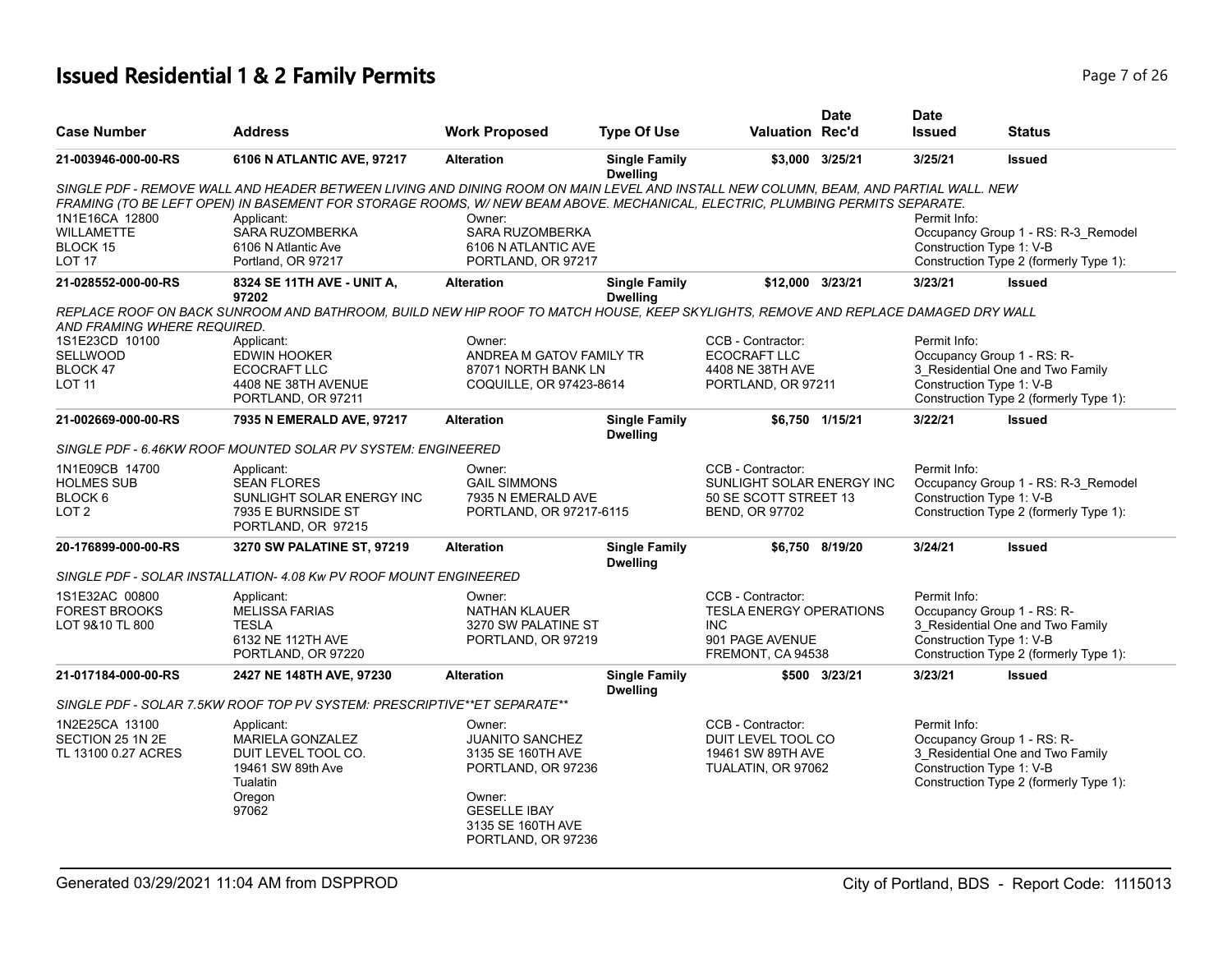# **Issued Residential 1 & 2 Family Permits Page 8 of 26 Page 8 of 26**

| <b>Case Number</b>                                             | <b>Address</b>                                                                                                                                                                                                                                                                     | <b>Work Proposed</b>                                                                                                                             | <b>Type Of Use</b>                      | <b>Valuation Rec'd</b>                                                                                                  | <b>Date</b> | <b>Date</b><br><b>Issued</b> | <b>Status</b>                                                                                                                                 |
|----------------------------------------------------------------|------------------------------------------------------------------------------------------------------------------------------------------------------------------------------------------------------------------------------------------------------------------------------------|--------------------------------------------------------------------------------------------------------------------------------------------------|-----------------------------------------|-------------------------------------------------------------------------------------------------------------------------|-------------|------------------------------|-----------------------------------------------------------------------------------------------------------------------------------------------|
| 21-027579-000-00-RS                                            | 6339 NE 33RD AVE, 97211                                                                                                                                                                                                                                                            | <b>Alteration</b>                                                                                                                                | <b>Single Family</b><br><b>Dwelling</b> | \$18,000 3/21/21                                                                                                        |             | 3/22/21                      | <b>Issued</b>                                                                                                                                 |
|                                                                | SINGLE PDF REBUILD EXISTING FRONT PORCH LIKE FOR LIKE IN SAME FOOTPRINT. STRUCTURAL WORK ONLY.                                                                                                                                                                                     |                                                                                                                                                  |                                         |                                                                                                                         |             |                              |                                                                                                                                               |
| 1N1E13CA 00800<br><b>IRVINGTON PK</b><br>BLOCK 51<br>LOT 16&18 | Applicant:<br>Ashley Fleschner<br>FLESCHNER CONSTRUCTION<br><b>LLC</b><br>7416 SW 33RD AVE<br>PORTLAND, OR 97219                                                                                                                                                                   | Owner:<br><b>DEAH PARTAK</b><br>6339 NE 33RD AVE<br>PORTLAND, OR 97211<br>Owner:<br><b>JAMES MAYER</b><br>6339 NE 33RD AVE<br>PORTLAND, OR 97211 |                                         | CCB - Contractor:<br>Ashley Fleschner<br>FLESCHNER CONSTRUCTION<br><b>LLC</b><br>7416 SW 33RD AVE<br>PORTLAND, OR 97219 |             | Permit Info:                 | Occupancy Group 1 - RS: R-<br>3_Residential One and Two Family<br>Construction Type 1: V-B<br>Construction Type 2 (formerly Type 1):          |
| 20-142574-000-00-RS                                            | 5941 S CORBETT AVE, 97239                                                                                                                                                                                                                                                          | <b>Alteration</b>                                                                                                                                | <b>Single Family</b><br><b>Dwelling</b> | \$36,738 11/24/20                                                                                                       |             | 3/25/21                      | <b>Issued</b>                                                                                                                                 |
|                                                                | SINGLEPDF. REDESIGN MAIN FLOOR. MOVE STAIRS TO SECOND FLOOR FROM SOUTH SIDE TO NORTH SIDE OF THE HOUSE. REMOVE WALLS BETWEEN SITTING<br>ROOM AND FAMILY ROOM. ON 2ND FLOOR, REMOVE BEDROOM #3 FOR NEW STAIRCASE ENTRY.                                                             |                                                                                                                                                  |                                         |                                                                                                                         |             |                              |                                                                                                                                               |
| 1S1E15CB 03200                                                 | Applicant:                                                                                                                                                                                                                                                                         | Owner:                                                                                                                                           |                                         | CCB - Contractor:                                                                                                       |             | Permit Info:                 |                                                                                                                                               |
| SOUTHPORT                                                      | <b>JOHN BULL</b>                                                                                                                                                                                                                                                                   | <b>JOHN BULL</b>                                                                                                                                 |                                         | <b>JASON GAINES</b>                                                                                                     |             |                              | Occupancy Group 1 - RS: R-3_Remodel                                                                                                           |
| BLOCK 5                                                        | PORTLAND OR                                                                                                                                                                                                                                                                        | 5941 S CORBETT AVE                                                                                                                               |                                         | <b>CONSTRUCTION LLC</b>                                                                                                 |             |                              | Construction Type 1: V-B                                                                                                                      |
| LOT <sub>6</sub>                                               | <b>USA</b>                                                                                                                                                                                                                                                                         | PORTLAND, OR 97239-3709                                                                                                                          |                                         | 11960 ALEXA ROSE LANE<br>HAPPY VALLEY, OR 97086-6571                                                                    |             |                              | Construction Type 2 (formerly Type 1):<br>Total Square Footage - Display Only: 900                                                            |
| 20-194332-000-00-RS                                            | 5515 N WILLIAMS AVE - Unit B,<br>97217                                                                                                                                                                                                                                             | <b>Alteration</b>                                                                                                                                | <b>Single Family</b><br><b>Dwelling</b> | \$50,000 9/30/20                                                                                                        |             | 3/24/21                      | <b>Issued</b>                                                                                                                                 |
|                                                                | SINGLE PDF - ADU IN BASEMENT TO INCLUDE COMMON AREA, COMMON AREA TO INCLUDE LAUNDRY AND MECHANICAL, ADU TO INCLUDE 2 BEDROOMS WITH NEW<br>EGRESS WINDOWS. 1 FULL BATH. *** TRADE PERMITS TO BE OBTAINED SEPARATELY***                                                              |                                                                                                                                                  |                                         |                                                                                                                         |             |                              |                                                                                                                                               |
| 1N1E15DC 13300                                                 | Applicant:                                                                                                                                                                                                                                                                         | Owner:                                                                                                                                           |                                         | CCB - Contractor:                                                                                                       |             | Permit Info:                 |                                                                                                                                               |
|                                                                | <b>ALEC PEMBERTON</b>                                                                                                                                                                                                                                                              | <b>EMILY RUFF</b>                                                                                                                                |                                         | ALEC PEMBERTON LLC                                                                                                      |             |                              | Occupancy Group 1 - RS: R-3_Remodel                                                                                                           |
|                                                                | 4772 N LOMBARD ST<br>PORTLAND OR 97203                                                                                                                                                                                                                                             | 5515 N WILLIAMS AVE<br>PORTLAND, OR 97217                                                                                                        |                                         | 4772 N LOMBARD ST<br>PORTLAND, OR 97203                                                                                 |             | 1024                         | Construction Type 1: V-B<br>Construction Type 2 (formerly Type 1):<br>Total Square Footage - Display Only:<br>Number of New Dwelling Units: 1 |
| 21-014007-000-00-RS                                            | 4140 NE 73RD AVE, 97218                                                                                                                                                                                                                                                            | <b>Alteration</b>                                                                                                                                | <b>Single Family</b>                    | \$28,574 2/22/21                                                                                                        |             | 3/25/21                      | <b>Issued</b>                                                                                                                                 |
| BATHROOM, FAMILY ROOM AND LAUNDRY AREA                         | 02/23/2021 UPDATED DESCRIPTION: SINGLE PDF ALTERATION TO EXISTING HABITABLE SPACE IN BASEMENT. ADDING BEDROOM W/ EGRESS WINDOW, BATHROOM,<br>MECHANICAL ROOM AND LAUNDRY ROOM. SINGLE PDF ALTERATION TO SFR TO CREATE HABITABLE SPACE IN BASEMENT. ADDING BEDROOM W/EGRESS WINDOW. |                                                                                                                                                  | <b>Dwelling</b>                         |                                                                                                                         |             |                              |                                                                                                                                               |
| 1N2E20DB 12100                                                 | Applicant:                                                                                                                                                                                                                                                                         | Owner:                                                                                                                                           |                                         | CCB - Contractor:                                                                                                       |             | Permit Info:                 |                                                                                                                                               |
| ARGYLE PK                                                      | <b>CHAD ELDER</b>                                                                                                                                                                                                                                                                  | CHAD ELDER                                                                                                                                       |                                         | FOUR STAR PLUMBING INC                                                                                                  |             |                              | Occupancy Group 1 - RS: R-3_Remodel                                                                                                           |
| <b>BLOCK7</b>                                                  | 4140 NE 73RD AVE                                                                                                                                                                                                                                                                   | 4140 NE 73RD AVE                                                                                                                                 |                                         | 10745 SE EASTMONT DR                                                                                                    |             |                              | Construction Type 1: V-B                                                                                                                      |
| LOT 26&27                                                      | PORTLAND, OR 97218                                                                                                                                                                                                                                                                 | PORTLAND, OR 97218                                                                                                                               |                                         | DAMASCUS, OR 97089                                                                                                      |             |                              | Construction Type 2 (formerly Type 1):<br>Total Square Footage - Display Only: 700                                                            |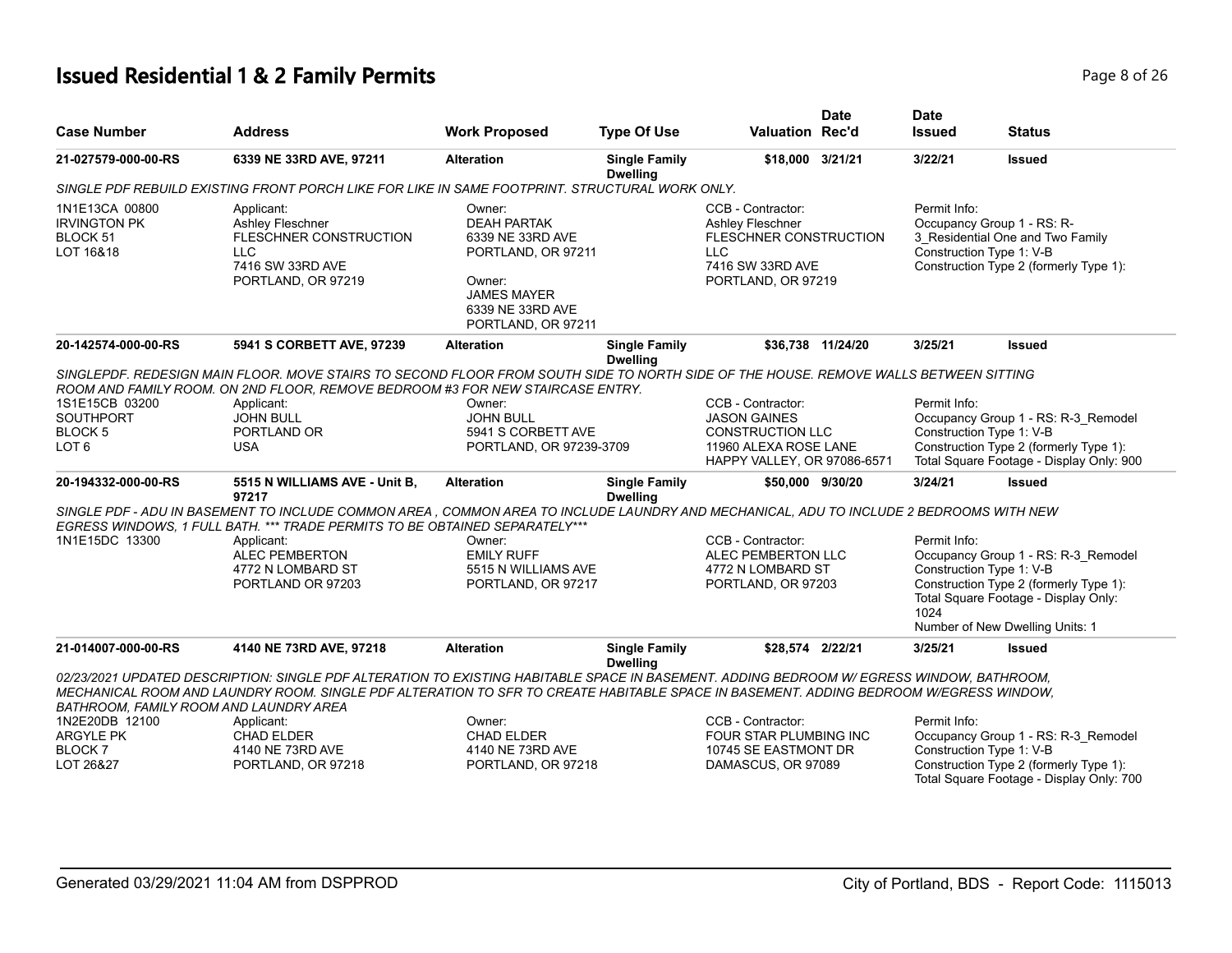# **Issued Residential 1 & 2 Family Permits Page 1 and 26 and 26 and 26 and 26 and 26 and 26 and 26 and 26 and 26 and 26 and 26 and 26 and 26 and 26 and 26 and 26 and 26 and 26 and 26 and 26 and 26 and 26 and 26 and 26 and**

| <b>Case Number</b>                                          | <b>Address</b>                                                                                                    | <b>Work Proposed</b>                                                                                                                                                           | <b>Type Of Use</b>                      | <b>Valuation Rec'd</b>                                                                                    | Date           | <b>Date</b><br><b>Issued</b>                                     | <b>Status</b>                                                                                                                                               |
|-------------------------------------------------------------|-------------------------------------------------------------------------------------------------------------------|--------------------------------------------------------------------------------------------------------------------------------------------------------------------------------|-----------------------------------------|-----------------------------------------------------------------------------------------------------------|----------------|------------------------------------------------------------------|-------------------------------------------------------------------------------------------------------------------------------------------------------------|
| 20-222246-000-00-RS                                         | 14151 NE SAN RAFAEL ST,<br>97230                                                                                  | <b>Alteration</b>                                                                                                                                                              | <b>Single Family</b><br><b>Dwelling</b> | \$50,307 12/9/20                                                                                          |                | 3/26/21                                                          | <b>Issued</b>                                                                                                                                               |
|                                                             | SINGLE PDF: CHANGE OF OCCUPANCY FROM OFFICE TO SINGLE FAMILY DWELLING *ET. PT. MT SEPARATE                        |                                                                                                                                                                                |                                         |                                                                                                           |                |                                                                  |                                                                                                                                                             |
| 1N2E26DA 07000<br><b>RICHLAND</b><br>LOT 7 TL 7000          | Applicant:<br><b>ZAC HORTON</b><br><b>FASTER PERMITS</b><br>2000 SW 1ST AVE, STE 420<br>PORTLAND OR 97201         | Owner:<br>NOVA DEVELOPMENT INC<br>11439 NE MORRIS ST<br>PORTLAND, OR 97220                                                                                                     |                                         | CCB - Contractor:<br><b>NOVA CABINETRY LLC</b><br>11439 NE MORRIS ST<br>PORTLAND, OR 97220                |                | Permit Info:<br>Construction Type 1: V-B<br>B<br>1180            | Occupancy Group 1 - RS: R-3_Remodel<br>Construction Type 2 (formerly Type 1): V-<br>Total Square Footage - Display Only:<br>Number of New Dwelling Units: 1 |
| 20-141283-REV-01-RS                                         | 6009 SW PENDLETON CT, 97221                                                                                       | <b>Alteration</b>                                                                                                                                                              | <b>Single Family</b><br><b>Dwelling</b> |                                                                                                           | \$500 11/27/20 | 3/24/21                                                          | <b>Issued</b>                                                                                                                                               |
|                                                             | SINGLE PDF - VALUE ADDED REVISION TO REMOVE ADDITIONAL POST AND REPLACE WITH BEAM                                 |                                                                                                                                                                                |                                         |                                                                                                           |                |                                                                  |                                                                                                                                                             |
| 1S1E18CA 06800<br><b>SHATTUCK</b><br>LOT 12-14 TL 6800      | Applicant:<br><b>JULIANN RICHLING</b><br>6009 SW PENDLETON CT<br>PORTLAND, OR 97221                               | Owner:<br><b>JULIANN RICHLING</b><br>6009 SW PENDLETON CT<br>PORTLAND, OR 97221                                                                                                |                                         |                                                                                                           |                | Permit Info:<br>Construction Type 1: V-B                         | Occupancy Group 1 - RS: R-3 Remodel<br>Construction Type 2 (formerly Type 1):<br>Total Square Footage - Display Only: 350                                   |
|                                                             |                                                                                                                   | Owner:<br><b>CHRISTOPHER RICHLING</b><br>6009 SW PENDLETON CT<br>PORTLAND, OR 97221                                                                                            |                                         |                                                                                                           |                |                                                                  |                                                                                                                                                             |
| 20-224981-000-00-RS                                         | 2800 SW SCHOLLS FERRY RD,<br>97221                                                                                | <b>Alteration</b>                                                                                                                                                              | <b>Single Family</b><br><b>Dwelling</b> |                                                                                                           | \$500 12/21/20 | 3/26/21                                                          | <b>Issued</b>                                                                                                                                               |
|                                                             | SINGLE PDF - 24.82KW SOLAR ROOF TOP MOUNTED PV SYSTEM: PRESCRIPTIVE. ***ET SEPARATE (20-225821-ET)**              |                                                                                                                                                                                |                                         |                                                                                                           |                | Permit Info:                                                     |                                                                                                                                                             |
| 1S1E07BA 01900<br><b>BEJA'S AC</b><br>LOT <sub>2</sub>      | Applicant:<br><b>GARRETT HARTWELL</b><br>POWER NORTHWEST<br>11393 NW ANDERSON<br>PORTLAND OR 97229                | Owner:<br><b>ADDISON GRONQUIST</b><br>2800 SW SCHOLLS FERRY RD<br>PORTLAND, OR 97221-1319<br>Owner:<br><b>MINNA YOO</b><br>2800 SW SCHOLLS FERRY RD<br>PORTLAND, OR 97221-1319 |                                         | CCB - Contractor:<br>POWER NORTHWEST<br><b>INCORPORATED</b><br>11393 NW ANDERSON ST<br>PORTLAND, OR 97229 |                | Construction Type 1: V-B                                         | Occupancy Group 1 - RS: R-<br>3 Residential One and Two Family<br>Construction Type 2 (formerly Type 1):                                                    |
| Total # of RS Alteration permits issued: 25                 |                                                                                                                   |                                                                                                                                                                                |                                         |                                                                                                           |                |                                                                  | Total valuation of RS Alteration permits issued: \$710,219                                                                                                  |
| 21-004929-000-00-RS                                         | 6835 NE STANTON ST, 97213                                                                                         | <b>Demolition</b>                                                                                                                                                              | <b>Accessory</b><br><b>Structure</b>    |                                                                                                           | \$500 1/26/21  | 3/23/21                                                          | <b>Under Inspection</b>                                                                                                                                     |
|                                                             | SINGLE PDF - SB871: DEMOLISH DETACHED ACCESSORY STRUCTURE. REMOVE ALL DEBRIS.                                     |                                                                                                                                                                                |                                         |                                                                                                           |                |                                                                  |                                                                                                                                                             |
| 1N2E29BD 03500<br><b>HOSBORNES ADD</b><br>LOT <sub>22</sub> | Applicant:<br><b>RICHARD ADAMS</b><br><b>FASTER PERMITS</b><br>2000 SW 1ST AVENUE SUITE 420<br>PORTLAND, OR 97201 | Owner:<br><b>WILLAMETTE INVESTMENT</b><br><b>GROUP</b><br>1716 NE 33RD WAY<br>CAMAS, WA 98607                                                                                  |                                         |                                                                                                           |                | Permit Info:<br>Garage\Utility Misc.<br>Construction Type 1: V-B | Occupancy Group 1 - RS: U Private<br>Construction Type 2 (formerly Type 1):                                                                                 |

Generated 03/29/2021 11:04 AM from DSPPROD City of Portland, BDS - Report Code: 1115013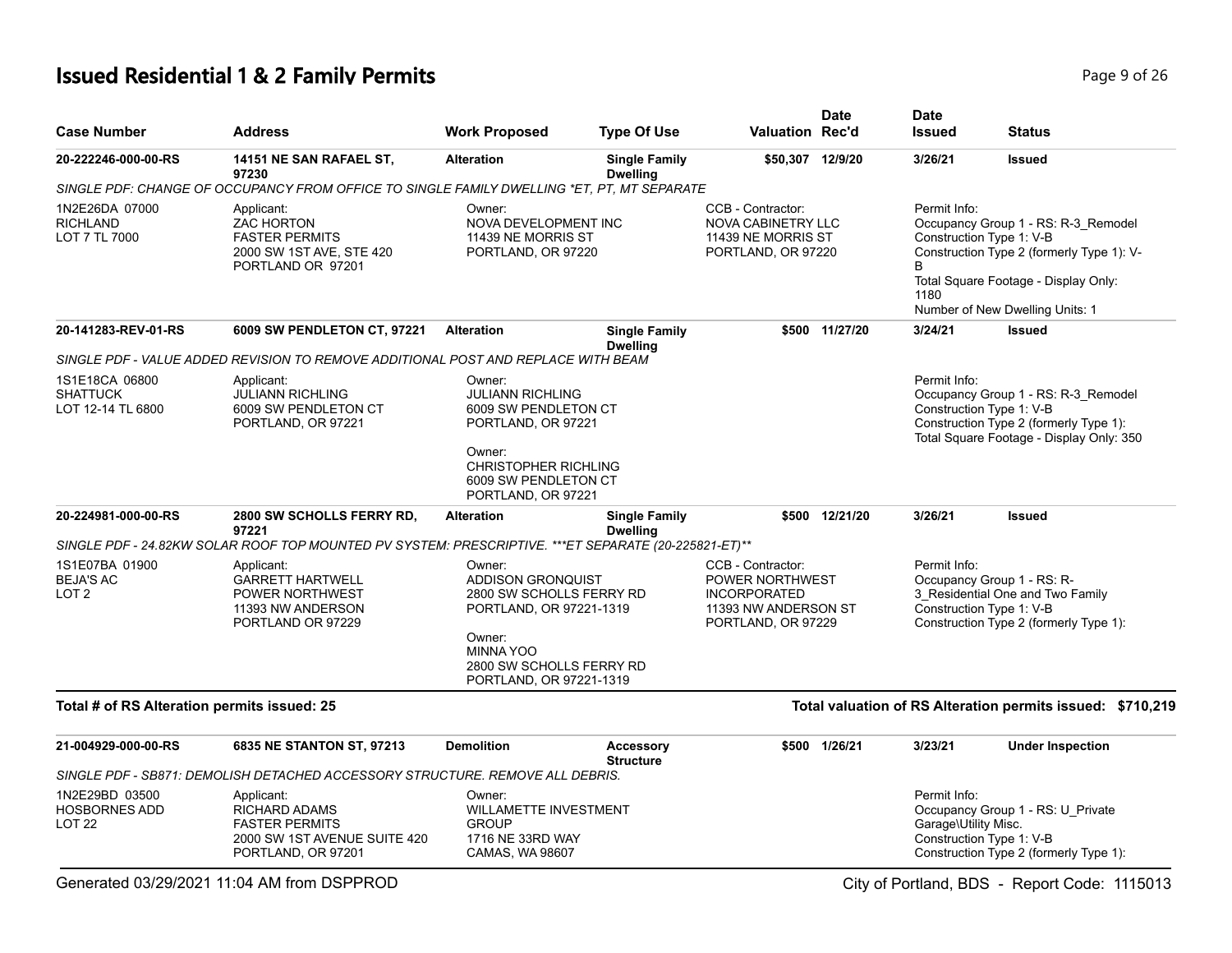| Page 10 of 26 |
|---------------|
|---------------|

| <b>Case Number</b>                                                         | <b>Address</b>                                                                                                                                                                                                                                                         | <b>Work Proposed</b>                                                                                                                                             | <b>Type Of Use</b>                                                                                                                           | <b>Valuation Rec'd</b>                                                                              | <b>Date</b>                                      | <b>Date</b><br><b>Issued</b>                                                                                                                         | <b>Status</b>                                                                                                                        |
|----------------------------------------------------------------------------|------------------------------------------------------------------------------------------------------------------------------------------------------------------------------------------------------------------------------------------------------------------------|------------------------------------------------------------------------------------------------------------------------------------------------------------------|----------------------------------------------------------------------------------------------------------------------------------------------|-----------------------------------------------------------------------------------------------------|--------------------------------------------------|------------------------------------------------------------------------------------------------------------------------------------------------------|--------------------------------------------------------------------------------------------------------------------------------------|
| 20-219957-000-00-RS<br>1S1E09AC 01600                                      | 3110 SW 12TH AVE, 97239<br>SINGLE PDF - SB871: DECONSTRUCT DUPLEX, NO BASEMENT. CAP SEWER. REMOVE ALL DEBRIS. DRIVEWAY TO REMAIN. *** SUBJECT TO 35-DAY DEMO DELAY<br>*** DEMOLITION DELAY 35-DAY APPEAL PERIOD UNTIL 4:30 PM, Monday, January 11, 2021.<br>Applicant: | <b>Demolition</b><br>Owner:                                                                                                                                      | <b>Duplex</b>                                                                                                                                | CCB - Contractor:                                                                                   | \$4,000 12/7/20                                  | 3/22/21<br>Permit Info:                                                                                                                              | <b>Issued</b>                                                                                                                        |
| PORTLAND CITY HMSTD<br>BLOCK 91<br>LOT <sub>7</sub><br>INC PT VAC ST LOT 8 | <b>AUSTIN EMAMI</b><br>ACE CONSTRUCTION &<br><b>MECHANICAL</b><br>18840 SW BOONES FERRY RD,<br><b>STE 216</b><br>TUALATIN, OR 97062                                                                                                                                    | WEST HILL HEIGHTS LLC                                                                                                                                            | 3380 BARRINGTON DR<br><b>MECHANICAL INC</b><br>WEST LINN, OR 97068<br>216<br>TUALATIN, OR 97062<br><b>Single Family</b><br><b>Demolition</b> |                                                                                                     | ACE CONSTRUCTION &<br>18840 SW BOONES FERRY RD # |                                                                                                                                                      | Occupancy Group 1 - RS: R-<br>3_Residential One and Two Family<br>Construction Type 1: V-B<br>Construction Type 2 (formerly Type 1): |
| 20-200950-REV-01-RS                                                        | <b>14627 E BURNSIDE ST, 97233</b>                                                                                                                                                                                                                                      |                                                                                                                                                                  | <b>Dwelling</b>                                                                                                                              |                                                                                                     | \$0 3/19/21                                      | 3/22/21                                                                                                                                              | <b>Issued</b>                                                                                                                        |
| 1N2E36CB 02700<br><b>ASCOT AC</b><br>LOT 207&208 TL 2700                   | REVISION TO REMOVE TWO TREES DAMAGED DUE TO FIRE<br>Applicant:<br><b>SHAR CIPRIANO</b><br><b>CIPRIANO CONSTRUCTION</b><br><b>COMPANY</b><br>9795 SE 242ND AVE<br>DAMASCUS, OR 97089                                                                                    | Owner:<br>AHN-E 146TH LLC<br>412 NW COUCH ST #220<br>PORTLAND, OR 97209-3880                                                                                     |                                                                                                                                              | CCB - Contractor:<br>SHAR<br>CIPRIANO CONSTRUCTION CO<br>9795 SE 242 AVE<br>DAMASCUS, OR 97089-6579 |                                                  | Permit Info:                                                                                                                                         | Occupancy Group 1 - RS: R-<br>3 Residential One and Two Family<br>Construction Type 1: V-B<br>Construction Type 2 (formerly Type 1): |
| Total # of RS Demolition permits issued: 3                                 |                                                                                                                                                                                                                                                                        |                                                                                                                                                                  |                                                                                                                                              |                                                                                                     |                                                  |                                                                                                                                                      | Total valuation of RS Demolition permits issued: \$4,500                                                                             |
| 19-212963-000-00-RS                                                        | 3116 NE ROCKY BUTTE LN,<br>97220                                                                                                                                                                                                                                       | <b>Interior Alteration Only</b>                                                                                                                                  | <b>Single Family</b><br><b>Dwelling</b>                                                                                                      | \$89,000 8/19/19                                                                                    |                                                  | 3/25/21                                                                                                                                              | <b>Under Inspection</b>                                                                                                              |
|                                                                            | remodel main floor moving wall and master bedroom, kitchen. remodel basement adding one bathroom and second kitchen.                                                                                                                                                   |                                                                                                                                                                  |                                                                                                                                              |                                                                                                     |                                                  |                                                                                                                                                      |                                                                                                                                      |
| 1N2E28AB 02700<br><b>NORTHSTAR</b><br>LOT 5                                | Applicant:<br>ZANE GOFF<br>NEIL KELLY CO INC<br>804 N ALBERTA ST<br>PORTLAND, OR 97217-2693                                                                                                                                                                            | Owner:<br><b>SATISH MASTER</b><br>3116 NE ROCKY BUTTE LN<br>PORTLAND, OR 97220<br>Owner:<br><b>VIOLET MASTER</b><br>3116 NE ROCKY BUTTE LN<br>PORTLAND, OR 97220 |                                                                                                                                              | CCB - Contractor:<br>ZANE GOFF<br>NEIL KELLY CO INC<br>804 N ALBERTA ST<br>PORTLAND, OR 97217-2693  |                                                  | Permit Info:<br>Occupancy Group 1 - RS: R-<br>3_Residential One and Two Family<br>Construction Type 1: V-B<br>Construction Type 2 (formerly Type 1): |                                                                                                                                      |
| 21-029205-000-00-RS                                                        | 3918 SW BRIDLEMILE CT, 97221                                                                                                                                                                                                                                           | <b>Interior Alteration Only</b>                                                                                                                                  | <b>Single Family</b><br><b>Dwelling</b>                                                                                                      |                                                                                                     | \$2,500 3/25/21                                  | 3/25/21                                                                                                                                              | <b>Issued</b>                                                                                                                        |
|                                                                            | remodel two bathrooms main floor. (trade work only) NO Plans                                                                                                                                                                                                           |                                                                                                                                                                  |                                                                                                                                              |                                                                                                     |                                                  |                                                                                                                                                      |                                                                                                                                      |
| 1S1E08CD 02700<br>SECTION 08 1S 1E<br>TL 2700 0.32 ACRES                   | Applicant:<br><b>BARB GOODRICH</b><br><b>GOODRICH RENOVATIONS</b><br>12470 SW 9TH ST.<br>BEAVERTON, OR 97005                                                                                                                                                           | Owner:<br><b>JOSEPH PINTER</b><br>3918 SW BRIDLEMILE CT<br>PORTLAND, OR 97221                                                                                    |                                                                                                                                              | CCB - Contractor:<br><b>GOODRICH RENOVATIONS LLC</b><br>12470 SW 9TH ST<br>BEAVERTON, OR 97005      |                                                  | Permit Info:                                                                                                                                         | Occupancy Group 1 - RS: R-<br>3 Residential One and Two Family<br>Construction Type 1: V-B<br>Construction Type 2 (formerly Type 1): |
|                                                                            |                                                                                                                                                                                                                                                                        | Owner:<br><b>CATHERINE LUM</b><br>3918 SW BRIDLEMILE CT<br>PORTLAND, OR 97221                                                                                    |                                                                                                                                              |                                                                                                     |                                                  |                                                                                                                                                      |                                                                                                                                      |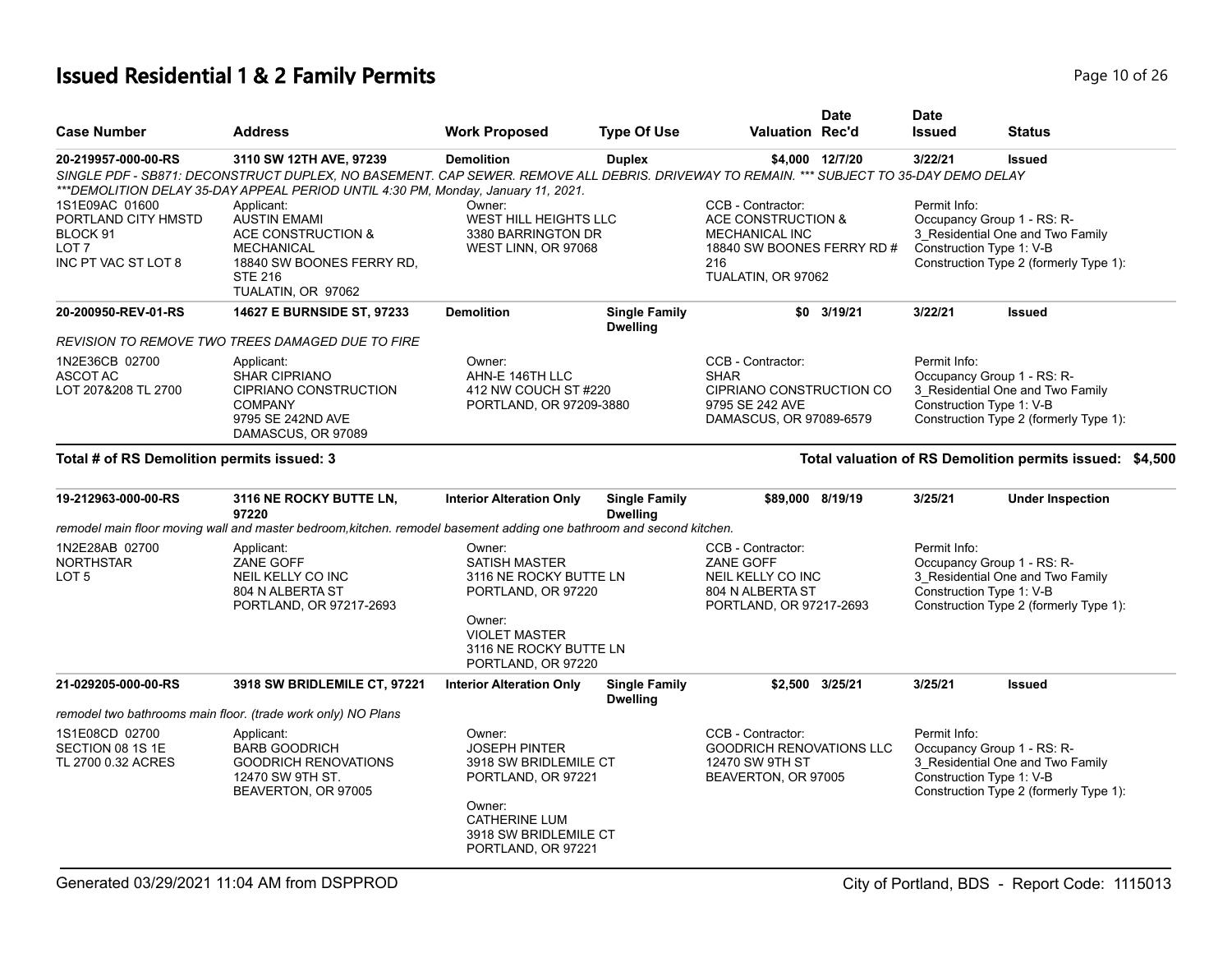# **Issued Residential 1 & 2 Family Permits Page 11 of 26 Page 11 of 26**

| <b>Case Number</b>                                                    | <b>Address</b>                                                                                                           | <b>Work Proposed</b>                                                                                                                                    | <b>Type Of Use</b>                      | <b>Valuation Rec'd</b>                                                                                       | <b>Date</b>     | <b>Date</b><br><b>Issued</b>             | <b>Status</b>                                                                                            |
|-----------------------------------------------------------------------|--------------------------------------------------------------------------------------------------------------------------|---------------------------------------------------------------------------------------------------------------------------------------------------------|-----------------------------------------|--------------------------------------------------------------------------------------------------------------|-----------------|------------------------------------------|----------------------------------------------------------------------------------------------------------|
| 21-027653-000-00-RS                                                   | 4620 SE 74TH AVE, 97206                                                                                                  | <b>Interior Alteration Only</b>                                                                                                                         | <b>Single Family</b><br><b>Dwelling</b> | \$12,842 3/22/21                                                                                             |                 | 3/22/21                                  | <b>Under Inspection</b>                                                                                  |
|                                                                       | SIMPLE BATHROOM PERMIT - NEW BATHROOM ON SECOND FLOOR TO INCLUDE TWO NEW NON-LOAD-BEARING WALLS. TRADE PERMITS SEPARATE. |                                                                                                                                                         |                                         |                                                                                                              |                 |                                          |                                                                                                          |
| 1S2E17AB 04600<br><b>FIRLAND</b><br><b>BLOCK1</b><br>LOT <sub>7</sub> | Applicant:<br>WENDY KLEIN<br>2137 NE PRESCOTT ST<br>PORTLAND, OR 97211                                                   | Owner:<br><b>WENDY KLEIN</b><br>2137 NE PRESCOTT ST<br>PORTLAND, OR 97211<br>Owner:<br><b>RYAN PENWELL</b><br>2137 NE PRESCOTT ST<br>PORTLAND, OR 97211 |                                         |                                                                                                              |                 | Permit Info:<br>Construction Type 1: V-B | Occupancy Group 1 - RS: R-<br>3_Residential One and Two Family<br>Construction Type 2 (formerly Type 1): |
| 21-029772-000-00-RS                                                   | 2835 NE 65TH AVE, 97213                                                                                                  | <b>Interior Alteration Only</b>                                                                                                                         | <b>Single Family</b><br><b>Dwelling</b> |                                                                                                              | \$3,775 3/26/21 | 3/26/21                                  | <b>Issued</b>                                                                                            |
| *SINGLE PDF * VOLUNTARY SEISMIC UPGRADE                               |                                                                                                                          |                                                                                                                                                         |                                         |                                                                                                              |                 |                                          |                                                                                                          |
| 1N2E29BC 10500<br><b>BELLE CREST</b><br>BLOCK 12<br>LOT <sub>2</sub>  | Applicant:<br>Michael Weber<br><b>NW Seismic Retrofitters</b><br>P O BOX 18058<br>PORTLAND OR 97212                      | Owner:<br><b>KYNA ALDERS</b><br>2835 NE 65TH AVE<br>PORTLAND, OR 97213<br>Owner:<br><b>JAMES ALDERS</b><br>2835 NE 65TH AVE                             |                                         | CCB - Contractor:<br><b>MICHAEL WIEBER</b><br>ELYSIUM CONSTRUCTION LLC<br>PO BOX 18058<br>PORTLAND, OR 97218 |                 | Permit Info:<br>Construction Type 1: V-B | Occupancy Group 1 - RS: R-<br>3 Residential One and Two Family<br>Construction Type 2 (formerly Type 1): |
| 21-028801-000-00-RS                                                   | 3243 NE WASCO ST, 97232                                                                                                  | PORTLAND, OR 97213<br><b>Interior Alteration Only</b>                                                                                                   | <b>Single Family</b>                    | \$10,000 3/24/21                                                                                             |                 | 3/24/21                                  | <b>Issued</b>                                                                                            |
|                                                                       | SIMPLE BATHROOM PERMIT - NEW BATHROOM. TRADE PERMITS SEPARATE.                                                           |                                                                                                                                                         | <b>Dwelling</b>                         |                                                                                                              |                 |                                          |                                                                                                          |
| 1N1E36BA 01300<br><b>LAURELHURST</b><br>BLOCK 39<br>LOT <sub>7</sub>  | Applicant:<br><b>GARETT EVANS CHAPPELL</b><br>2723 SE WOODWARD ST<br>PORTLAND, OR 97202                                  | Owner:<br><b>JILL GOLATKA</b><br>3243 NE WASCO ST<br>PORTLAND, OR 97232<br>Owner:<br><b>BRIAN GOLATKA</b><br>3243 NE WASCO ST<br>PORTLAND, OR 97232     |                                         | CCB - Contractor:<br><b>GARETT EVANS CHAPPELL</b><br>2723 SE WOODWARD ST<br>PORTLAND, OR 97202               |                 | Permit Info:<br>Construction Type 1: V-B | Occupancy Group 1 - RS: R-<br>3 Residential One and Two Family<br>Construction Type 2 (formerly Type 1): |
| 21-028816-000-00-RS                                                   | 4324 NE 72ND AVE, 97218                                                                                                  | <b>Interior Alteration Only</b>                                                                                                                         | <b>Single Family</b><br><b>Dwelling</b> | \$22,550 3/24/21                                                                                             |                 | 3/24/21                                  | <b>Issued</b>                                                                                            |
|                                                                       | SIMPLE BATHROOM PERMIT - NEW BATHROOM. TRADE PERMITS SEPARATE.                                                           |                                                                                                                                                         |                                         |                                                                                                              |                 |                                          |                                                                                                          |
| 1N2E20DB 09000<br><b>ARGYLE PK</b><br><b>BLOCK1</b><br>LOT 25&26      | Applicant:<br>PROBUILD CONTRACTORS LLC<br>6710 N CATLIN AVENUE<br>PORTLAND, OR 97203                                     | Owner:<br><b>CATALINA OSEGUERA</b><br>4324 NE 72ND AVE<br>PORTLAND, OR 97218-3621                                                                       |                                         | CCB - Contractor:<br>PROBUILD CONTRACTORS LLC<br>6710 N CATLIN AVENUE<br>PORTLAND, OR 97203                  |                 | Permit Info:<br>Construction Type 1: V-B | Occupancy Group 1 - RS: R-<br>3 Residential One and Two Family<br>Construction Type 2 (formerly Type 1): |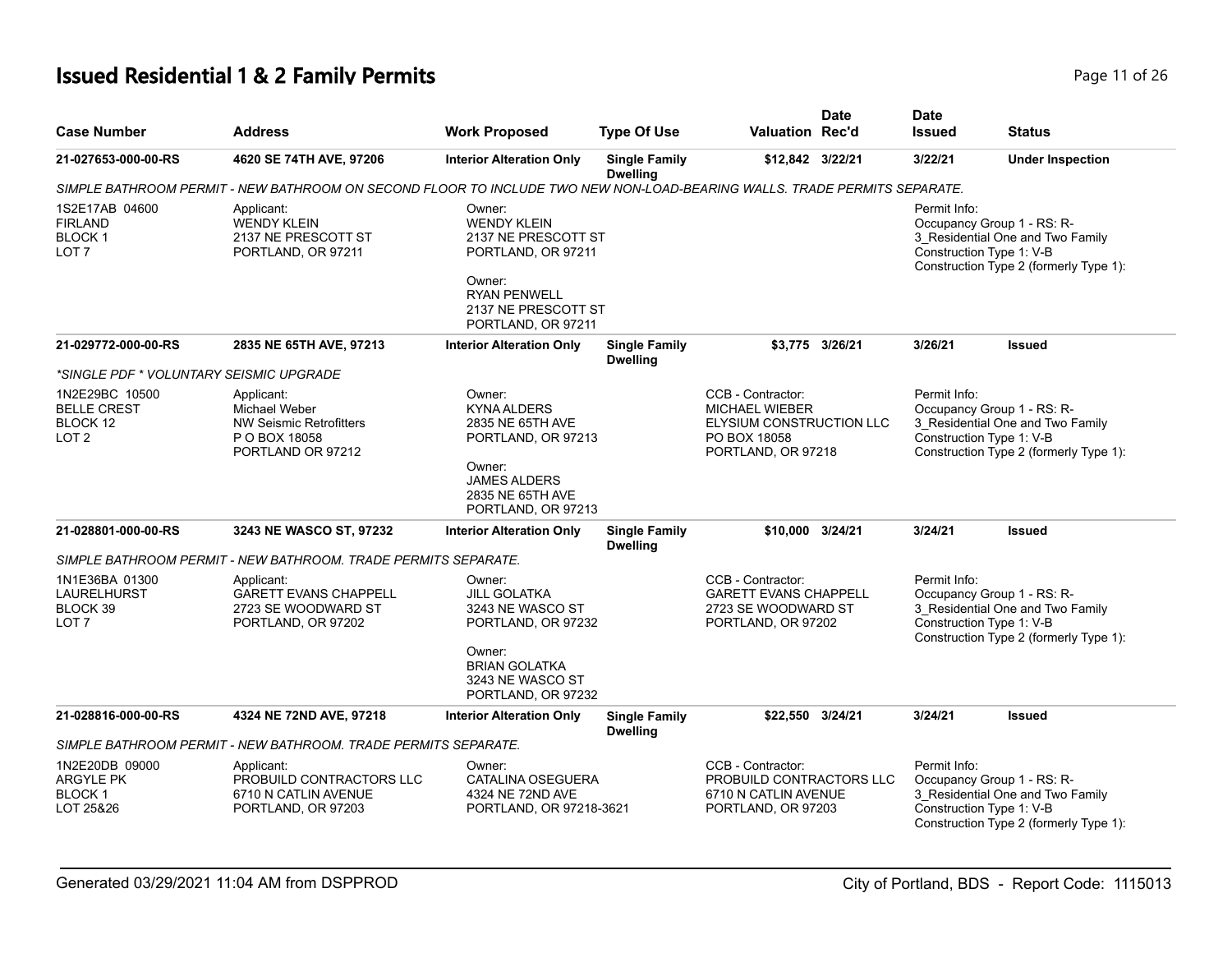# **Issued Residential 1 & 2 Family Permits** Page 12 of 26

| <b>Case Number</b>                                                                                                     | <b>Address</b>                                                                                                                                                                       | <b>Work Proposed</b>                                                                                                                           | <b>Type Of Use</b>                      | <b>Valuation Rec'd</b>                                                                                                 | <b>Date</b>     | <b>Date</b><br><b>Issued</b>                                                                                                                         | <b>Status</b>                                                                                            |  |
|------------------------------------------------------------------------------------------------------------------------|--------------------------------------------------------------------------------------------------------------------------------------------------------------------------------------|------------------------------------------------------------------------------------------------------------------------------------------------|-----------------------------------------|------------------------------------------------------------------------------------------------------------------------|-----------------|------------------------------------------------------------------------------------------------------------------------------------------------------|----------------------------------------------------------------------------------------------------------|--|
| 21-027638-000-00-RS                                                                                                    | 3225 NE 57TH AVE, 97213                                                                                                                                                              | <b>Interior Alteration Only</b>                                                                                                                | <b>Single Family</b><br><b>Dwelling</b> |                                                                                                                        | \$8,250 3/22/21 | 3/22/21                                                                                                                                              | <b>Issued</b>                                                                                            |  |
|                                                                                                                        | VOLUNTARY CONNECTION OF FRAMING TO FOUNDATION. INSTALL AUTOMATIC GAS VALVE SHUTOFF                                                                                                   |                                                                                                                                                |                                         |                                                                                                                        |                 |                                                                                                                                                      |                                                                                                          |  |
| 1N2E30AB 17600<br>ROSE CITY PK<br>BLOCK 113<br>LOT <sub>3</sub>                                                        | Applicant:<br>Michael Weber<br><b>NW Seismic Retrofitters</b><br>P O BOX 18058<br>PORTLAND OR 97212                                                                                  | Owner:<br><b>ADAM NEFF</b><br>3225 NE 57TH AVE<br>PORTLAND, OR 97213<br>Owner:<br><b>MEAGAN NEFF</b><br>3225 NE 57TH AVE<br>PORTLAND, OR 97213 |                                         | CCB - Contractor:<br><b>MICHAEL WIEBER</b><br>ELYSIUM CONSTRUCTION LLC<br>PO BOX 18058<br>PORTLAND, OR 97218           |                 | Permit Info:<br>Construction Type 1: V-B                                                                                                             | Occupancy Group 1 - RS: R-<br>3_Residential One and Two Family<br>Construction Type 2 (formerly Type 1): |  |
| 21-027633-000-00-RS                                                                                                    | 15738 NE FREMONT ST, 97230                                                                                                                                                           | <b>Interior Alteration Only</b>                                                                                                                | <b>Single Family</b><br><b>Dwelling</b> | \$25,000 3/22/21                                                                                                       |                 | 3/22/21                                                                                                                                              | <b>Issued</b>                                                                                            |  |
| <b>MASTER BATHROOM REMODEL.</b>                                                                                        |                                                                                                                                                                                      |                                                                                                                                                |                                         |                                                                                                                        |                 |                                                                                                                                                      |                                                                                                          |  |
| 1N2E25AA 07700<br><b>HOLCOMB HEIGHTS</b><br><b>BLOCK7</b><br>LOT <sub>29</sub>                                         | Applicant:<br>ROBERT WOOD<br>MOUNTAINWOOD HOMES<br>PO BOX 2257<br>PORTLAND, OR 97075                                                                                                 | Owner:<br><b>ERIC DEHNERT</b><br>15738 NE FREMONT ST<br>PORTLAND, OR 97230-4436<br>Owner:<br><b>AMY DEHNERT</b>                                |                                         | CCB - Contractor:<br>MOUNTAINWOOD HOMES INC<br>PO BOX 2257<br>BEAVERTON, OR 97075-2257                                 |                 | Permit Info:<br>Occupancy Group 1 - RS: R-<br>3_Residential One and Two Family<br>Construction Type 1: V-B<br>Construction Type 2 (formerly Type 1): |                                                                                                          |  |
|                                                                                                                        |                                                                                                                                                                                      | 15738 NE FREMONT ST<br>PORTLAND, OR 97230-4436                                                                                                 |                                         |                                                                                                                        |                 |                                                                                                                                                      |                                                                                                          |  |
| 21-028766-000-00-RS                                                                                                    | 7615 SE CLAY ST, 97215                                                                                                                                                               | <b>Interior Alteration Only</b>                                                                                                                | <b>Single Family</b><br><b>Dwelling</b> | \$24.999 3/24/21                                                                                                       |                 | 3/24/21                                                                                                                                              | <b>Under Inspection</b>                                                                                  |  |
|                                                                                                                        | SIMPLE BATHROOM PERMIT - NEW BATHROOM. TRADE PERMITS SEPARATE.                                                                                                                       |                                                                                                                                                |                                         |                                                                                                                        |                 |                                                                                                                                                      |                                                                                                          |  |
| 1S2E05DB 00500<br><b>TABORSIDE</b><br>BLOCK 10<br>W 10' OF LOT 12<br>LOT <sub>13</sub>                                 | Applicant:<br><b>JOAN GRIMM</b><br>7615 SE CLAY ST<br>PORTLAND, OR 97215                                                                                                             | Owner:<br><b>RITA HABERMAN</b><br>7615 SE CLAY ST<br>PORTLAND, OR 97215                                                                        |                                         |                                                                                                                        |                 | Permit Info:<br>Construction Type 1: V-B                                                                                                             | Occupancy Group 1 - RS: R-<br>3 Residential One and Two Family<br>Construction Type 2 (formerly Type 1): |  |
|                                                                                                                        |                                                                                                                                                                                      | Owner:<br><b>JOAN GRIMM</b><br>7615 SE CLAY ST<br>PORTLAND, OR 97215                                                                           |                                         |                                                                                                                        |                 |                                                                                                                                                      |                                                                                                          |  |
| 21-027645-000-00-RS                                                                                                    | 3118 SE 22ND AVE, 97202                                                                                                                                                              | <b>Interior Alteration Only</b>                                                                                                                | <b>Single Family</b><br><b>Dwelling</b> | \$34,718 3/22/21                                                                                                       |                 | 3/25/21                                                                                                                                              | <b>Under Inspection</b>                                                                                  |  |
| only.                                                                                                                  | Kitchen remodel only, replacing existing appliances, plumbing fixtures and cabinets, furring out basement wall with fire blocking installed in walls. Basement is open storage space |                                                                                                                                                |                                         |                                                                                                                        |                 |                                                                                                                                                      |                                                                                                          |  |
| 1S1E11AD 11800<br><b>MOULTON &amp; SCOBEYS</b><br><b>SUB</b><br>BLOCK <sub>3</sub><br>S 30' OF LOT 2<br>N 20' OF LOT 3 | Applicant:<br><b>JAMES POGGI</b><br><b>JAMES POGGI INC</b><br>1319 SE MLK JR BLVD STE 200<br>PORTLAND, OR 97214                                                                      | Owner:<br>SILKE KLEINHENZ<br>3118 SE 22ND AVE<br>PORTLAND, OR 97202                                                                            |                                         | CCB - Contractor:<br><b>JAMES POGGI</b><br><b>JAMES POGGI INC</b><br>1319 SE MLK JR BLVD STE 200<br>PORTLAND, OR 97214 |                 | Permit Info:<br>Construction Type 1: V-B                                                                                                             | Occupancy Group 1 - RS: R-<br>3 Residential One and Two Family<br>Construction Type 2 (formerly Type 1): |  |

Generated 03/29/2021 11:04 AM from DSPPROD City of Portland, BDS - Report Code: 1115013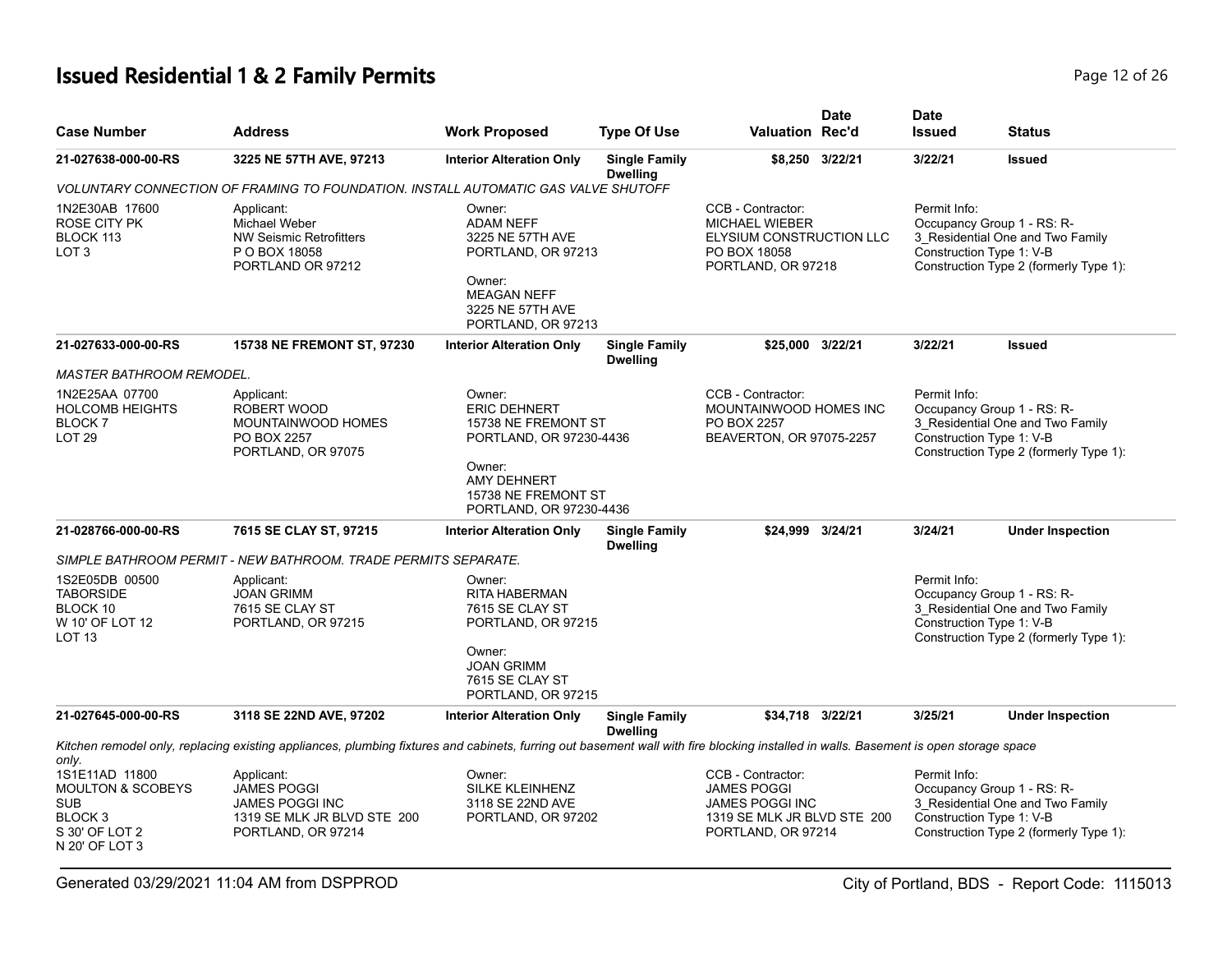# **Issued Residential 1 & 2 Family Permits Page 13 of 26 Page 13 of 26**

|                                                                       |                                                                                                                 |                                                                                                                                                                      |                                         | <b>Date</b>                                                                                                        | <b>Date</b>                                                                                              |                                                                                                          |
|-----------------------------------------------------------------------|-----------------------------------------------------------------------------------------------------------------|----------------------------------------------------------------------------------------------------------------------------------------------------------------------|-----------------------------------------|--------------------------------------------------------------------------------------------------------------------|----------------------------------------------------------------------------------------------------------|----------------------------------------------------------------------------------------------------------|
| <b>Case Number</b>                                                    | <b>Address</b>                                                                                                  | <b>Work Proposed</b>                                                                                                                                                 | <b>Type Of Use</b>                      | <b>Valuation Rec'd</b>                                                                                             | <b>Issued</b>                                                                                            | <b>Status</b>                                                                                            |
| 21-027694-000-00-RS                                                   | 6031 NE ALAMEDA ST, 97213                                                                                       | <b>Interior Alteration Only</b>                                                                                                                                      | <b>Single Family</b><br><b>Dwelling</b> | \$10,000 3/22/21                                                                                                   | 3/24/21                                                                                                  | <b>Issued</b>                                                                                            |
|                                                                       | SIMPLE BATHROOM PERMIT - CONVERT PORTION OF BEDROOM TO BATHROOM. TRADE PERMITS SEPARATE.                        |                                                                                                                                                                      |                                         |                                                                                                                    |                                                                                                          |                                                                                                          |
| 1N2E30AD 10500<br><b>ROSE CITY PK</b><br>BLOCK 85<br>LOT <sub>9</sub> | Applicant:<br>ALL LEVEL CONSTRUCTION LLC<br>311 S FREDERICKSBURG WAY<br>VANCOUVER, WA 98664                     | Owner:<br><b>JENNIFER RAYNAK</b><br>6031 NE ALAMEDA ST<br>PORTLAND, OR 97213-4035                                                                                    |                                         | CCB - Contractor:<br>ALL LEVEL CONSTRUCTION LLC<br>311 S FREDERICKSBURG WAY<br>VANCOUVER, WA 98664                 | Permit Info:<br>Construction Type 1: V-B                                                                 | Occupancy Group 1 - RS: R-<br>3_Residential One and Two Family<br>Construction Type 2 (formerly Type 1): |
| 21-028145-000-00-RS                                                   | 8016 N IVANHOE ST, 97203                                                                                        | <b>Interior Alteration Only</b>                                                                                                                                      | <b>Single Family</b><br><b>Dwelling</b> | \$90,000 3/23/21                                                                                                   | 3/23/21                                                                                                  | <b>Under Inspection</b>                                                                                  |
|                                                                       | CONVERT BASEMENT TO FINNISHED SPACE, INCLUDING BATHROOM AND 2 BEDROOMS, REPLUMB AND REWIRE KITCHEN AT SINK WALL |                                                                                                                                                                      |                                         |                                                                                                                    |                                                                                                          |                                                                                                          |
| 1N1W12AC 00700<br><b>SEVERANCE ADD</b><br>BLOCK 4<br>LOT <sub>3</sub> | Applicant:<br>NWC NICK WEITZER CO LLC<br>3909 SE LINCOLN ST<br>PORTLAND, OR 97214                               | CCB - Contractor:<br>Owner:<br><b>ADAM LECKIE</b><br>NWC NICK WEITZER CO LLC<br>7010 NE EMERSON ST<br>3909 SE LINCOLN ST<br>PORTLAND, OR 97218<br>PORTLAND, OR 97214 |                                         | Permit Info:<br>Construction Type 1: V-B                                                                           | Occupancy Group 1 - RS: R-<br>3 Residential One and Two Family<br>Construction Type 2 (formerly Type 1): |                                                                                                          |
|                                                                       |                                                                                                                 | Owner:<br><b>TIFFANY SEARSDODD</b><br>7010 NE EMERSON ST<br>PORTLAND, OR 97218                                                                                       |                                         |                                                                                                                    |                                                                                                          |                                                                                                          |
| 21-027794-000-00-RS                                                   | <b>1211 NE STANTON ST, 97212</b>                                                                                | <b>Interior Alteration Only</b>                                                                                                                                      | <b>Single Family</b><br><b>Dwelling</b> | \$5.000 3/22/21                                                                                                    | 3/22/21                                                                                                  | <b>Issued</b>                                                                                            |
|                                                                       | SIMPLE BATHROOM PERMIT - NEW BATHROOM IN BASEMENT. TRADE PERMITS SEPARATE.                                      |                                                                                                                                                                      |                                         |                                                                                                                    |                                                                                                          |                                                                                                          |
| 1N1E26BD 01800<br><b>IRVINGTON</b><br>BLOCK 82<br><b>LOT 11</b>       | Applicant:<br><b>ALEX SHAMRAI</b><br><b>NW PROBUILD</b><br>14663 SE JACKSON HILLS DR<br>HAPPY VALLEY, OR 97086  | Owner:<br><b>ALEX SHAMRAI</b><br>NW PROBUILD<br>14663 SE JACKSON HILLS DR<br>HAPPY VALLEY, OR 97086                                                                  |                                         | CCB - Contractor:<br>NW PROBUILD LLC<br>14663 SE JACKSON HILLS DR<br>HAPPY VALLEY, OR 97086                        | Permit Info:<br>Construction Type 1: V-B                                                                 | Occupancy Group 1 - RS: R-<br>3_Residential One and Two Family<br>Construction Type 2 (formerly Type 1): |
| 21-027709-000-00-RS                                                   | 2126 SE TENINO ST, 97202                                                                                        | <b>Interior Alteration Only</b>                                                                                                                                      | <b>Single Family</b><br><b>Dwelling</b> | \$10,000 3/22/21                                                                                                   | 3/22/21                                                                                                  | <b>Issued</b>                                                                                            |
|                                                                       | SIMPLE BATHROOM PERMIT - ADD BATHROOM. TRADE PERMITS SEPARATE.                                                  |                                                                                                                                                                      |                                         |                                                                                                                    |                                                                                                          |                                                                                                          |
| 1S1E23DD 03700<br><b>SELLWOOD</b><br>BLOCK 108<br><b>LOT 14</b>       | Applicant:<br><b>WULF CONSTRUCTION LLC</b><br>22264 SCAPPOOSE VERNONIA<br><b>HWY</b><br>SCAPPOOSE, OR 97056     | Owner:<br><b>HOLLY SANCOMB</b><br>2126 SE TENINO ST<br>PORTLAND, OR 97202-6844<br>Owner:<br><b>MATTHEW SANCOMB</b><br>2126 SE TENINO ST<br>PORTLAND, OR 97202-6844   |                                         | CCB - Contractor:<br><b>WULF CONSTRUCTION LLC</b><br>22264 SCAPPOOSE VERNONIA<br><b>HWY</b><br>SCAPPOOSE, OR 97056 | Permit Info:<br>Construction Type 1: V-B                                                                 | Occupancy Group 1 - RS: R-<br>3 Residential One and Two Family<br>Construction Type 2 (formerly Type 1): |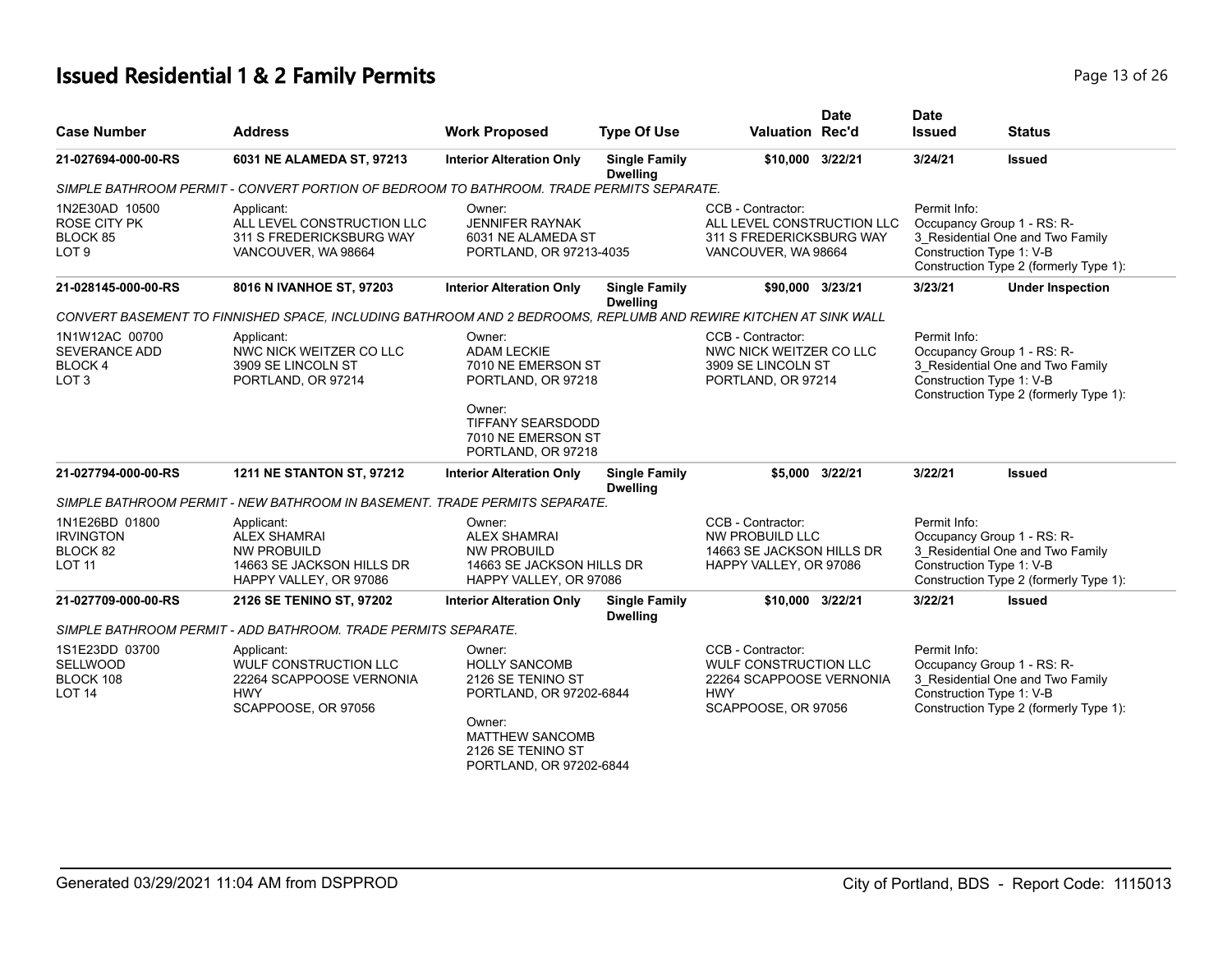# **Issued Residential 1 & 2 Family Permits Page 14 of 26 and 26 and 26 and 26 and 26 and 26 and 26 and 26 and 26 and 26 and 26 and 26 and 26 and 26 and 26 and 26 and 26 and 26 and 26 and 26 and 26 and 26 and 26 and 26 and**

| <b>Case Number</b>                                            | <b>Address</b>                                                                                                                  | <b>Work Proposed</b>                                                                                                                                                                       | <b>Type Of Use</b>                      | <b>Valuation Rec'd</b>                                                                                                                                                                                                                                                                                                                                            | <b>Date</b>  | <b>Date</b><br><b>Issued</b>                                               | <b>Status</b>                                                                                            |
|---------------------------------------------------------------|---------------------------------------------------------------------------------------------------------------------------------|--------------------------------------------------------------------------------------------------------------------------------------------------------------------------------------------|-----------------------------------------|-------------------------------------------------------------------------------------------------------------------------------------------------------------------------------------------------------------------------------------------------------------------------------------------------------------------------------------------------------------------|--------------|----------------------------------------------------------------------------|----------------------------------------------------------------------------------------------------------|
| 21-028024-000-00-RS                                           |                                                                                                                                 | <b>Interior Alteration Only</b>                                                                                                                                                            | <b>Single Family</b><br><b>Dwelling</b> |                                                                                                                                                                                                                                                                                                                                                                   | $$1$ 3/22/21 | 3/22/21                                                                    | <b>Issued</b>                                                                                            |
|                                                               | MASTER / MISC (Consultations, Contractor Questions, Research, Phone Calls, etc)                                                 |                                                                                                                                                                                            |                                         |                                                                                                                                                                                                                                                                                                                                                                   |              |                                                                            |                                                                                                          |
|                                                               | Applicant:<br><b>MATHIEU DERASPE</b><br><b>MADE PARTNERSHIP LLC</b><br>P.O. BOX 86664<br>PORTLAND, OR 97286                     | CCB - Contractor:<br>Permit Info:<br><b>MATTHEW DERASPE</b><br>Occupancy Group 1 - RS: R-<br><b>MADE PARTNERSHIP LLC</b><br>PO BOX 86664<br>Construction Type 1: V-B<br>PORTLAND, OR 97286 |                                         |                                                                                                                                                                                                                                                                                                                                                                   |              | 3 Residential One and Two Family<br>Construction Type 2 (formerly Type 1): |                                                                                                          |
| 21-029146-000-00-RS                                           | 3706 NE HASSALO ST - UNIT A,<br>97232                                                                                           | <b>Interior Alteration Only</b>                                                                                                                                                            | <b>Single Family</b><br><b>Dwelling</b> | \$15,000 3/24/21                                                                                                                                                                                                                                                                                                                                                  |              | 3/24/21                                                                    | <b>Under Inspection</b>                                                                                  |
|                                                               | BATHROOM REMODEL, NO STRUCTURAL OR MECHANICAL WORK, ASSOCIATED ELECTRICAL AND PLUMBING. NOT A BUILDING PERMIT. SUBS ENTERED     |                                                                                                                                                                                            |                                         |                                                                                                                                                                                                                                                                                                                                                                   |              |                                                                            |                                                                                                          |
| 1N1E36AA 09900<br>LAURELHURST<br>BLOCK 10<br>LOT <sub>8</sub> | Applicant:<br>JAMES DAVID LOVESTRAND<br>LOVESTRAND CONSTR &<br><b>RESTORATION LLC</b><br>3015 NE 20TH AVE<br>PORTLAND, OR 97212 | Owner:<br><b>CATHERINE SALYERS</b><br>3706 NE HASSALO ST UNIT #A<br>PORTLAND, OR 97232<br>Owner:<br>AMANDA BUDHI<br>3706 NE HASSALO ST UNIT #A<br>PORTLAND, OR 97232                       |                                         | CCB - Contractor:<br>JAMES DAVID LOVESTRAND<br>LOVESTRAND CONSTR &<br><b>RESTORATION LLC</b><br>3015 NE 20TH AVE<br>PORTLAND, OR 97212<br>CCB - Contractor:<br>DAVID RAY OAKLEY<br>8811 SW SPRUCE STREET<br><b>TIGARD, OR 97223</b><br>TIGARD OR 97223<br>CCB - Contractor:<br><b>CHARGED ELECTRIC LLC</b><br>12175 SW SUMMER CREST DR<br><b>TIGARD, OR 97223</b> |              | Permit Info:<br>Construction Type 1: V-B                                   | Occupancy Group 1 - RS: R-<br>3 Residential One and Two Family<br>Construction Type 2 (formerly Type 1): |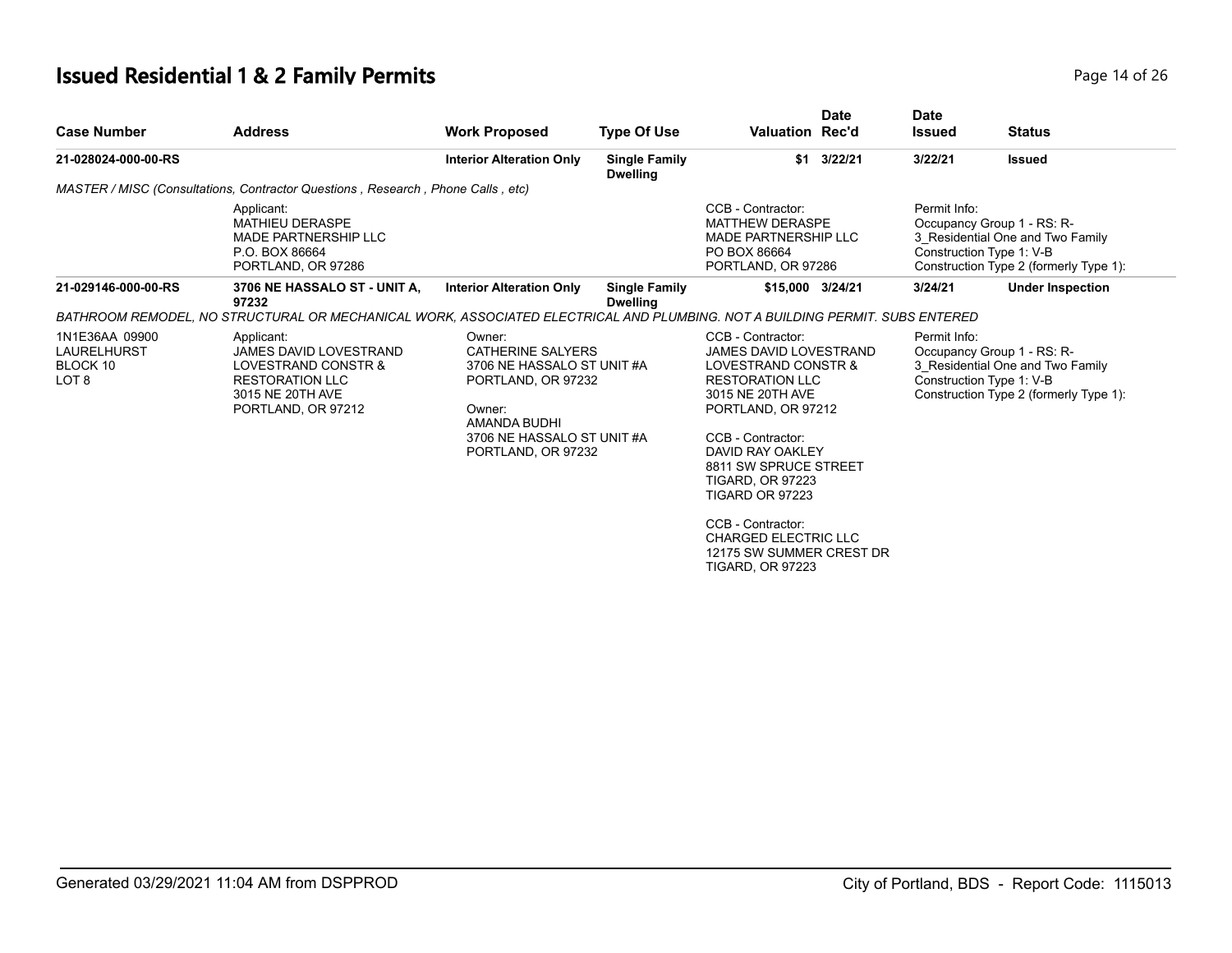# **Issued Residential 1 & 2 Family Permits Page 15 of 26** 26 26

| <b>Case Number</b>                                                          | <b>Address</b>                                                                                                                    | <b>Work Proposed</b>                                                                                                                                        | <b>Type Of Use</b>                      | <b>Valuation Rec'd</b>                                                                                                                                                                                                                                                                                                                                                                                                                                                                                                                                                   | <b>Date</b> | <b>Date</b><br><b>Issued</b> | <b>Status</b>                                                                                                                        |
|-----------------------------------------------------------------------------|-----------------------------------------------------------------------------------------------------------------------------------|-------------------------------------------------------------------------------------------------------------------------------------------------------------|-----------------------------------------|--------------------------------------------------------------------------------------------------------------------------------------------------------------------------------------------------------------------------------------------------------------------------------------------------------------------------------------------------------------------------------------------------------------------------------------------------------------------------------------------------------------------------------------------------------------------------|-------------|------------------------------|--------------------------------------------------------------------------------------------------------------------------------------|
| 21-028168-000-00-RS                                                         | 2106 NE 52ND AVE, 97213                                                                                                           | <b>Interior Alteration Only</b>                                                                                                                             | <b>Single Family</b><br><b>Dwelling</b> | \$50,000 3/23/21                                                                                                                                                                                                                                                                                                                                                                                                                                                                                                                                                         |             | 3/23/21                      | <b>Issued</b>                                                                                                                        |
| REMODEL KITCHEN AND BATHROOM REMODEL                                        |                                                                                                                                   |                                                                                                                                                             |                                         |                                                                                                                                                                                                                                                                                                                                                                                                                                                                                                                                                                          |             |                              |                                                                                                                                      |
| 1N2E30DB 16100<br><b>ELMHURST</b><br>BLOCK <sub>5</sub><br>LOT <sub>6</sub> | Applicant:<br><b>ANDREW PARIS</b><br><b>PARIS BROTHERS</b><br><b>CONSTRUCTION</b><br>4120 SW ALFRED ST<br>PORTLAND, OR 97219-6923 | Owner:<br><b>LAUREN JONES</b><br>2106 NE 52ND AVE<br>PORTLAND, OR 97213-2604<br>Owner:<br><b>SCOTT JONES</b><br>2106 NE 52ND AVE<br>PORTLAND, OR 97213-2604 |                                         | CCB - Contractor:<br><b>VIKING ELECTRIC INC</b><br>4326 SE WOODSTOCK BLVD<br><b>STE 518</b><br>PORTLAND, OR 97206-6270<br>CCB - Contractor:<br><b>RANDY KRUEGER</b><br>AMERICAN CONTRACTING<br><b>ENGINEERING &amp;</b><br><b>DEVELOPMENT INC</b><br>18469 SW BROOKMAN RD<br>SHERWOOD, OR 97140<br>CCB - Contractor:<br><b>PARIS BROTHERS</b><br><b>CONSTRUCTION LLC</b><br>4120 SW ALFRED ST<br>PORTLAND, OR 97219<br>CCB - Contractor:<br>MY PLUMBER LLC A LIMITED<br><b>LIABILITY COMPANY OF</b><br><b>WASHINGTON</b><br>14604 NE 129TH ST<br>BRUSH PRAIRIE, WA 98606 |             | Permit Info:                 | Occupancy Group 1 - RS: R-<br>3 Residential One and Two Family<br>Construction Type 1: V-B<br>Construction Type 2 (formerly Type 1): |
|                                                                             |                                                                                                                                   |                                                                                                                                                             |                                         |                                                                                                                                                                                                                                                                                                                                                                                                                                                                                                                                                                          |             |                              |                                                                                                                                      |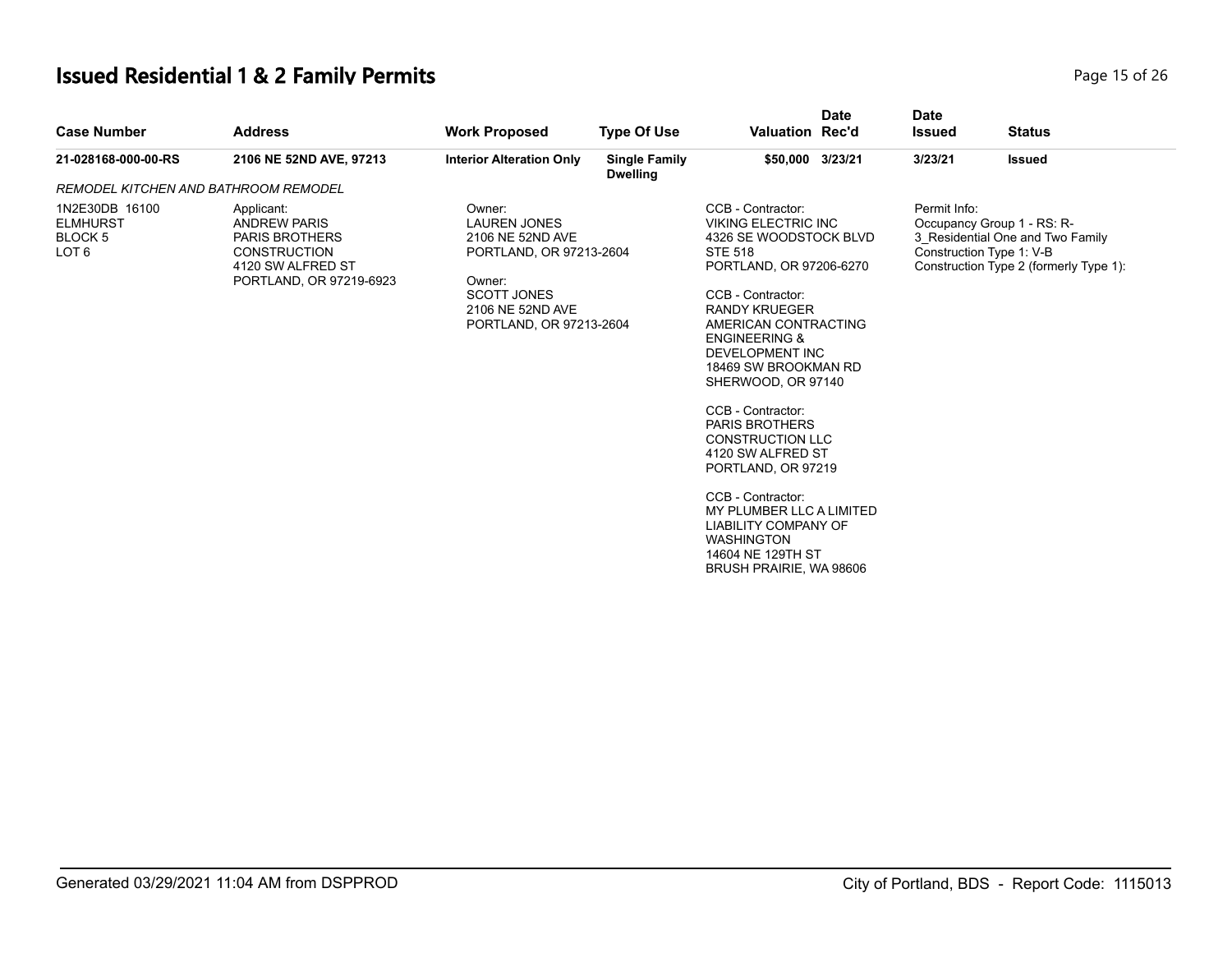# **Issued Residential 1 & 2 Family Permits Page 16 of 26 Page 16 of 26**

|                                                                                         |                                                                                                                                         |                                                                                                                                                                   |                                         |                                                                                                                                                                                                                                                                                                   | <b>Date</b>     | <b>Date</b>                              |                                                                                                          |
|-----------------------------------------------------------------------------------------|-----------------------------------------------------------------------------------------------------------------------------------------|-------------------------------------------------------------------------------------------------------------------------------------------------------------------|-----------------------------------------|---------------------------------------------------------------------------------------------------------------------------------------------------------------------------------------------------------------------------------------------------------------------------------------------------|-----------------|------------------------------------------|----------------------------------------------------------------------------------------------------------|
| <b>Case Number</b>                                                                      | <b>Address</b>                                                                                                                          | <b>Work Proposed</b>                                                                                                                                              | <b>Type Of Use</b>                      | <b>Valuation Rec'd</b>                                                                                                                                                                                                                                                                            |                 | <b>Issued</b>                            | <b>Status</b>                                                                                            |
| 21-029151-000-00-RS                                                                     | 321 SW KINGSTON AVE, 97205                                                                                                              | <b>Interior Alteration Only</b>                                                                                                                                   | <b>Single Family</b><br><b>Dwelling</b> | \$22,000 3/24/21                                                                                                                                                                                                                                                                                  |                 | 3/24/21                                  | <b>Under Inspection</b>                                                                                  |
| ONLY. NOT A BUILDING PERMIT. TRADES ENTERED.                                            | REMODEL MAIN LEVEL BATHROOM. COSMETIC UPDATES TO KITCHEN INCLUDING NEW SINK. ASSOCIATED MECHANICAL, ELECTRICAL AND PLUMBING. TRADE WORK |                                                                                                                                                                   |                                         |                                                                                                                                                                                                                                                                                                   |                 |                                          |                                                                                                          |
| 1N1E32DD 05500<br>ARLINGTON HTS & RPLT<br>BLOCK 11<br>LOT 20-23 TL 5500                 | Applicant:<br><b>JOE HOFFMAN</b><br><b>ARCIFORM LLC</b><br>2303 N Randolph Ave<br>PORTLAND, OR 97227                                    | Owner:<br><b>GAYLE MIRKIN</b><br>321 SW KINGSTON AVE<br>PORTLAND, OR 97205-5844<br>Owner:<br><b>DANA MIRKIN</b><br>321 SW KINGSTON AVE<br>PORTLAND, OR 97205-5844 |                                         | CCB - Contractor:<br>ALL PRO ELECTRIC<br><b>INCORPORATED</b><br>6312 SW CAPITOL HWY SUITE<br>262<br>PORTLAND, OR 97239<br>CCB - Contractor:<br><b>ARCIFORM LLC</b><br>2303 N RANDOLPH AVE<br>PORTLAND, OR 97227<br>CCB - Contractor:<br>NADEANS CUSTOM PLUMBING<br>LLC<br>19376 LELAND ROAD RD    |                 | Permit Info:<br>Construction Type 1: V-B | Occupancy Group 1 - RS: R-<br>3 Residential One and Two Family<br>Construction Type 2 (formerly Type 1): |
| 21-030122-000-00-RS                                                                     | 7931 SE 36TH AVE, 97202                                                                                                                 | <b>Interior Alteration Only</b>                                                                                                                                   | <b>Single Family</b>                    | OREGON CITY, OR 97045                                                                                                                                                                                                                                                                             | \$6,500 3/28/21 | 3/28/21                                  | Issued                                                                                                   |
|                                                                                         | SINGLE PDF KITCHEN REMODEL, TRADEWORK ONLY, RESTORE DOOR REMOVED IN PREVIOUS REMODEL. ASSOCIATED MECHANICAL, ELECTRICAL AND PLUMBING.   |                                                                                                                                                                   | <b>Dwelling</b>                         |                                                                                                                                                                                                                                                                                                   |                 |                                          |                                                                                                          |
| TRADEWORK ONLY. TRADES ENTERED.                                                         |                                                                                                                                         |                                                                                                                                                                   |                                         |                                                                                                                                                                                                                                                                                                   |                 |                                          |                                                                                                          |
| 1S1E24DB 10800<br><b>EASTMORELAND</b><br>BLOCK 54<br>N 35' OF LOT 17<br>S 25' OF LOT 18 | Applicant:<br><b>JOE HOFFMAN</b><br>ARCIFORM LLC<br>2303 N Randolph Ave<br>PORTLAND, OR 97227                                           | Owner:<br><b>REEDY LIV TR</b><br>7931 SE 36TH AVE<br>PORTLAND, OR 97202                                                                                           |                                         | CCB - Contractor:<br><b>CLACKAMAS ELECTRIC INC</b><br>16070 S RIFLE WAY<br>OREGON CITY, OR 97045<br>CCB - Contractor:<br><b>ARCIFORM LLC</b><br>2303 N RANDOLPH AVE<br>PORTLAND, OR 97227<br>CCB - Contractor:<br>NADEANS CUSTOM PLUMBING<br>LLC<br>19376 LELAND ROAD RD<br>OREGON CITY, OR 97045 |                 | Permit Info:<br>Construction Type 1: V-B | Occupancy Group 1 - RS: R-<br>3_Residential One and Two Family<br>Construction Type 2 (formerly Type 1): |
|                                                                                         |                                                                                                                                         |                                                                                                                                                                   |                                         |                                                                                                                                                                                                                                                                                                   |                 |                                          |                                                                                                          |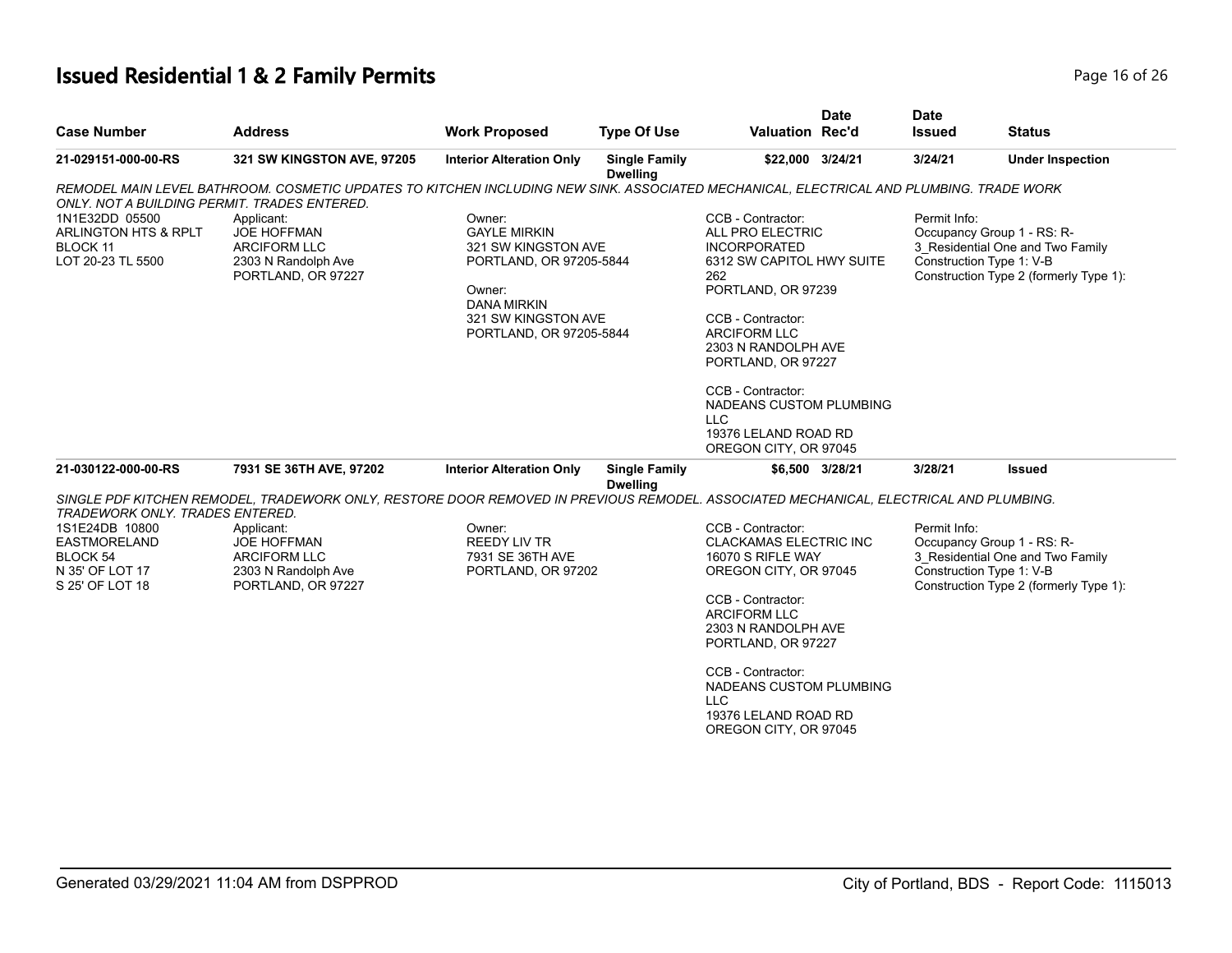# **Issued Residential 1 & 2 Family Permits Page 17 of 26 Page 17 of 26**

| <b>Case Number</b>                                                            | <b>Address</b>                                                                                                        | <b>Work Proposed</b>                                                                                                                                                | <b>Type Of Use</b>                      | <b>Valuation Rec'd</b>                                                                                                                                                                                                                                                                                               | <b>Date</b> | <b>Date</b><br><b>Issued</b>                                           | <b>Status</b>                                                              |
|-------------------------------------------------------------------------------|-----------------------------------------------------------------------------------------------------------------------|---------------------------------------------------------------------------------------------------------------------------------------------------------------------|-----------------------------------------|----------------------------------------------------------------------------------------------------------------------------------------------------------------------------------------------------------------------------------------------------------------------------------------------------------------------|-------------|------------------------------------------------------------------------|----------------------------------------------------------------------------|
| 21-026891-000-00-RS                                                           | 2611 NE THOMPSON ST, 97212                                                                                            | <b>Interior Alteration Only</b>                                                                                                                                     | <b>Single Family</b><br><b>Dwelling</b> | \$22,000 3/19/21                                                                                                                                                                                                                                                                                                     |             | 3/24/21                                                                | <b>Under Inspection</b>                                                    |
|                                                                               | UPDATE ELECTRICAL AND DUCTWORK IN BASEMENT. REMODEL EXISTING BASEMENT POWDER ROOM. TRADE WORK ONLY-NO PLANS REQUIRED. |                                                                                                                                                                     |                                         |                                                                                                                                                                                                                                                                                                                      |             |                                                                        |                                                                            |
| 1N1E25CB 08400<br><b>BRAZEE ST ADD</b><br>BLOCK 6<br>LOT 17&18 TL 8400        | Applicant:<br>Erik Smith<br>ERIK SMITH CONTRACTING LLC<br>1318 SE 53rd Avenue<br>Portland, OR 97215                   | Owner:<br><b>JASON DALTON</b><br>2611 NE THOMPSON ST<br>PORTLAND, OR 97212-4810<br>Owner:<br><b>ALYSSA DALTON</b><br>2611 NE THOMPSON ST<br>PORTLAND, OR 97212-4810 |                                         | CCB - Contractor:<br><b>ERIK SMITH</b><br>ERIK SMITH CONTRACTING LLC<br>1318 SE 53RD AVE<br>PORTLAND, OR 97215                                                                                                                                                                                                       |             | Permit Info:<br>Occupancy Group 1 - RS: R-<br>Construction Type 1: V-B | 3_Residential One and Two Family<br>Construction Type 2 (formerly Type 1): |
| 21-029198-000-00-RS                                                           | 3345 NE 29TH AVE, 97212                                                                                               | <b>Interior Alteration Only</b>                                                                                                                                     | <b>Single Family</b><br><b>Dwelling</b> | \$40,000 3/25/21                                                                                                                                                                                                                                                                                                     |             | 3/25/21                                                                | <b>Under Inspection</b>                                                    |
|                                                                               | COVERT EXISTING POWDER AND CLOSET TO FULL BATHROOM ON 2ND FLOOR                                                       |                                                                                                                                                                     |                                         |                                                                                                                                                                                                                                                                                                                      |             |                                                                        |                                                                            |
| 1N1E25BB 00800<br><b>FREMONT ADD</b><br>BLOCK <sub>1</sub><br>LOT 7&15        | Applicant:<br>KROPF CONSTRUCTION WEST<br>LLC<br>4480 NE AINSWORTH AVE<br>PORTLAND, OR 97218                           | Owner:<br>STEPHANIE SODEN<br>3345 NE 29TH AVE<br>PORTLAND, OR 97212<br>Owner:<br><b>ANDREW BACK</b><br>3345 NE 29TH AVE<br>PORTLAND, OR 97212                       |                                         | CCB - Contractor:<br><b>B AYRES PLUMBING AND</b><br><b>CONTRACTING INC</b><br>PO BOX 149<br>CANBY, OR 97013<br>CCB - Contractor:<br>PRIMARY ELECTRIC LLC<br>371 SE 13TH PLACE<br>CANBY, OR 97013<br>CCB - Contractor:<br><b>KROPF CONSTRUCTION WEST</b><br><b>LLC</b><br>4480 NE AINSWORTH AVE<br>PORTLAND, OR 97218 |             | Permit Info:<br>Occupancy Group 1 - RS: R-<br>Construction Type 1: V-B | 3_Residential One and Two Family<br>Construction Type 2 (formerly Type 1): |
| 21-028777-000-00-RS                                                           | 400 NE 71ST AVE, 97213                                                                                                | <b>Interior Alteration Only</b>                                                                                                                                     | <b>Single Family</b><br><b>Dwelling</b> | \$5,345 3/24/21                                                                                                                                                                                                                                                                                                      |             | 3/24/21                                                                | <b>Final</b>                                                               |
| *SINGLE PDF* VOLUNTARY SEISMIC UPGRADE                                        |                                                                                                                       |                                                                                                                                                                     |                                         |                                                                                                                                                                                                                                                                                                                      |             |                                                                        |                                                                            |
| 1N2E32CA 00600<br><b>JONESMORE</b><br>BLOCK <sub>23</sub><br>LOT <sub>6</sub> | Applicant:<br>Michael Weber<br><b>NW Seismic Retrofitters</b><br>P O BOX 18058<br>PORTLAND OR 97212                   | Owner:<br><b>MELISSA HAYDEN</b><br>400 NE 71ST AVE<br>PORTLAND, OR 97213<br>Owner:<br><b>AARON RINEHART</b><br>400 NE 71ST AVE<br>PORTLAND, OR 97213                |                                         | CCB - Contractor:<br><b>MICHAEL WIEBER</b><br>ELYSIUM CONSTRUCTION LLC<br>PO BOX 18058<br>PORTLAND, OR 97218                                                                                                                                                                                                         |             | Permit Info:<br>Occupancy Group 1 - RS: R-<br>Construction Type 1: V-B | 3_Residential One and Two Family<br>Construction Type 2 (formerly Type 1): |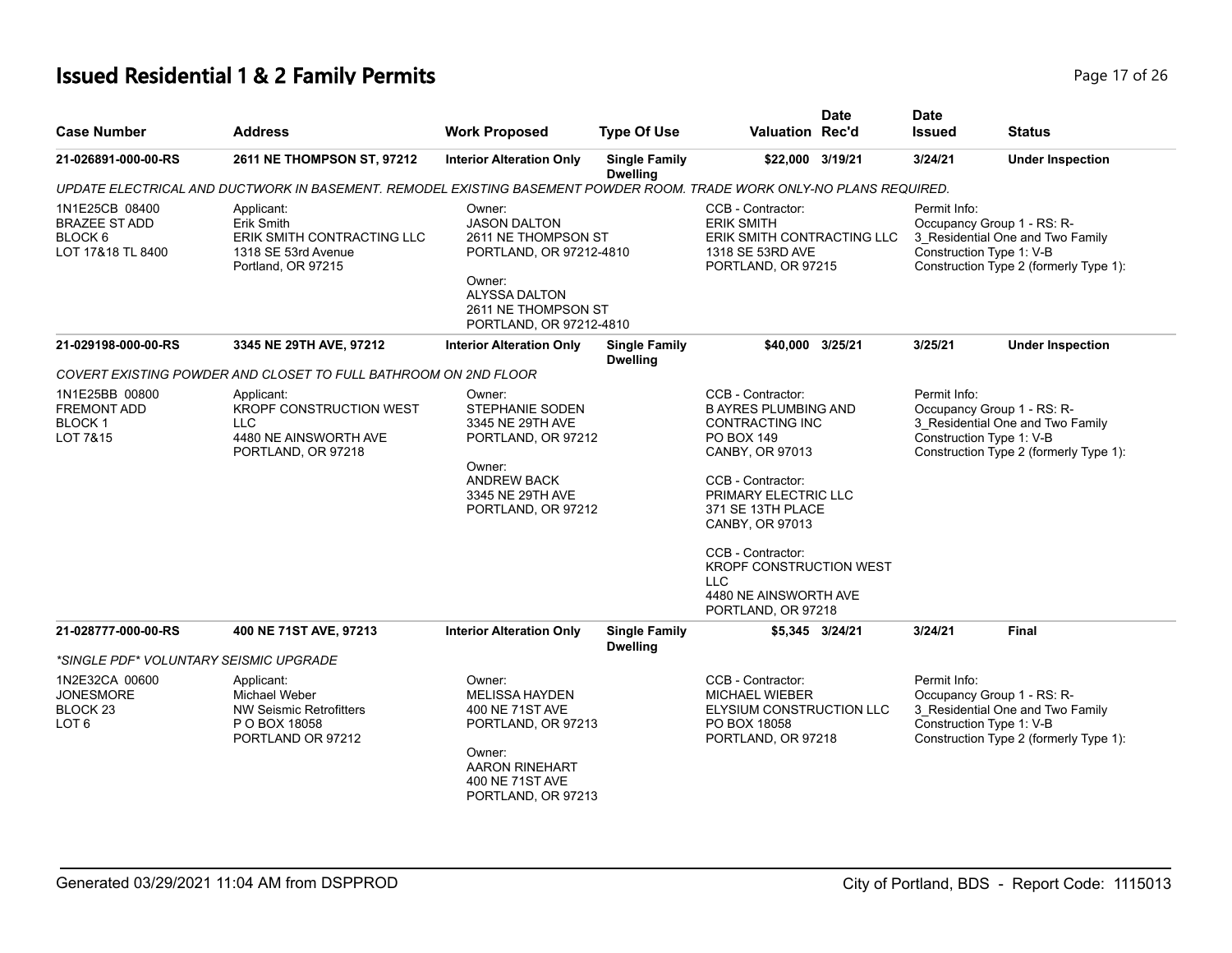# **Issued Residential 1 & 2 Family Permits Page 18 of 26 and 26 and 26 and 26 and 26 and 26 and 26 and 26 and 26 and 26 and 26 and 26 and 26 and 26 and 26 and 26 and 26 and 26 and 26 and 26 and 26 and 26 and 26 and 26 and**

| <b>Case Number</b>                                                                                       | <b>Address</b>                                                                                                       | <b>Work Proposed</b>                                                                                                                                                        | <b>Type Of Use</b>                      | <b>Valuation Rec'd</b>                                                                                                   | <b>Date</b> | <b>Date</b><br><b>Issued</b>                                                                                                                         | <b>Status</b>                                                              |  |
|----------------------------------------------------------------------------------------------------------|----------------------------------------------------------------------------------------------------------------------|-----------------------------------------------------------------------------------------------------------------------------------------------------------------------------|-----------------------------------------|--------------------------------------------------------------------------------------------------------------------------|-------------|------------------------------------------------------------------------------------------------------------------------------------------------------|----------------------------------------------------------------------------|--|
| 21-028436-000-00-RS                                                                                      | 256 NW MACLEAY BLVD, 97210                                                                                           | <b>Interior Alteration Only</b>                                                                                                                                             | <b>Single Family</b><br><b>Dwelling</b> | \$31.000 3/23/21                                                                                                         |             | 3/23/21                                                                                                                                              | <b>Issued</b>                                                              |  |
| INSTALL ELEVATOR IN EXISTING ELEVATOR SHAFT.                                                             |                                                                                                                      |                                                                                                                                                                             |                                         |                                                                                                                          |             |                                                                                                                                                      |                                                                            |  |
| 1N1E32DA 01900<br><b>ST FRANCES HILL</b><br><b>BLOCK5</b><br>LOT 18&19 TL 1900                           | Applicant:<br><b>JOE PETRINA</b><br>PETRINA CONSTRUCTION INC.<br>4505 NE TILLAMOOK ST<br>PORTLAND, OR 97213-1319     | Owner:<br><b>LAWRENCE GRANT FAMILY TR</b><br>256 NW MACLEAY BLVD<br>PORTLAND, OR 97210<br>Owner:<br>KRISTIN FINNEGAN FAMILY TR<br>256 NW MACLEAY BLVD<br>PORTLAND, OR 97210 |                                         | CCB - Contractor:<br><b>CASEY PETRINA</b><br>PETRINA CONSTRUCTION INC<br>4505 NE TILLAMOOK ST<br>PORTLAND, OR 97213-1319 |             | Permit Info:<br>Occupancy Group 1 - RS: R-<br>Construction Type 1: V-B                                                                               | 3_Residential One and Two Family<br>Construction Type 2 (formerly Type 1): |  |
| 21-028659-000-00-RS                                                                                      | 3943 SE 30TH AVE, 97202                                                                                              | <b>Interior Alteration Only</b>                                                                                                                                             | <b>Single Family</b><br><b>Dwelling</b> | \$107,339                                                                                                                | 3/24/21     | 3/26/21                                                                                                                                              | <b>Issued</b>                                                              |  |
| Kitchen and back porch remodel.                                                                          |                                                                                                                      |                                                                                                                                                                             |                                         |                                                                                                                          |             |                                                                                                                                                      |                                                                            |  |
| 1S1E12CA 12700<br>KENILWORTH<br>BLOCK <sub>5</sub><br>LOT <sub>14</sub>                                  | Applicant:<br><b>GARZA CONSTRUCTION INC</b><br>8835 SW CANYON LANE SUITE<br>303<br>PORTLAND, OR 97225                | Owner:<br><b>RUTH ROSENBAUM</b><br>3943 SE 30TH AVE<br>PORTLAND, OR 97202-3531                                                                                              |                                         | CCB - Contractor:<br><b>GARZA CONSTRUCTION INC</b><br>8835 SW CANYON LANE SUITE<br>303<br>PORTLAND, OR 97225             |             | Permit Info:<br>Occupancy Group 1 - RS: R-<br>3 Residential One and Two Family<br>Construction Type 1: V-B<br>Construction Type 2 (formerly Type 1): |                                                                            |  |
| 21-028899-000-00-RS                                                                                      | 3805 SE TAGGART ST, 97202                                                                                            | <b>Interior Alteration Only</b>                                                                                                                                             | <b>Single Family</b><br><b>Dwelling</b> | \$24,000 3/24/21                                                                                                         |             | 3/24/21                                                                                                                                              | <b>Under Inspection</b>                                                    |  |
|                                                                                                          | BASEMENT BATHROOM AND FAMILY ROOM WITH BAR SINK REMODEL. NO ADDITIONAL BATHROOMS. NO GROUND DISTURBANCE. TRADES ONLY |                                                                                                                                                                             |                                         |                                                                                                                          |             |                                                                                                                                                      |                                                                            |  |
| 1S1E12AA 14100<br><b>RICHMOND ADD</b><br><b>BLOCK7</b><br>LOT 2 EXC PT IN ST<br>W 16.86' OF LOT 4        |                                                                                                                      | Owner:<br><b>MOLLY MCCOY</b><br>3805 SE TAGGART ST<br>PORTLAND, OR 97202<br>Owner:<br>DAVID MCCOY<br>3805 SE TAGGART ST<br>PORTLAND, OR 97202                               |                                         | CCB - Contractor:<br><b>CLARKBUILT INC</b><br>1129 SE MARKET ST<br>PORTLAND, OR 97214                                    |             | Permit Info:<br>Occupancy Group 1 - RS: R-<br>Construction Type 1: V-B                                                                               | 3 Residential One and Two Family<br>Construction Type 2 (formerly Type 1): |  |
| 21-028532-000-00-RS                                                                                      | 9753 N JERSEY ST, 97203                                                                                              | <b>Interior Alteration Only</b>                                                                                                                                             | <b>Single Family</b><br><b>Dwelling</b> | \$20,000 3/23/21                                                                                                         |             | 3/24/21                                                                                                                                              | <b>Issued</b>                                                              |  |
|                                                                                                          | SIMPLE BATHROOM PERMIT - NEW BATHROOM IN BASEMENT. TRADE PERMITS SEPARATE.                                           |                                                                                                                                                                             |                                         |                                                                                                                          |             |                                                                                                                                                      |                                                                            |  |
| 1N1W01CB 07200<br>NORTH ST JOHNS SUB<br>BLOCK <sub>1</sub><br>LOT 6<br>SLY 1/2 OF LOT 14 EXC PT<br>IN ST | Applicant:<br><b>WHITNEY HAYES</b><br>9753 N JERSEY ST<br>PORTLAND, OR 97203                                         | Owner:<br><b>WHITNEY HAYES</b><br>9753 N JERSEY ST<br>PORTLAND, OR 97203<br>Owner:<br><b>STEFANI HAYES</b><br>9753 N JERSEY ST<br>PORTLAND, OR 97203                        |                                         | CCB - Contractor:<br><b>LORAX GENERAL</b><br>CONTRACTING LLC<br>4807 NE AINSWORTH ST<br>PORTLAND, OR 97218               |             | Permit Info:<br>Occupancy Group 1 - RS: R-<br>Construction Type 1: V-B                                                                               | 3 Residential One and Two Family<br>Construction Type 2 (formerly Type 1): |  |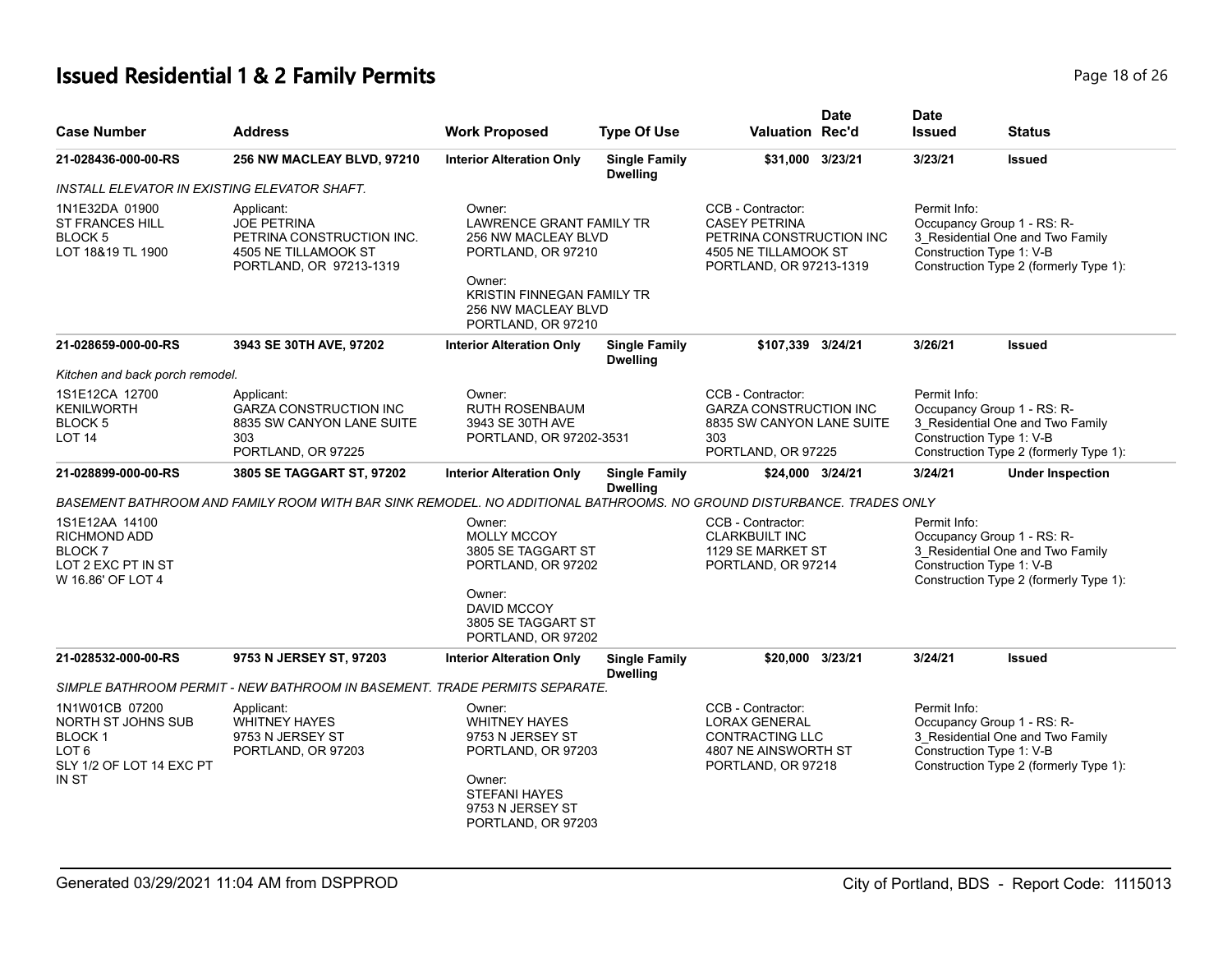# **Issued Residential 1 & 2 Family Permits Page 19 of 26** 26 26

| <b>Case Number</b>                                                                              | <b>Address</b>                                                                                                                      | <b>Work Proposed</b>                                                                                                                                           | <b>Type Of Use</b>                      | <b>Valuation Rec'd</b>                                                                                       | <b>Date</b>     | <b>Date</b><br><b>Issued</b> | <b>Status</b>                                                                                                                                                                                                       |
|-------------------------------------------------------------------------------------------------|-------------------------------------------------------------------------------------------------------------------------------------|----------------------------------------------------------------------------------------------------------------------------------------------------------------|-----------------------------------------|--------------------------------------------------------------------------------------------------------------|-----------------|------------------------------|---------------------------------------------------------------------------------------------------------------------------------------------------------------------------------------------------------------------|
| 21-028759-000-00-RS                                                                             | 2745 NE 26TH AVE, 97212                                                                                                             | <b>Interior Alteration Only</b>                                                                                                                                | <b>Single Family</b><br><b>Dwelling</b> |                                                                                                              | \$3,750 3/24/21 | 3/24/21                      | <b>Final</b>                                                                                                                                                                                                        |
| *SINGLE PDF* VOLUNTARY SEISMIC UPGRADE                                                          |                                                                                                                                     |                                                                                                                                                                |                                         |                                                                                                              |                 |                              |                                                                                                                                                                                                                     |
| 1N1E25BC 09800<br><b>GLENEYRIE</b><br>BLOCK <sub>2</sub><br>N 1' OF LOT 12<br>LOT <sub>13</sub> | Applicant:<br>Michael Weber<br><b>NW Seismic Retrofitters</b><br>P O BOX 18058<br>PORTLAND OR 97212                                 | Owner:<br><b>MERIAM RAHALI</b><br>2745 NE 26TH AVE<br>PORTLAND, OR 97212-3502<br>Owner:<br><b>TIMOTHY SMITH</b><br>2745 NE 26TH AVE<br>PORTLAND, OR 97212-3502 |                                         | CCB - Contractor:<br><b>MICHAEL WIEBER</b><br>ELYSIUM CONSTRUCTION LLC<br>PO BOX 18058<br>PORTLAND, OR 97218 |                 | Permit Info:                 | Occupancy Group 1 - RS: R-<br>3 Residential One and Two Family<br>Construction Type 1: V-B<br>Construction Type 2 (formerly Type 1):                                                                                |
| 21-027074-000-00-RS                                                                             | 233 NE 70TH AVE, 97213                                                                                                              | <b>Interior Alteration Only</b>                                                                                                                                | <b>Single Family</b><br><b>Dwelling</b> | \$20.000 3/19/21                                                                                             |                 | 3/23/21                      | <b>Under Inspection</b>                                                                                                                                                                                             |
|                                                                                                 | SIMPLE BATHROOM PERMIT - CONVERT BEDROOM IN ATTIC TO BATHROOM.                                                                      |                                                                                                                                                                |                                         |                                                                                                              |                 |                              |                                                                                                                                                                                                                     |
| 1N2E32CA 12800<br><b>JONESMORE</b><br>BLOCK <sub>25</sub><br>LOT <sub>5</sub>                   | Applicant:<br><b>ANNALIE JENSEN</b><br>233 NE 70TH AVE<br>PORTLAND, OR 97213-5667                                                   | Owner:<br><b>ANNALIE JENSEN</b><br>233 NE 70TH AVE<br>PORTLAND, OR 97213-5667                                                                                  |                                         |                                                                                                              |                 | Permit Info:                 | Occupancy Group 1 - RS: R-<br>3_Residential One and Two Family<br>Construction Type 1: V-B<br>Construction Type 2 (formerly Type 1):                                                                                |
|                                                                                                 |                                                                                                                                     | Owner:<br><b>SHAWN JENSEN</b><br>233 NE 70TH AVE<br>PORTLAND, OR 97213-5667                                                                                    |                                         |                                                                                                              |                 |                              |                                                                                                                                                                                                                     |
|                                                                                                 | Total # of RS Interior Alteration Only permits issued: 28                                                                           |                                                                                                                                                                |                                         |                                                                                                              |                 |                              | Total valuation of RS Interior Alteration Only permits issued: \$715,569                                                                                                                                            |
| 20-186803-000-00-RS                                                                             | 8906 N EXETER AVE - Unit B,<br>97203                                                                                                | <b>New Construction</b>                                                                                                                                        | Accessory<br><b>Dwelling Unit</b>       | \$96,988 9/11/20                                                                                             |                 | 3/24/21                      | <b>Issued</b>                                                                                                                                                                                                       |
|                                                                                                 | SINGLE PDF - NEW DETACHED ACCESSORY DWELLING UNIT / NO GARAGE / COMPLEX/FLAT LOT *** ELECTRICAL MECHANICAL AND PLUMBING SEPERATE*** |                                                                                                                                                                |                                         |                                                                                                              |                 |                              |                                                                                                                                                                                                                     |
| 1N1E08BC 05400                                                                                  | Applicant:<br><b>HANK Steinhardt</b><br>HANK design<br>5712 N. Interstate Ave., #2<br>PORTLAND, OR 97217                            | Owner:<br><b>EDMUND STONE</b><br>8906 N EXETER AVE<br>PORTLAND, OR 97203<br>Owner:<br><b>CINDY SCHEEL</b><br>8906 N EXETER AVE<br>PORTLAND, OR 97203           |                                         | CCB - Contractor:<br><b>BOB NICHOLS</b><br>NEXUS CONSTRUCTION LLC<br>PO BOX 17479<br>PORTLAND, OR 97217      |                 | Permit Info:                 | Occupancy Group 1 - RS: R-<br>3 Residential One and Two Family<br>Construction Type 1: V-B<br>Construction Type 2 (formerly Type 1):<br>Total Square Footage - Display Only: 792<br>Number of New Dwelling Units: 1 |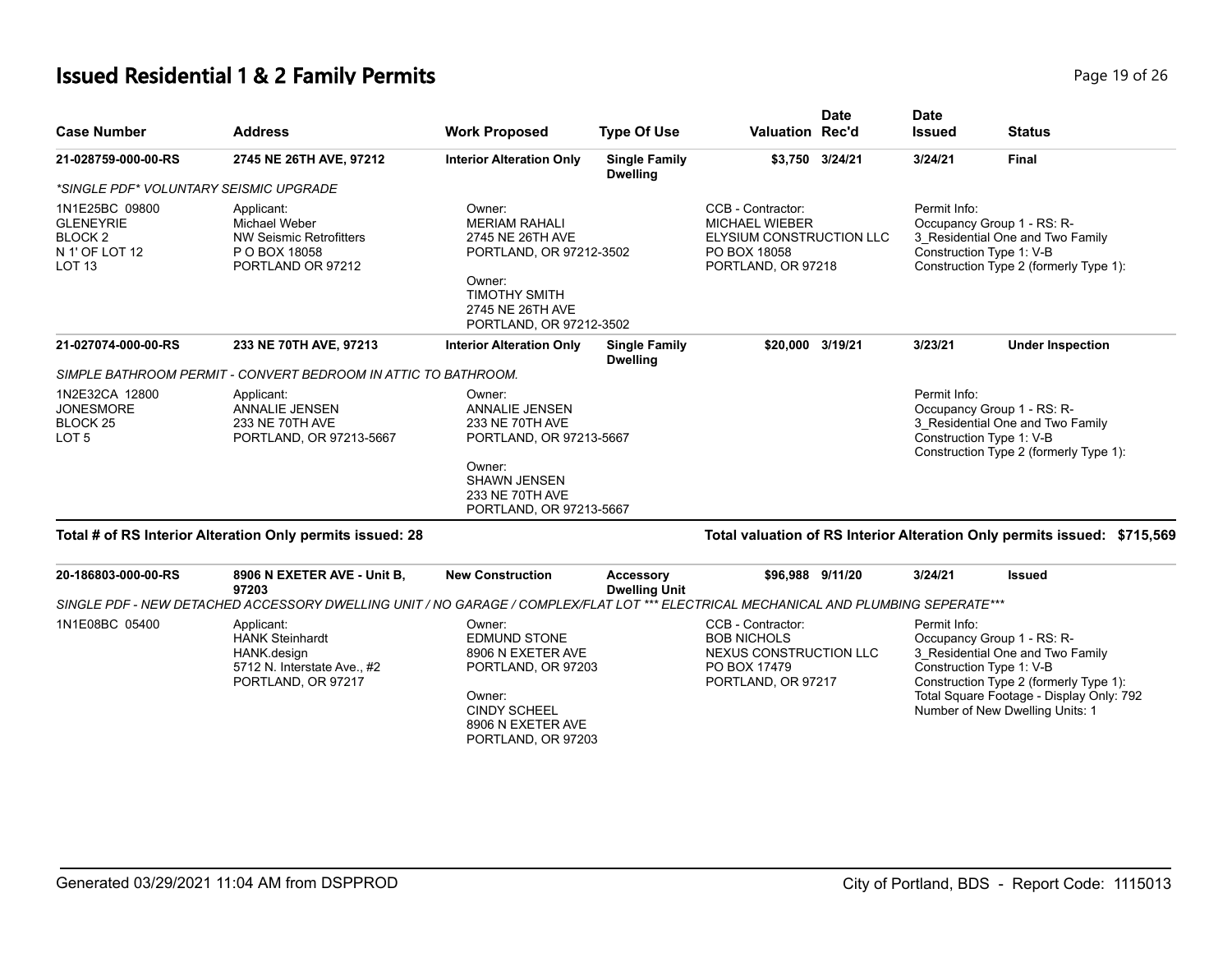# **Issued Residential 1 & 2 Family Permits Page 20 of 26 Page 20 of 26**

|                                                                 |                                                                                                                                       |                                                                                                                                                           |                                          |                                                                                                                                                  | <b>Date</b>       | <b>Date</b>                                                                                                                                                                                                         |                                                                                                                                                                                 |
|-----------------------------------------------------------------|---------------------------------------------------------------------------------------------------------------------------------------|-----------------------------------------------------------------------------------------------------------------------------------------------------------|------------------------------------------|--------------------------------------------------------------------------------------------------------------------------------------------------|-------------------|---------------------------------------------------------------------------------------------------------------------------------------------------------------------------------------------------------------------|---------------------------------------------------------------------------------------------------------------------------------------------------------------------------------|
| <b>Case Number</b>                                              | <b>Address</b>                                                                                                                        | <b>Work Proposed</b>                                                                                                                                      | <b>Type Of Use</b>                       | <b>Valuation Rec'd</b>                                                                                                                           |                   | <b>Issued</b>                                                                                                                                                                                                       | Status                                                                                                                                                                          |
| 20-218574-000-00-RS                                             | 5037 N OBERLIN ST - Unit B,<br>97203                                                                                                  | <b>New Construction</b>                                                                                                                                   | <b>Accessory</b><br><b>Dwelling Unit</b> |                                                                                                                                                  | \$80,824 11/25/20 | 3/26/21                                                                                                                                                                                                             | <b>Issued</b>                                                                                                                                                                   |
|                                                                 | Single PDF - NEW ACCESSORY DWELLING UNIT/ 2-STORY/ NO GARAGE/ FLAT LOT/ COMPLEX***ELECTRICAL, MECHANICAL, AND PLUMBING TO BE OTAINED  |                                                                                                                                                           |                                          |                                                                                                                                                  |                   |                                                                                                                                                                                                                     |                                                                                                                                                                                 |
|                                                                 | SEPARATELY******SEPTIC DECOMMISSIONING REQUIRED. CALL FOR INSPECTION 842*** Septic Decommissioning Required. Call for Inspection 842. |                                                                                                                                                           |                                          |                                                                                                                                                  |                   | Permit Info:                                                                                                                                                                                                        |                                                                                                                                                                                 |
| 1N1E08CC 06800                                                  | Applicant:<br><b>KEN WIESLER</b><br>624 NE 64TH AVE<br>PORTLAND, OR 97213                                                             | Owner:<br><b>MICHAEL STANCHAK</b><br>5037 N OBERLIN ST<br>PORTLAND, OR 97203<br>Owner:<br><b>AIRICK HEATER</b><br>5037 N OBERLIN ST<br>PORTLAND, OR 97203 |                                          | CCB - Contractor:<br><b>JASON ALLEN</b><br><b>JASON ALLEN CONTRACTING</b><br>LLC.<br>2408 N BALDWIN ST<br>PORTLAND, OR 97217<br>\$68,400 12/7/20 |                   | Occupancy Group 1 - RS: R-<br>3_Residential One and Two Family<br>Construction Type 1: V-B<br>Construction Type 2 (formerly Type 1):<br>Total Square Footage - Display Only: 660<br>Number of New Dwelling Units: 1 |                                                                                                                                                                                 |
| 20-219917-000-00-RS                                             | 1736 SW PROSPECT DR, 97201                                                                                                            | <b>New Construction</b>                                                                                                                                   | <b>Accessory</b><br><b>Structure</b>     |                                                                                                                                                  |                   | 3/25/21                                                                                                                                                                                                             | <b>Issued</b>                                                                                                                                                                   |
|                                                                 | SINGLE PDF - NEW IN GROUND CONCRETE POOL W/ AUTO COVER. HEATER AND NEW SPA.                                                           |                                                                                                                                                           |                                          |                                                                                                                                                  |                   |                                                                                                                                                                                                                     |                                                                                                                                                                                 |
| 1S1E04BA 13700<br>CARTERS ADD TO P<br><b>BLOCK 60 TL 13700</b>  | Applicant:<br><b>STEVE HANSEN</b><br><b>BLUE MOUNTAIN POOLS</b><br>13121 S WARNOCK RD<br>OREGON CITY, OR 97045                        | Owner:<br>JOHN A JR DILORENZO<br>1736 SW PROSPECT DR<br>PORTLAND, OR 97201<br>Owner:<br>LEANNE DILORENZO<br>1736 SW PROSPECT DR<br>PORTLAND, OR 97201     |                                          | CCB - Contractor:<br><b>BLUE MOUNTAIN POOLS INC.</b><br>13121 S WARNOCK RD<br>OREGON CITY, OR 97045                                              |                   | Permit Info:<br>Occupancy Group 1 - RS: U_Private<br>Garage\Utility Misc.<br>Construction Type 1: V-B<br>Construction Type 2 (formerly Type 1):<br>Total Square Footage - Display Only: 786                         |                                                                                                                                                                                 |
| 21-010348-000-00-RS                                             | 6042 SW HAINES ST - UNIT A,<br>97219                                                                                                  | <b>New Construction</b>                                                                                                                                   | <b>Accessory</b><br><b>Structure</b>     | \$6,086 2/2/21                                                                                                                                   |                   | 3/22/21                                                                                                                                                                                                             | <b>Issued</b>                                                                                                                                                                   |
|                                                                 | *SINGLE PDF* CONSTRUCT NEW 252 SF POOL BELOW GRADE. ASSOCIATED MECHANICAL, ELECTRICAL AND PLUMBING                                    |                                                                                                                                                           |                                          |                                                                                                                                                  |                   |                                                                                                                                                                                                                     |                                                                                                                                                                                 |
| 1S1E31CC 00203<br>PARTITION PLAT 2017-12<br>LOT <sub>3</sub>    | Applicant:<br><b>DALE MORSE</b><br><b>OWEN GABBERT LLC</b><br>PO BOX 11266<br>PORTLAND, OR 97211                                      | Owner:<br>MENSAH MARTINEZ REV TR<br>6042 SW HAINES ST<br>PORTLAND, OR 97219                                                                               |                                          | CCB - Contractor:<br><b>DALE MORSE</b><br><b>OWEN GABBERT LLC</b><br>PO BOX 11266<br>PORTLAND, OR 97211                                          |                   | Permit Info:                                                                                                                                                                                                        | Occupancy Group 1 - RS: U_Decks,<br>Patios, Porches, Carports<br>Construction Type 1: V-B<br>Construction Type 2 (formerly Type 1):<br>Total Square Footage - Display Only: 252 |
| 21-010372-000-00-RS                                             | 4563 NE 47TH AVE, 97218                                                                                                               | <b>New Construction</b>                                                                                                                                   | <b>Accessory</b><br><b>Structure</b>     | \$37,674 2/2/21                                                                                                                                  |                   | 3/26/21                                                                                                                                                                                                             | <b>Issued</b>                                                                                                                                                                   |
|                                                                 | BUILD AN ACCESSORY STRUCTURE FOR A STUDIO AND OFFICE. "Single PDF"                                                                    |                                                                                                                                                           |                                          |                                                                                                                                                  |                   |                                                                                                                                                                                                                     |                                                                                                                                                                                 |
| 1N2E19BC 12900<br>LEICH ADD<br><b>BLOCK1</b><br>N 90' OF LOT 14 | Applicant:<br><b>ISAAC WALKER</b><br><b>WALKER HOME IMPROVEMENT</b><br><b>INC</b><br>3027 NE ALAMEDA ST<br>PORTLAND, OR 97212         | Owner:<br><b>ISAAC &amp; KRISTY WALKER FAMILY</b><br>TR.<br>4563 NE 47TH AVE<br>PORTLAND, OR 97218                                                        |                                          | CCB - Contractor:<br><b>WALKER HOME IMPROVEMENT</b><br><b>INC</b><br>3027 NE ALAMEDA ST<br>PORTLAND, OR 97212                                    |                   | Permit Info:<br>Garage\Utility Misc.                                                                                                                                                                                | Occupancy Group 1 - RS: U_Private<br>Construction Type 1: V-B<br>Construction Type 2 (formerly Type 1):<br>Total Square Footage - Display Only: 780                             |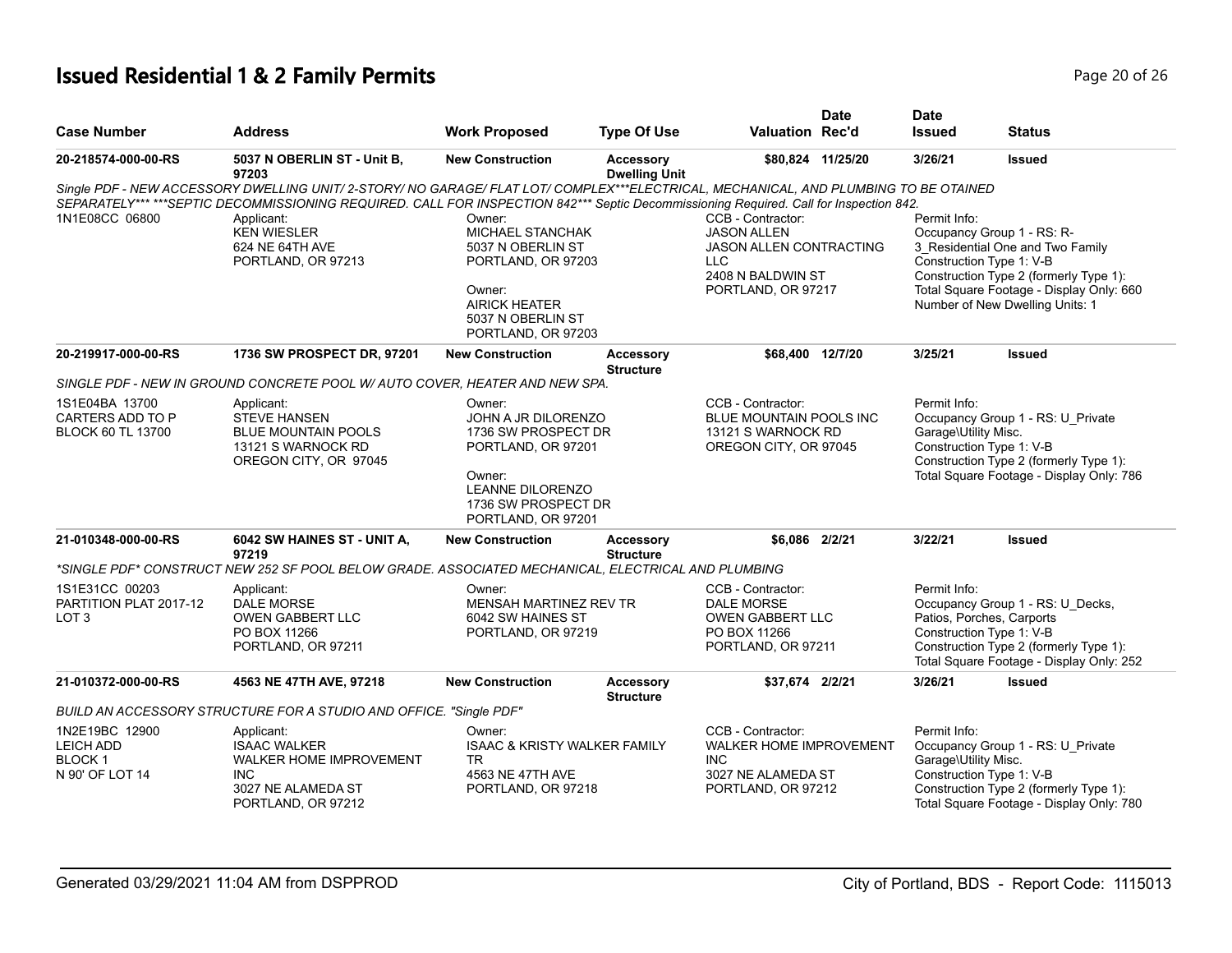| Page 21 of 26 |  |  |
|---------------|--|--|
|               |  |  |

| <b>Case Number</b>  | <b>Address</b>                                                                                          | <b>Work Proposed</b>    | <b>Type Of Use</b>                      | <b>Valuation Rec'd</b>                                                                                                                                                                                                                                                                                                                                                                                                                    | <b>Date</b> | <b>Date</b><br><b>Issued</b> | <b>Status</b>                                                                                                                                                                                                      |
|---------------------|---------------------------------------------------------------------------------------------------------|-------------------------|-----------------------------------------|-------------------------------------------------------------------------------------------------------------------------------------------------------------------------------------------------------------------------------------------------------------------------------------------------------------------------------------------------------------------------------------------------------------------------------------------|-------------|------------------------------|--------------------------------------------------------------------------------------------------------------------------------------------------------------------------------------------------------------------|
| 20-193861-000-00-RS | 3664 SE LAMBERT ST, 97202                                                                               | <b>New Construction</b> | <b>Single Family</b><br><b>Dwelling</b> | \$239,685 9/24/20                                                                                                                                                                                                                                                                                                                                                                                                                         |             | 3/25/21                      | <b>Issued</b>                                                                                                                                                                                                      |
|                     | SINGLE PDF - NEW SINGLE FAMILY DWELLING / 2-STORY / ATTACHED GARAGE / FLAT LOT/ COMPLEX                 |                         |                                         |                                                                                                                                                                                                                                                                                                                                                                                                                                           |             |                              |                                                                                                                                                                                                                    |
| 1S1E24DA 19100      | Applicant:<br><b>RYAN PICKREL</b><br><b>FASTER PERMITS</b><br>2000 SW 1ST AVE #420<br>PORTLAND OR 97201 |                         |                                         | CCB - Contractor:<br>THE MULLEN COMPANY<br>1601A SE RIVER RD<br>HILLSBORO, OR 97123<br>CCB - Contractor:<br><b>GABES HEATING &amp; COOLING</b><br>LLC<br>14606 SE RACHEL LN<br>PORTLAND, OR 97236<br>PORTLAND, OR 97236<br>CCB - Contractor:<br><b>GRIZZLY ELECTRIC INC</b><br>2114 MAIN ST STE 100-117<br>VANCOUVER, WA 98660<br>CCB - Contractor:<br><b>BRYAN SEITS</b><br><b>GREENWOOD HOMES LLC</b><br>PO BOX 1225<br>CANBY, OR 97013 |             | Permit Info:<br>B<br>2082    | Occupancy Group 1 - RS: R-<br>3 Residential One and Two Family<br>Construction Type 1: V-B<br>Construction Type 2 (formerly Type 1): V-<br>Total Square Footage - Display Only:<br>Number of New Dwelling Units: 1 |
|                     |                                                                                                         |                         |                                         |                                                                                                                                                                                                                                                                                                                                                                                                                                           |             |                              |                                                                                                                                                                                                                    |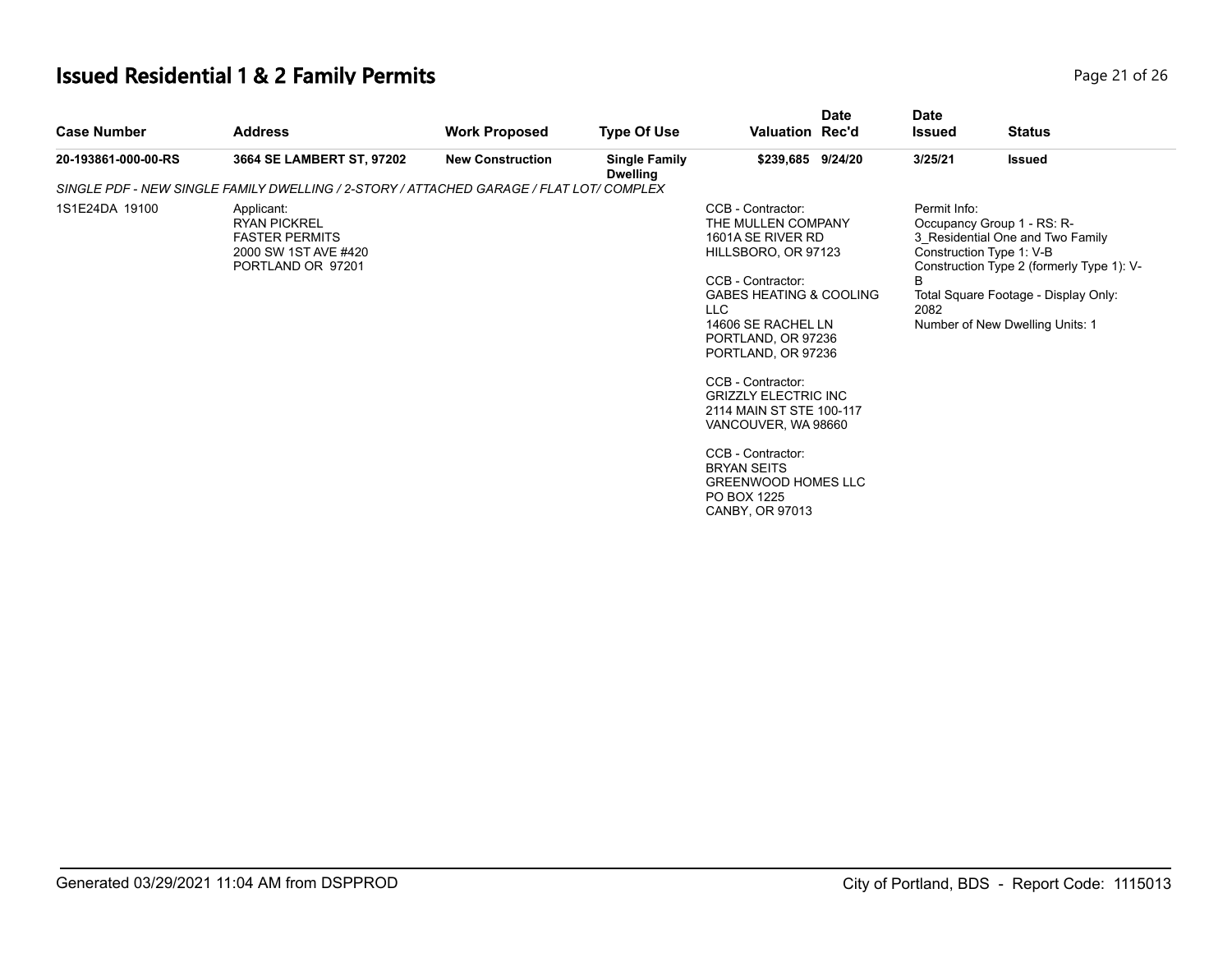| Page 22 of 26 |
|---------------|
|---------------|

| <b>Case Number</b>  | <b>Address</b>                                                                                          | <b>Work Proposed</b>                                                        | <b>Type Of Use</b>                      | Valuation Rec'd                                                                                                                                                                                                                                                                                                                                                                                                                                  | <b>Date</b> | <b>Date</b><br><b>Issued</b> | <b>Status</b>                                                                                                                                                                                                      |  |
|---------------------|---------------------------------------------------------------------------------------------------------|-----------------------------------------------------------------------------|-----------------------------------------|--------------------------------------------------------------------------------------------------------------------------------------------------------------------------------------------------------------------------------------------------------------------------------------------------------------------------------------------------------------------------------------------------------------------------------------------------|-------------|------------------------------|--------------------------------------------------------------------------------------------------------------------------------------------------------------------------------------------------------------------|--|
| 20-193855-000-00-RS | 3670 SE LAMBERT ST, 97202                                                                               | <b>New Construction</b>                                                     | <b>Single Family</b><br><b>Dwelling</b> | \$239,685 9/24/20                                                                                                                                                                                                                                                                                                                                                                                                                                |             | 3/23/21                      | <b>Under Inspection</b>                                                                                                                                                                                            |  |
|                     | SINGLE PDF - NEW SINGLE FAMILY DWELLING / 2-STORY / ATTACHED GARAGE / FLAT LOT/ COMPLEX                 |                                                                             |                                         |                                                                                                                                                                                                                                                                                                                                                                                                                                                  |             |                              |                                                                                                                                                                                                                    |  |
| 1S1E24DA 19000      | Applicant:<br><b>RYAN PICKREL</b><br><b>FASTER PERMITS</b><br>2000 SW 1ST AVE #420<br>PORTLAND OR 97201 | Owner:<br><b>GREENWOOD HOMES LLC</b><br>PO BOX 1225<br>CANBY, OR 97013-1225 |                                         | CCB - Contractor:<br>THE MULLEN COMPANY<br>1601A SE RIVER RD<br>HILLSBORO, OR 97123<br>CCB - Contractor:<br><b>GABES HEATING &amp; COOLING</b><br><b>LLC</b><br>14606 SE RACHEL LN<br>PORTLAND, OR 97236<br>PORTLAND, OR 97236<br>CCB - Contractor:<br><b>GRIZZLY ELECTRIC INC</b><br>2114 MAIN ST STE 100-117<br>VANCOUVER, WA 98660<br>CCB - Contractor:<br><b>BRYAN SEITS</b><br><b>GREENWOOD HOMES LLC</b><br>PO BOX 1225<br>CANBY, OR 97013 |             | Permit Info:<br>B<br>2082    | Occupancy Group 1 - RS: R-<br>3 Residential One and Two Family<br>Construction Type 1: V-B<br>Construction Type 2 (formerly Type 1): V-<br>Total Square Footage - Display Only:<br>Number of New Dwelling Units: 1 |  |
|                     |                                                                                                         |                                                                             |                                         |                                                                                                                                                                                                                                                                                                                                                                                                                                                  |             |                              |                                                                                                                                                                                                                    |  |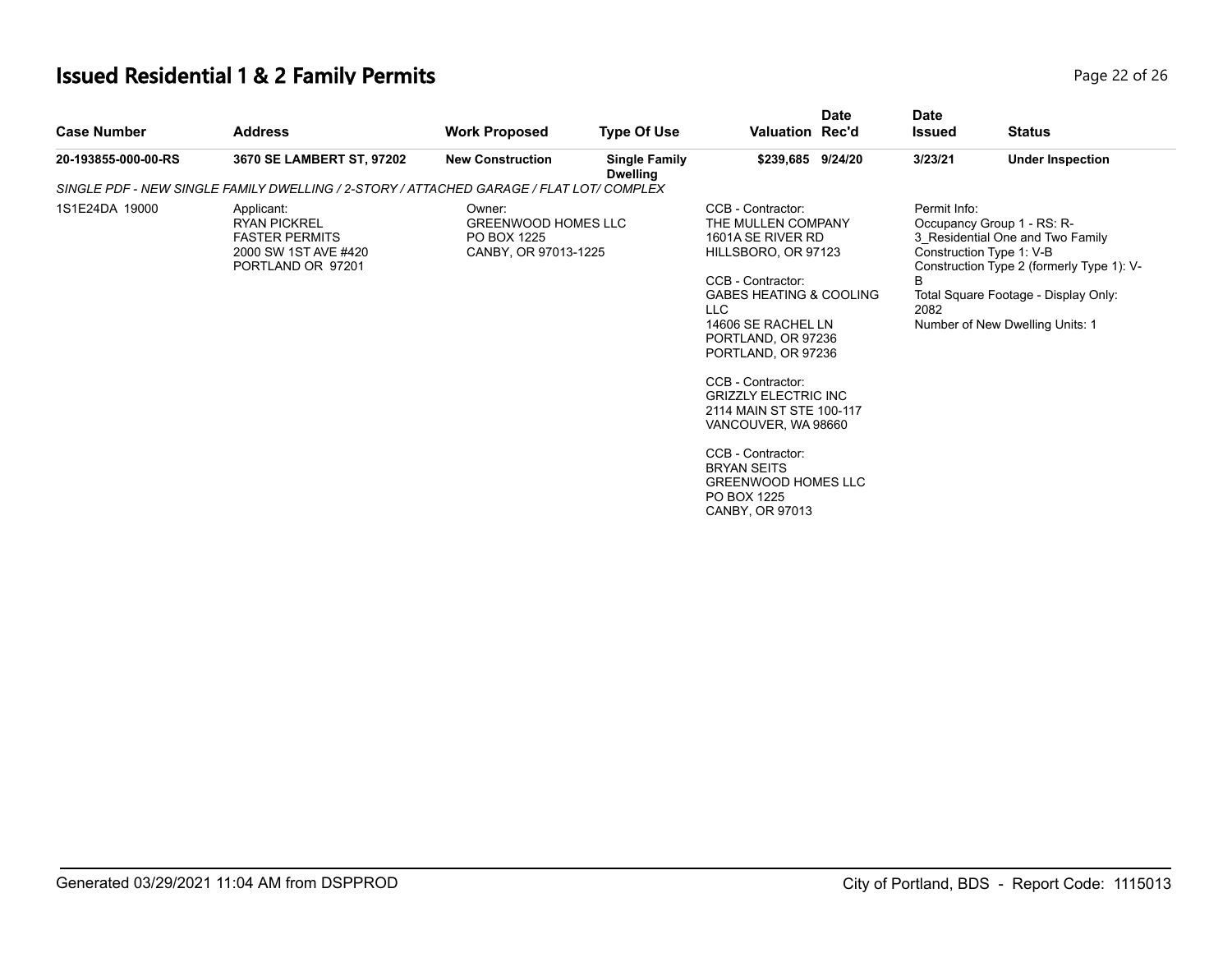| Page 23 of 26 |  |  |
|---------------|--|--|
|               |  |  |

| <b>Case Number</b>                                                                                                                                                                                                   | <b>Address</b>                                                                                     | <b>Work Proposed</b>                                                                                                                                        | <b>Type Of Use</b>                      | Valuation Rec'd                                                                                                                                                                                                                                                                                                                                                                                                               | <b>Date</b> | <b>Date</b><br><b>Issued</b>                                                                                                                                                                                                                    | <b>Status</b>                                                                                                                                                                                                      |
|----------------------------------------------------------------------------------------------------------------------------------------------------------------------------------------------------------------------|----------------------------------------------------------------------------------------------------|-------------------------------------------------------------------------------------------------------------------------------------------------------------|-----------------------------------------|-------------------------------------------------------------------------------------------------------------------------------------------------------------------------------------------------------------------------------------------------------------------------------------------------------------------------------------------------------------------------------------------------------------------------------|-------------|-------------------------------------------------------------------------------------------------------------------------------------------------------------------------------------------------------------------------------------------------|--------------------------------------------------------------------------------------------------------------------------------------------------------------------------------------------------------------------|
| 20-193863-000-00-RS                                                                                                                                                                                                  | 3658 SE LAMBERT ST, 97202                                                                          | <b>New Construction</b>                                                                                                                                     | <b>Single Family</b><br><b>Dwelling</b> | \$239,685 9/24/20                                                                                                                                                                                                                                                                                                                                                                                                             |             | 3/25/21                                                                                                                                                                                                                                         | <b>Issued</b>                                                                                                                                                                                                      |
|                                                                                                                                                                                                                      |                                                                                                    |                                                                                                                                                             |                                         |                                                                                                                                                                                                                                                                                                                                                                                                                               |             |                                                                                                                                                                                                                                                 |                                                                                                                                                                                                                    |
| SINGLE PDF - NEW SINGLE FAMILY DWELLING / 2-STORY / ATTACHED GARAGE / FLAT LOT/ COMPLEX<br>1S1E24DA 19100<br>Applicant:<br><b>RYAN PICKREL</b><br><b>FASTER PERMITS</b><br>2000 SW 1ST AVE #420<br>PORTLAND OR 97201 |                                                                                                    | Owner:<br>GREENWOOD HOMES LLC<br>PO BOX 1225<br>CANBY, OR 97013-1225                                                                                        |                                         | CCB - Contractor:<br>THE MULLEN COMPANY<br>1601A SE RIVER RD<br>HILLSBORO, OR 97123<br>CCB - Contractor:<br><b>GABES HEATING &amp; COOLING</b><br><b>LLC</b><br>14606 SE RACHEL LN<br>PORTLAND, OR 97236<br>PORTLAND, OR 97236<br>CCB - Contractor:<br><b>GRIZZLY ELECTRIC INC</b><br>2114 MAIN ST STE 100-117<br>VANCOUVER, WA 98660<br>CCB - Contractor:<br><b>BRYAN SEITS</b><br><b>GREENWOOD HOMES LLC</b><br>PO BOX 1225 |             | Permit Info:<br>Occupancy Group 1 - RS: R-<br>3 Residential One and Two Family<br>Construction Type 1: V-B<br>Construction Type 2 (formerly Type 1): V-<br>B<br>Total Square Footage - Display Only:<br>2082<br>Number of New Dwelling Units: 1 |                                                                                                                                                                                                                    |
| 20-155366-000-00-RS                                                                                                                                                                                                  | 7639 N EDISON ST, 97203                                                                            | <b>New Construction</b>                                                                                                                                     | <b>Single Family</b>                    | CANBY, OR 97013<br>\$205,453 6/16/20                                                                                                                                                                                                                                                                                                                                                                                          |             | 3/25/21                                                                                                                                                                                                                                         | <b>Issued</b>                                                                                                                                                                                                      |
|                                                                                                                                                                                                                      | SINGLE PDF - NEW SINGLE FAMILY DWELLING / 1-CAR ATTACHED GARAGE / 2-STORY/ FLAT LOT /COMPLEX       |                                                                                                                                                             | <b>Dwelling</b>                         |                                                                                                                                                                                                                                                                                                                                                                                                                               |             |                                                                                                                                                                                                                                                 |                                                                                                                                                                                                                    |
| 1N1W12AD 21000                                                                                                                                                                                                       | Applicant:<br><b>KEVIN PARTAIN</b><br><b>URBAN VISIONS</b><br>223 NE 56TH AVE<br>PORTLAND OR 97213 | Owner:<br><b>TALINA MONTGOMERY</b><br>7631 N EDISON ST<br>PORTLAND, OR 97203<br>Owner:<br><b>FLOYD MONTGOMERY</b><br>7631 N EDISON ST<br>PORTLAND, OR 97203 |                                         | CCB - Contractor:<br>KIMCO PROPERTIES LTD<br>PO BOX 1540<br>SANDY, OR 97055-1540<br>CCB - Contractor:<br><b>Bare Metal Heating</b><br><b>BARE METAL HEATING INC</b><br>31499 SE HIGHWAY 211<br>EAGLE CREEK, OR 97022                                                                                                                                                                                                          |             | Permit Info:<br>R<br>1817                                                                                                                                                                                                                       | Occupancy Group 1 - RS: R-<br>3 Residential One and Two Family<br>Construction Type 1: V-B<br>Construction Type 2 (formerly Type 1): V-<br>Total Square Footage - Display Only:<br>Number of New Dwelling Units: 1 |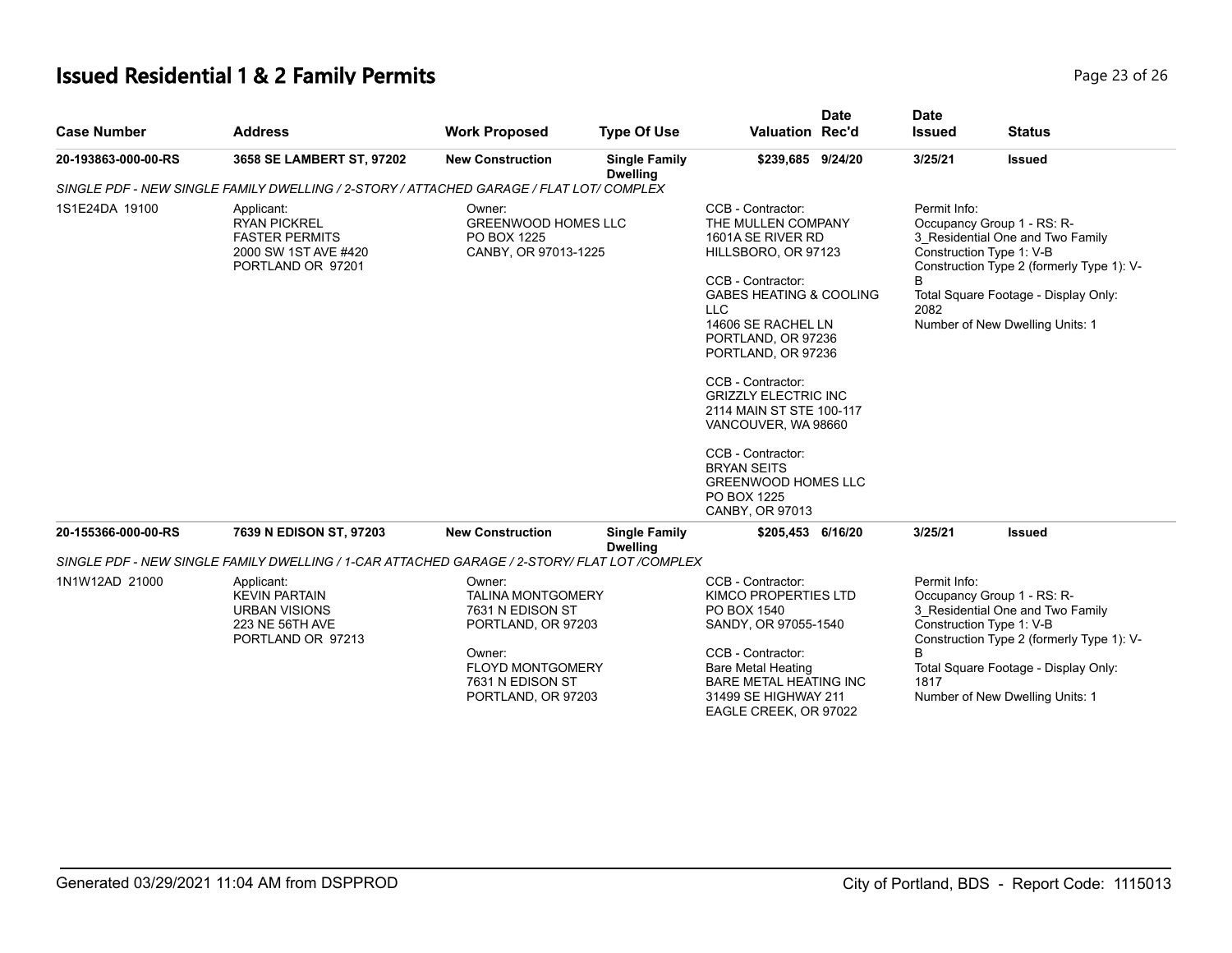# **Issued Residential 1 & 2 Family Permits Page 24 of 26 Page 24 of 26**

| <b>Case Number</b>  | <b>Address</b>                                                                                                                             | <b>Work Proposed</b>                                                                                                                  | <b>Type Of Use</b>                                    | Valuation Rec'd                                                                                                                                                     | <b>Date</b> | <b>Date</b><br><b>Issued</b>                                                                                                                                                                                                                    | <b>Status</b>                                                                                                                                                                          |
|---------------------|--------------------------------------------------------------------------------------------------------------------------------------------|---------------------------------------------------------------------------------------------------------------------------------------|-------------------------------------------------------|---------------------------------------------------------------------------------------------------------------------------------------------------------------------|-------------|-------------------------------------------------------------------------------------------------------------------------------------------------------------------------------------------------------------------------------------------------|----------------------------------------------------------------------------------------------------------------------------------------------------------------------------------------|
| 20-147734-000-00-RS | 11230 SW 53RD AVE, 97219                                                                                                                   | <b>New Construction</b>                                                                                                               | <b>Single Family</b><br><b>Dwelling</b>               | \$189,563 6/1/20                                                                                                                                                    |             | 3/22/21                                                                                                                                                                                                                                         | <b>Issued</b>                                                                                                                                                                          |
|                     | SINGLE PDF - NEW SINGLE FAMILY DWELLING / 2-STORY / 1-CAR ATTACHED GARAGE/ COMPLEX/FLAT LOT ***PT ET MT SEPERATE***DFS FOR ROOF TRUSSES*** |                                                                                                                                       |                                                       |                                                                                                                                                                     |             |                                                                                                                                                                                                                                                 |                                                                                                                                                                                        |
| 1S1E31AB 02800      | Applicant:<br><b>TYSON OKELY</b><br>DEZ DEVELOPMENT<br>15648 SE 114TH AVE SUITE 211<br>CLACKAMAS, OR 97015                                 | Owner:<br>EDEN ENTERPRISES LLC<br>PO BOX 929<br>TUALATIN, OR 97062                                                                    |                                                       | Primary Contractor:<br>TO BID                                                                                                                                       |             | Permit Info:<br>Construction Type 1: V-B<br>1683                                                                                                                                                                                                | Occupancy Group 1 - RS: R-<br>3_Residential One and Two Family<br>Construction Type 2 (formerly Type 1): V-<br>Total Square Footage - Display Only:<br>Number of New Dwelling Units: 1 |
| 20-147737-000-00-RS | 11246 SW 53RD AVE, 97219                                                                                                                   | <b>New Construction</b>                                                                                                               | <b>Single Family</b><br><b>Dwelling</b>               | \$189,563 6/1/20                                                                                                                                                    |             | 3/22/21                                                                                                                                                                                                                                         | <b>Issued</b>                                                                                                                                                                          |
|                     | SINGLE PDF - NEW SINGLE FAMILY DWELLING / 2-STORY / 1-CAR ATTACHED GARAGE/ COMPLEX/FLAT LOT ***PT ET MT SEPERATE***DFS FOR ROOF TRUSSES*** |                                                                                                                                       |                                                       |                                                                                                                                                                     |             |                                                                                                                                                                                                                                                 |                                                                                                                                                                                        |
| 1S1E31AB 02800      | Applicant:<br><b>TYSON OKELY</b><br><b>DEZ DEVELOPMENT</b><br>15648 SE 114TH AVE SUITE 211<br>CLACKAMAS, OR 97015                          | Owner:<br>PO BOX 929<br>TUALATIN, OR 97062                                                                                            | Primary Contractor:<br>TO BID<br>EDEN ENTERPRISES LLC |                                                                                                                                                                     |             | Permit Info:<br>Occupancy Group 1 - RS: R-<br>3 Residential One and Two Family<br>Construction Type 1: V-B<br>Construction Type 2 (formerly Type 1): V-<br>B<br>Total Square Footage - Display Only:<br>1683<br>Number of New Dwelling Units: 1 |                                                                                                                                                                                        |
| 20-155371-000-00-RS | 7637 N EDISON ST, 97203                                                                                                                    | <b>New Construction</b>                                                                                                               | <b>Single Family</b><br><b>Dwelling</b>               | \$205,453 6/16/20                                                                                                                                                   |             | 3/25/21                                                                                                                                                                                                                                         | <b>Issued</b>                                                                                                                                                                          |
|                     | SINGLE PDF - NEW SINGLE FAMILY DWELLING / 1-CAR ATTACHED GARAGE / 2-STORY/ FLAT LOT /COMPLEX                                               |                                                                                                                                       |                                                       |                                                                                                                                                                     |             |                                                                                                                                                                                                                                                 |                                                                                                                                                                                        |
| 1N1W12AD 21000      | Applicant:<br><b>KEVIN PARTAIN</b><br><b>URBAN VISIONS</b><br>223 NE 56TH AVE<br>PORTLAND OR 97213                                         | Owner:<br><b>TALINA MONTGOMERY</b><br>7631 N EDISON ST<br>PORTLAND, OR 97203<br>Owner:<br><b>FLOYD MONTGOMERY</b><br>7631 N EDISON ST |                                                       | CCB - Contractor:<br>KIMCO PROPERTIES LTD<br>PO BOX 1540<br>SANDY, OR 97055-1540<br>CCB - Contractor:<br><b>Bare Metal Heating</b><br><b>BARE METAL HEATING INC</b> |             | Permit Info:<br>Construction Type 1: V-B<br>1817                                                                                                                                                                                                | Occupancy Group 1 - RS: R-<br>3 Residential One and Two Family<br>Construction Type 2 (formerly Type 1): V-<br>Total Square Footage - Display Only:                                    |
|                     |                                                                                                                                            | PORTLAND, OR 97203                                                                                                                    |                                                       | 31499 SE HIGHWAY 211<br>EAGLE CREEK, OR 97022                                                                                                                       |             |                                                                                                                                                                                                                                                 | Number of New Dwelling Units: 1                                                                                                                                                        |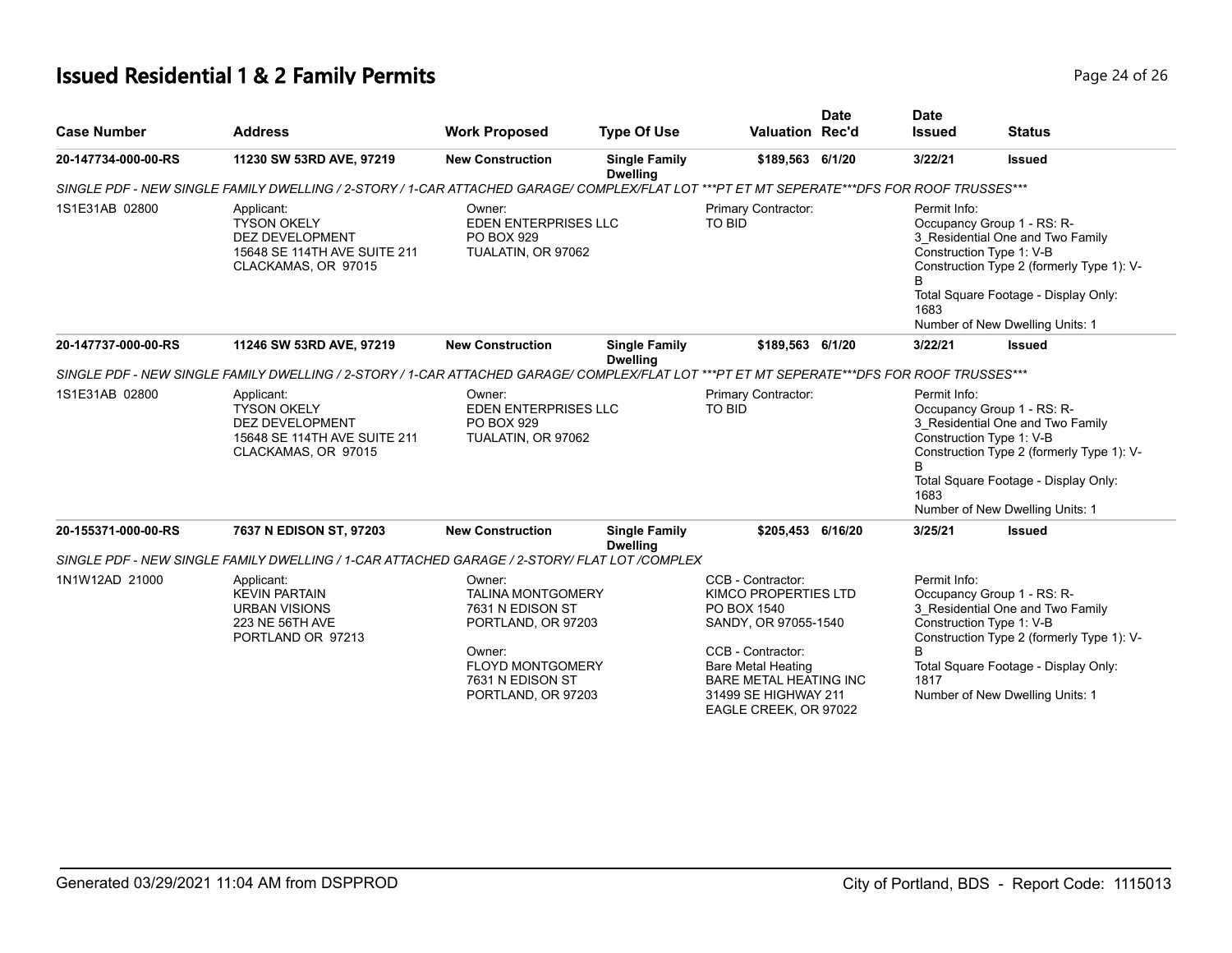# **Issued Residential 1 & 2 Family Permits Page 25 of 26 Page 25 of 26**

| <b>Case Number</b>                                                    | <b>Address</b>                                                                                                                                                                                                                                                                                                                                            | <b>Work Proposed</b>                                                       | <b>Type Of Use</b>                      | <b>Valuation Rec'd</b>                                                                                                                                                                                                                                                                                                                             | <b>Date</b> | <b>Date</b><br><b>Issued</b> | <b>Status</b>                                                                                                                                                                                                      |
|-----------------------------------------------------------------------|-----------------------------------------------------------------------------------------------------------------------------------------------------------------------------------------------------------------------------------------------------------------------------------------------------------------------------------------------------------|----------------------------------------------------------------------------|-----------------------------------------|----------------------------------------------------------------------------------------------------------------------------------------------------------------------------------------------------------------------------------------------------------------------------------------------------------------------------------------------------|-------------|------------------------------|--------------------------------------------------------------------------------------------------------------------------------------------------------------------------------------------------------------------|
| 19-175414-000-00-RS                                                   | 8370 NE SACRAMENTO ST,<br>97220                                                                                                                                                                                                                                                                                                                           | <b>New Construction</b>                                                    | <b>Single Family</b><br><b>Dwelling</b> | \$218,092 6/7/19                                                                                                                                                                                                                                                                                                                                   |             | 3/24/21                      | <b>Issued</b>                                                                                                                                                                                                      |
|                                                                       | NEW SINGLE FAMILY RESIDENCE/2-STORY/1-CAR GARAGE/FLAT/COMPLEX****ELECTRICAL, MECHANICAL, AND PLUMBING PERMITS TO BE OBTAINED SEPARATELY****                                                                                                                                                                                                               |                                                                            |                                         |                                                                                                                                                                                                                                                                                                                                                    |             |                              |                                                                                                                                                                                                                    |
| 1N2E28CB 17700<br>RAILWAY ADD<br>BLOCK <sub>23</sub><br><b>LOT 24</b> | Applicant:<br><b>HAN NGO</b><br><b>BASESQUARE LLC</b><br>15336 SE DIVISION ST<br>PORTLAND OR 97236                                                                                                                                                                                                                                                        | Owner:<br><b>BICH TH NGUYEN</b><br>7724 NE HALSEY ST<br>PORTLAND, OR 97213 |                                         | CCB - Contractor:<br><b>BASE SQUARE LLC</b><br>15336 SE DIVISION ST<br>PORTLAND, OR 97236                                                                                                                                                                                                                                                          |             | Permit Info:<br>В<br>2071    | Occupancy Group 1 - RS: R-<br>3 Residential One and Two Family<br>Construction Type 1: V-B<br>Construction Type 2 (formerly Type 1): V-<br>Total Square Footage - Display Only:<br>Number of New Dwelling Units: 1 |
| 20-182906-000-00-RS                                                   | 3210 N LIBERTY ST, 97217                                                                                                                                                                                                                                                                                                                                  | <b>New Construction</b>                                                    | <b>Single Family</b><br><b>Dwelling</b> | \$391,335 8/26/20                                                                                                                                                                                                                                                                                                                                  |             | 3/24/21                      | <b>Under Inspection</b>                                                                                                                                                                                            |
| SEPARATELY*****                                                       | SINGLE PDF - NEW SINGLE FAMILY RESIDENCE/TWO STORY/ATTACHED GARAGE/FLAT LOT/COMPLEX***ELECTRICAL TRADE PERMIT TO BE SUBMITTED                                                                                                                                                                                                                             |                                                                            |                                         |                                                                                                                                                                                                                                                                                                                                                    |             |                              |                                                                                                                                                                                                                    |
| 1N1E16BC 13400                                                        | Applicant:<br><b>ALEX KAYDALIN</b><br>A I KAYDALIN CONSTRUCTION<br><b>INC</b><br>16447 SE SIRI LOOP<br>DAMASCUS, OR 97089                                                                                                                                                                                                                                 | Owner:<br><b>MINH BUI</b><br>11223 SE MALDEN ST<br>PORTLAND, OR 97266-8014 |                                         | CCB - Contractor:<br><b>ALEX KAYDALIN</b><br>A I KAYDALIN CONSTRUCTION<br><b>INC</b><br>16447 SE SIRI LOOP<br>DAMASCUS, OR 97089<br>CCB - Contractor:<br>ARTWORK CONSTRUCTION LLC<br>8312 SE ASPEN SUMMIT DR<br>PORTLAND, OR 97266<br>CCB - Contractor:<br>DANNYS HEATING & COOLING<br><b>INC</b><br>14001 NE 186TH AVE<br>BRUSH PRAIRIE, WA 98606 |             | Permit Info:<br>B<br>3760    | Occupancy Group 1 - RS: R-<br>3 Residential One and Two Family<br>Construction Type 1: V-B<br>Construction Type 2 (formerly Type 1): V-<br>Total Square Footage - Display Only:<br>Number of New Dwelling Units: 1 |
| 18-114397-000-00-RS                                                   | 11367 SW CAPITOL HWY, 97219                                                                                                                                                                                                                                                                                                                               | <b>New Construction</b>                                                    | Townhouse (2)<br>Units)                 | \$177,426 1/30/18                                                                                                                                                                                                                                                                                                                                  |             | 3/22/21                      | <b>Under Inspection</b>                                                                                                                                                                                            |
| 1S1E31BD 02200                                                        | NEW, UNIT CLUSTER-4, UNIT J: 1 OF 2-UNIT TOWNHOUSE on shared tax lot / 3-STORY / TUCK UNDER GARAGE / SLOPED LOT / COMPLEX ***ROOF TRUSSES TO BE<br>DEFERRED SUBMITTAL***MECHANICAL, ELECTRICAL, AND PLUMBING PERMITS TO BE OBTAINED SEPARATELY***<br>Applicant:<br><b>JAMES ARONOFF</b><br><b>TALUS PDX LLC</b><br>7623 SW 34TH AVE<br>PORTLAND, OR 97219 | Owner:<br>11365 CAPITOL HWY LLC<br>7623 SW 34TH AVE<br>PORTLAND, OR 97219  |                                         | CCB - Contractor:<br>BC CONSTRUCTION<br>DEVELOPMENT CORP<br>17850 S HIDDEN LAKE DRIVE<br>OREGON CITY, OR 97045                                                                                                                                                                                                                                     |             | Permit Info:<br>R<br>1800    | Occupancy Group 1 - RS: R-<br>3 Residential One and Two Family<br>Construction Type 1: V-B<br>Construction Type 2 (formerly Type 1): V-<br>Total Square Footage - Display Only:<br>Number of New Dwelling Units: 1 |